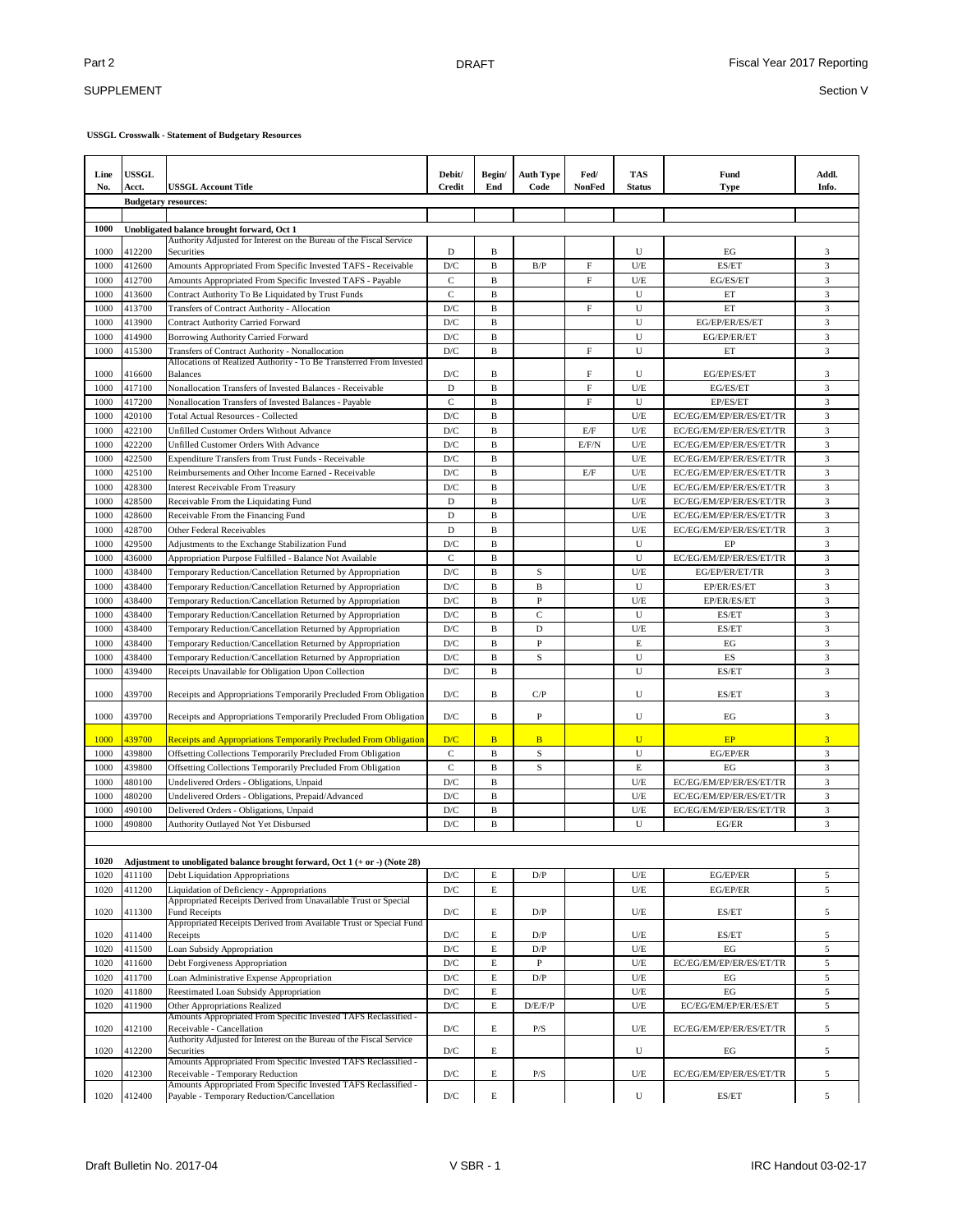## SUPPLEMENT

| Line<br>No. | <b>USSGL</b><br>Acct. | <b>USSGL Account Title</b>                                                                                                   | Debit/<br>Credit        | Begin/<br>End | <b>Auth Type</b><br>Code | Fed/<br><b>NonFed</b>     | TAS<br><b>Status</b> | Fund<br>Type            | Addl.<br>Info. |
|-------------|-----------------------|------------------------------------------------------------------------------------------------------------------------------|-------------------------|---------------|--------------------------|---------------------------|----------------------|-------------------------|----------------|
| 1020        | 412400                | Amounts Appropriated From Specific Invested TAFS Reclassified -<br>Payable - Temporary Reduction/Cancellation                | D/C                     | E             |                          |                           | U/E                  | EG                      | 5              |
| 1020        | 412500                | Loan Modification Adjustment Transfer Appropriation                                                                          | $\mathbf{D}/\mathbf{C}$ | E             |                          |                           | U/E                  | EG/EP/ER                | 5              |
| 1020        | 412600                | Amounts Appropriated From Specific Invested TAFS - Receivable                                                                | $\mathbf{D}/\mathbf{C}$ | E             | B/P                      | F                         | U/E                  | ES/ET                   | 5              |
| 1020        | 412700                | Amounts Appropriated From Specific Invested TAFS - Payable                                                                   | $\mathbf{D}/\mathbf{C}$ | E             |                          | F                         | U/E                  | ET                      | 5              |
| 1020        | 412800                | Amounts Appropriated From Specific Invested TAFS - Transfers-In                                                              | D/C                     | Е             | B/P                      | F                         | U/E                  | ES/ET                   | 5              |
| 1020        | 412800                | Amounts Appropriated From Specific Invested TAFS - Transfers-In                                                              | D/C                     | E             | P                        | F                         | U/E                  | EG                      | 5              |
| 1020        | 412900                | Amounts Appropriated From Specific Invested TAFS - Transfers-Out                                                             | D/C                     | Е             | B/P                      | F                         | U/E                  | ES/ET                   | $\sqrt{5}$     |
| 1020        | 412900                | Amounts Appropriated From Specific Invested TAFS - Transfers-Out                                                             | D/C                     | E             | P                        | F                         | U/E                  | EG                      | 5              |
| 1020        | 413000                | Appropriation To Liquidate Contract Authority Withdrawn                                                                      | D/C                     | E             |                          |                           | U                    | EC/EG/EM/EP/ER/ES/ET/TR | 5              |
| 1020        | 413100                | Current-Year Contract Authority Realized                                                                                     | D/C                     | E             |                          |                           | U/E                  | EC/EG/EM/EP/ER/ES/ET/TR | $\sqrt{5}$     |
| 1020        | 413200                | Substitution of Contract Authority                                                                                           | $\mathbf{D}/\mathbf{C}$ | $\mathbf E$   | S                        |                           | U                    | ER                      | 5              |
| 1020        | 413300                | Decreases to Indefinite Contract Authority                                                                                   | D/C                     | E             |                          |                           | U/E                  | EC/EG/EM/EP/ER/ES/ET/TR | $\sqrt{5}$     |
| 1020        | 413400                | Contract Authority Withdrawn                                                                                                 | D/C                     | E             |                          |                           | U/E                  | EC/EG/EM/EP/ER/ES/ET/TR | 5              |
| 1020        | 413500                | <b>Contract Authority Liquidated</b>                                                                                         | D/C                     | $\mathbf E$   | P/S                      |                           | U/E                  | EC/EG/EM/EP/ER/ES/ET/TR | 5              |
| 1020        | 413600                | Contract Authority To Be Liquidated by Trust Funds                                                                           | D/C                     | $\mathbf E$   |                          |                           | U                    | ET                      | 5              |
| 1020        | 413700                | Transfers of Contract Authority - Allocation                                                                                 | D/C                     | $\mathbf E$   |                          | F                         | U                    | ET                      | 5              |
| 1020        | 413800                | Appropriation To Liquidate Contract Authority                                                                                | D/C                     | $\mathbf E$   |                          |                           | U/E                  | EC/EG/EM/EP/ER/ES/ET/TR | 5              |
| 1020        | 414000                | <b>Substitution of Borrowing Authority</b>                                                                                   | D/C                     | $\mathbf E$   | P/S                      |                           | U                    | EG/EP                   | 5              |
| 1020        | 414100                | Current-Year Borrowing Authority Realized                                                                                    | D/C                     | E             |                          |                           | U/E                  | EC/EG/EM/EP/ER/ES/ET/TR | 5              |
| 1020        | 414300                | Current-Year Decreases to Indefinite Borrowing Authority Realized                                                            | D/C                     | E             |                          |                           | U/E                  | EC/EG/EM/EP/ER/ES/ET/TR | 5              |
| 1020        | 414400                | Borrowing Authority Withdrawn                                                                                                | D/C                     | E             |                          |                           | U/E                  | EC/EG/EM/EP/ER/ES/ET/TR | 5              |
| 1020        | 414600                | Actual Repayments of Debt, Current-Year Authority                                                                            | $\mathbf{D}/\mathbf{C}$ | E             | P/S                      |                           | U/E                  | EC/EG/EM/EP/ER/ES/ET/TR | 5              |
| 1020        | 414600                | Actual Repayments of Debt, Current-Year Authority                                                                            | D/C                     | E             | B                        |                           | U                    | EP/ER/ET                | 5              |
| 1020        | 414700                | Actual Repayments of Debt, Prior-Year Balances                                                                               | $\mathbf{D}/\mathbf{C}$ | E             |                          |                           | U/E                  | EC/EG/EM/EP/ER/ES/ET/TR | 5              |
| 1020        | 415000                | Reappropriations - Transfers-In                                                                                              | $\mathbf{D}/\mathbf{C}$ | $\mathbf E$   |                          |                           | U/E                  | EC/EG/EM/EP/ER/ES/ET/TR | 5              |
| 1020        | 415100                | Actual Capital Transfers to the General Fund of the Treasury, Current-<br>Year Authority                                     | D/C                     | E             | S                        |                           | U/E                  | EC/EG/EM/EP/ER/ES/ET/TR | 5              |
| 1020        | 415100                | Actual Capital Transfers to the General Fund of the Treasury, Current-<br>Year Authority                                     | D/C                     | E             | P                        |                           | U                    | ES                      | 5              |
| 1020        | 415200                | Actual Capital Transfers to the General Fund of the Treasury, Prior-<br>Year Balances                                        | D/C                     | Е             |                          |                           | U/E                  | EC/EG/EM/EP/ER/ES/ET/TR | 5              |
| 1020        | 415300                | Transfers of Contract Authority - Nonallocation                                                                              | D/C                     | $\mathbf E$   |                          | $\rm F$                   | U                    | ET                      | 5              |
| 1020        | 415400                | Appropriation To Liquidate Contract Authority - Nonallocation -<br>Transferred                                               | D/C                     | Е             |                          |                           | U                    | ET                      | 5              |
| 1020        | 415500                | Appropriation To Liquidate Contract Authority - Allocation -<br>Transferred                                                  | D/C                     | Е             |                          |                           | U                    | ET                      | 5              |
| 1020        | 415700                | Authority Made Available From Receipt or Appropriation Balances<br>Previously Precluded From Obligation                      | D/C                     | Е             | P                        |                           | U                    | ET                      | 5              |
|             |                       | Authority Made Available From Offsetting Collection Balances                                                                 |                         |               |                          |                           |                      |                         |                |
| 1020        | 415800                | Previously Precluded From Obligation<br>Authority Made Available From Offsetting Collection Balances                         | D/C                     | Е             |                          |                           | U                    | EP/ER/ET                | 5              |
| 1020        | 415800                | Previously Precluded From Obligation<br>Allocations of Realized Authority - To Be Transferred From Invested                  | D/C                     | E             |                          |                           | U/E                  | EG                      | 5              |
| 1020        | 416600                | <b>Balances</b><br>Allocations of Realized Authority - Transferred From Invested                                             | D/C                     | Е             |                          | F                         | U                    | EG/EP/ES/ET             | 5              |
| 1020        | 416700                | <b>Balances</b><br>Allocations of Realized Authority Reclassified - Authority To Be                                          | D/C                     | E             |                          | F                         | U/E                  | EC/EG/EM/EP/ER/ES/ET/TR | $\sqrt{5}$     |
| 1020        | 416800                | Transferred From Invested Balances - Temporary Reduction                                                                     | D/C<br>D/C              | E             |                          | F<br>F                    | U/E                  | EC/EG/EM/EP/ER/ES/ET/TR | 5              |
| 1020        | 417000                | Transfers - Current-Year Authority                                                                                           |                         | E             | P/S                      |                           | U/E                  | EC/EG/EM/EP/ER/ES/ET/TR | 5              |
| 1020        | 417100                | Nonallocation Transfers of Invested Balances - Receivable                                                                    | $\mathbf{D}/\mathbf{C}$ | E             |                          | F                         | U/E                  | EG/ES/ET                | 5              |
| 1020        | 417200                | Nonallocation Transfers of Invested Balances - Payable                                                                       | $\mathbf{D}/\mathbf{C}$ | E             |                          | $\boldsymbol{\mathrm{F}}$ | U                    | EP/ES/ET                | 5              |
| 1020        | 417300                | Nonallocation Transfers of Invested Balances - Transferred<br>Allocation Transfers of Current-Year Authority for Noninvested | $\mathbf{D}/\mathbf{C}$ | E             |                          | F                         | U/E                  | EG/EP/ES/ET             | $\sqrt{5}$     |
| 1020        | 417500                | Accounts                                                                                                                     | D/C                     | E             | P/S                      | F                         | U/E                  | EC/EG/EM/EP/ER/ES/ET/TR | 5              |
| 1020        | 417600                | Allocation Transfers of Prior-Year Balances                                                                                  | D/C                     | E             | P/S                      | F                         | U/E                  | EC/EG/EM/EP/ER/ES/ET/TR | $\sqrt{5}$     |
| 1020        | 419000                | Transfers - Prior-Year Balances<br>Balance Transfers - Extension of Availability Other Than                                  | $\mathbf{D}/\mathbf{C}$ | E             | P/S                      | $\rm F$                   | U/E                  | EC/EG/EM/EP/ER/ES/ET/TR | $\sqrt{5}$     |
| 1020        | 419100                | Reappropriations                                                                                                             | D/C                     | E             | P/S                      | $\rm F$                   | U/E                  | EC/EG/EM/EP/ER/ES/ET/TR | 5              |
| 1020        | 419200                | Balance Transfers - Unexpired to Expired<br>Balance Transfers - Unobligated Balances - Legislative Change of                 | D/C                     | E             | P/S                      |                           | U/E                  | EC/EG/EM/EP/ER/ES/ET/TR | $\sqrt{5}$     |
| 1020        | 419300                | Purpose                                                                                                                      | D/C                     | E             | P/S                      | F                         | U/E                  | EC/EG/EM/EP/ER/ES/ET/TR | 5              |
| 1020        | 419600                | Balance Transfers-In - Expired to Expired                                                                                    | D                       | E             | $\mathbf{P}/\mathbf{S}$  |                           | E                    | EC/EG/EM/EP/ER/ES/ET/TR | 5              |
| 1020        | 419700                | Balance Transfers-Out - Expired to Expired                                                                                   | $\mathbf C$             | $\mathbf E$   | P/S                      |                           | E                    | EC/EG/EM/EP/ER/ES/ET/TR | 5              |
| 1020        | 421200                | Liquidation of Deficiency - Offsetting Collections                                                                           | $\mathbf{D}/\mathbf{C}$ | E             |                          | F/N                       | U/E                  | EC/EG/EM/EP/ER/ES/ET/TR | 5              |
| 1020        | 422100                | Unfilled Customer Orders Without Advance                                                                                     | D/C                     | E             |                          | E/F                       | U/E                  | EC/EG/EM/EP/ER/ES/ET/TR | 5              |
| 1020        | 422200                | Unfilled Customer Orders With Advance                                                                                        | $\mathbf{D}/\mathbf{C}$ | E             |                          | E/F/N                     | U/E                  | EC/EG/EM/EP/ER/ES/ET/TR | 5              |
| 1020        | 422500                | Expenditure Transfers from Trust Funds - Receivable                                                                          | $\mathbf{D}/\mathbf{C}$ | E             |                          |                           | U/E                  | EC/EG/EM/EP/ER/ES/ET/TR | $\sqrt{5}$     |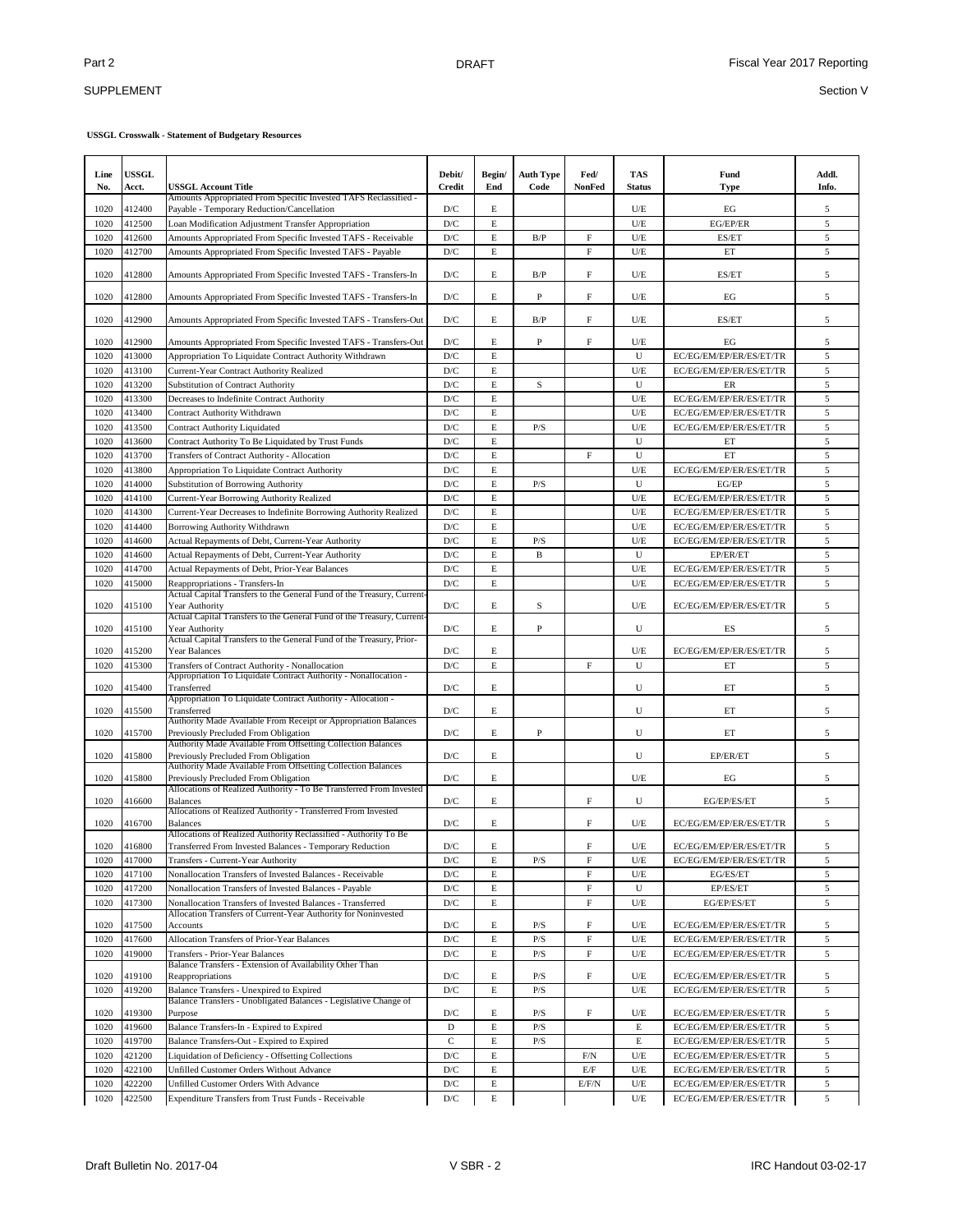## SUPPLEMENT

| Line         | <b>USSGL</b>     |                                                                                                                                  | Debit/                         | Begin/           | <b>Auth Type</b> | Fed/          | TAS                | Fund                                               | Addl.  |
|--------------|------------------|----------------------------------------------------------------------------------------------------------------------------------|--------------------------------|------------------|------------------|---------------|--------------------|----------------------------------------------------|--------|
| No.          | Acct.            | <b>USSGL Account Title</b>                                                                                                       | Credit                         | End              | Code             | <b>NonFed</b> | Status             | <b>Type</b>                                        | Info.  |
| 1020         | 425100           | Reimbursements and Other Income Earned - Receivable                                                                              | D/C                            | E                |                  | E/F           | U/E                | EC/EG/EM/EP/ER/ES/ET/TR                            | 5      |
| 1020         | 425200           | Reimbursements and Other Income Earned - Collected                                                                               | D/C                            | E                |                  | E/F/N         | U/E                | EC/EG/EM/EP/ER/ES/ET/TR                            | 5      |
| 1020         | 425300           | Prior-Year Unfilled Customer Orders With Advance - Refunds Paid                                                                  | D/C                            | E                |                  | E/F/N         | U/E                | EC/EG/EM/EP/ER/ES/ET/TR                            | 5      |
| 1020         | 425500           | Expenditure Transfers from Trust Funds - Collected                                                                               | D/C                            | E                |                  |               | U/E                | EC/EG/EM/EP/ER/ES/ET/TR                            | 5      |
| 1020         | 426000           | Actual Collections of "governmental-type" Fees                                                                                   | D/C                            | E                |                  |               | U/E                | EC/EG/EM/EP/ER/ES/ET/TR                            | 5      |
| 1020         | 426100           | Actual Collections of Business-Type Fees                                                                                         | $\mathbf{D}/\mathbf{C}$        | E<br>$\mathbf E$ |                  |               | U/E                | EC/EG/EM/EP/ER/ES/ET/TR                            | 5      |
| 1020<br>1020 | 426200<br>426300 | Actual Collections of Loan Principal<br><b>Actual Collections of Loan Interest</b>                                               | D/C<br>D/C                     | $\mathbf E$      |                  |               | U/E<br>U/E         | EC/EG/EM/EP/ER/ES/ET/TR<br>EC/EG/EM/EP/ER/ES/ET/TR | 5<br>5 |
| 1020         | 426400           | <b>Actual Collections of Rent</b>                                                                                                | D/C                            | E                |                  |               | U/E                | EC/EG/EM/EP/ER/ES/ET/TR                            | 5      |
| 1020         | 426500           | Actual Collections From Sale of Foreclosed Property                                                                              | D/C                            | E                |                  |               | U/E                | EC/EG/EM/EP/ER/ES/ET/TR                            | 5      |
|              |                  |                                                                                                                                  |                                |                  |                  |               |                    |                                                    |        |
| 1020         | 426600           | Other Actual Business-Type Collections From Non-Federal Sources<br>Other Actual "governmental-type" Collections From Non-Federal | $\mathbf{D}/\mathbf{C}$        | $\mathbf E$      |                  |               | U/E                | EC/EG/EM/EP/ER/ES/ET/TR                            | 5      |
| 1020         | 426700           | Sources                                                                                                                          | D/C                            | E                |                  |               | U/E                | EC/EG/EM/EP/ER/ES/ET/TR                            | 5      |
| 1020         | 427100           | Actual Program Fund Subsidy Collected                                                                                            | $\mathbf{D}/\mathbf{C}$        | E                |                  |               | U/E                | EC/EG/EM/EP/ER/ES/ET/TR                            | 5      |
| 1020         | 427300           | <b>Interest Collected From Treasury</b>                                                                                          | D/C                            | E                |                  |               | U                  | EG/EP/ER/TR                                        | 5      |
| 1020         | 427500           | Actual Collections From Liquidating Fund                                                                                         | D/C                            | E                |                  |               | U/E                | EC/EG/EM/EP/ER/ES/ET/TR                            | 5      |
| 1020         | 427600           | <b>Actual Collections From Financing Fund</b>                                                                                    | $\mathbf{D}/\mathbf{C}$        | $\mathbf E$      |                  |               | U/E                | EC/EG/EM/EP/ER/ES/ET/TR                            | 5      |
| 1020         | 427700           | Other Actual Collections - Federal                                                                                               | D/C                            | E                |                  |               | U/E                | EC/EG/EM/EP/ER/ES/ET/TR                            | 5      |
| 1020         | 428300           | <b>Interest Receivable From Treasury</b>                                                                                         | D/C                            | $\mathbf E$      |                  |               | U/E                | EC/EG/EM/EP/ER/ES/ET/TR                            | 5      |
| 1020         | 428500           | Receivable From the Liquidating Fund                                                                                             | D/C                            | $\mathbf E$      |                  |               | U/E                | EC/EG/EM/EP/ER/ES/ET/TR                            | 5      |
| 1020         | 428600           | Receivable From the Financing Fund                                                                                               | $\mathbf{D}/\mathbf{C}$        | $\mathbf E$      |                  |               | U/E                | EC/EG/EM/EP/ER/ES/ET/TR                            | 5      |
| 1020         | 428700           | Other Federal Receivables                                                                                                        | D/C                            | $\mathbf E$      |                  |               | U/E                | EC/EG/EM/EP/ER/ES/ET/TR                            | 5      |
| 1020         | 429000           | Amortization of Investments in U.S. Treasury Zero Coupon Bonds                                                                   | $\mathbf{D}/\mathbf{C}$        | E                |                  |               | U/E                | EC/EG/EM/EP/ER/ES/ET/TR                            | 5      |
| 1020         | 429500           | Adjustments to the Exchange Stabilization Fund                                                                                   | D/C                            | E                |                  |               | U                  | EP                                                 | 5      |
| 1020         | 432000           | Adjustments for Changes in Prior-Year Allocations of Budgetary<br>Resources                                                      | D/C                            | E                |                  |               | U/E                | EC/EG/EM/EP/ER/ES/ET/TR                            | 5      |
| 1020         | 435000           | Canceled Authority                                                                                                               | $\mathbf{D}/\mathbf{C}$        | $\mathbf E$      |                  |               | $\mathbf E$        | EC/EG/EM/EP/ER/ES/ET/TR                            | 5      |
| 1020         | 435100           | Partial or Early Cancellation of Authority                                                                                       | $\mathbf{D}/\mathbf{C}$        | E                |                  |               | U/E                | EC/EG/EM/EP/ER/ES/ET/TR                            | 5      |
| 1020         | 435500           | Cancellation of Appropriation From Unavailable Receipts                                                                          | $\mathbf{D}/\mathbf{C}$        | E                |                  |               | U/E                | ES/ET                                              | 5      |
| 1020         | 435600           | Cancellation of Appropriation From Invested Balances<br>Cancellation of Appropriated Amounts Receivable From Invested            | D/C                            | E                |                  |               | U/E                | ES/ET                                              | 5      |
| 1020         | 435700           | Trust or Special Funds                                                                                                           | D/C                            | E                |                  |               | U/E                | ES/ET                                              | 5      |
| 1020         | 436000           | Appropriation Purpose Fulfilled - Balance Not Available                                                                          | $\mathbf C$                    | $\mathbf E$      |                  |               | U                  | EC/EG/EM/EP/ER/ES/ET/TR                            | 5      |
| 1020         | 437000           | Offset to Appropriation Realized for Redemption of Treasury<br>Securities                                                        | D/C                            | $\mathbf E$      |                  |               | U/E                | EC/EG/EM/EP/ER/ES/ET/TR                            | 5      |
| 1020         | 438200           | Temporary Reduction - New Budget Authority                                                                                       | $\mathbf{D}/\mathbf{C}$        | E                | S                |               | U/E                | EG/EP/ER/ES/ET/TR                                  | 5      |
| 1020         | 438200           | Temporary Reduction - New Budget Authority                                                                                       | D/C                            | $\mathbf E$      | D                |               | U/E                | ES/ET                                              | 5      |
| 1020         | 438200           | Temporary Reduction - New Budget Authority                                                                                       | D/C                            | $\mathbf E$      | $\mathbf{P}$     |               | U/E                | EP/ER/ES/ET/TR                                     | 5      |
| 1020         | 438200           | Temporary Reduction - New Budget Authority                                                                                       | D/C                            | E                | $\mathbf B$      |               | U/E                | EP/ER/ES/ET                                        | 5      |
| 1020         | 438200           | Temporary Reduction - New Budget Authority                                                                                       | D/C                            | E                | $\mathcal{C}$    |               | U/E                | ES/ET                                              | 5      |
| 1020         | 438300           | Temporary Reduction - Prior-Year Balances                                                                                        | $\mathbf{D}/\mathbf{C}$        | E                | $\mathbf{P}$     |               | U/E                | EP/ER/ES/ET                                        | 5      |
| 1020         | 438300           | Temporary Reduction - Prior-Year Balances                                                                                        | D/C                            | E                | S                |               | U/E                | EG/EP/ER/TR                                        | 5      |
| 1020         | 438400           | Temporary Reduction/Cancellation Returned by Appropriation                                                                       | D/C                            | E                | S                |               | U/E                | EG/EP/ER/ET/TR                                     | 5      |
| 1020         | 438400           | Temporary Reduction/Cancellation Returned by Appropriation                                                                       | D/C                            | E                | C/D              |               | U                  | ES/ET                                              | 5      |
| 1020         | 438400           | Temporary Reduction/Cancellation Returned by Appropriation                                                                       | $\mathbf{D}/\mathbf{C}$        | E                | P                |               | U/E                | EP/ER/ES/ET                                        | 5      |
| 1020         | 438400           | Temporary Reduction/Cancellation Returned by Appropriation                                                                       | $\mathbf{D}/\mathbf{C}$        | E                | B                |               | U                  | EP/ER/ES/ET                                        | 5      |
| 1020         | 438400           | Temporary Reduction/Cancellation Returned by Appropriation                                                                       | D/C                            | E                | P                |               | E                  | EG                                                 | 5      |
| 1020         | 438700           | Temporary Reduction of Appropriation From Unavailable Receipts,<br>New Budget Authority                                          | D/C                            | Е                |                  |               | U/E                | ES/ET                                              | 5      |
|              |                  | Temporary Reduction of Appropriation From Unavailable Receipts,                                                                  |                                |                  |                  |               |                    |                                                    |        |
| 1020<br>1020 | 438800<br>439000 | Prior-Year Balances<br>Reappropriations - Transfers-Out                                                                          | D/C<br>$\mathbf{D}/\mathbf{C}$ | E<br>E           |                  |               | U/E<br>$\mathbf E$ | ES/ET<br>EC/EG/EM/EP/ER/ES/ET/TR                   | 5<br>5 |
| 1020         | 439100           | Adjustments to Indefinite Appropriations                                                                                         | D/C                            | E                |                  |               | U/E                | EG/EP/ER                                           | 5      |
| 1020         | 439200           | Permanent Reduction - New Budget Authority                                                                                       | D/C                            | E                | B/D/P/R/S        |               | U/E                | EC/EG/EM/EP/ER/ES/ET/TR                            | 5      |
| 1020         | 439200           | Permanent Reduction - New Budget Authority                                                                                       | D/C                            | E                | C                |               | U/E                | EG/EP/ER/ET                                        | 5      |
| 1020         | 439200           | Permanent Reduction - New Budget Authority                                                                                       | $\mathbf{D}/\mathbf{C}$        | E                | $\mathbf C$      |               | U                  | ES                                                 | 5      |
| 1020         | 439300           | Permanent Reduction - Prior-Year Balances                                                                                        | $\mathbf{D}/\mathbf{C}$        | E                | B/D/P/R/S        |               | U/E                | EC/EG/EM/EP/ER/ES/ET/TR                            | 5      |
| 1020         | 439300           | Permanent Reduction - Prior-Year Balances                                                                                        | $\mathbf{D}/\mathbf{C}$        | E                | $\rm{C}$         |               | U/E                | EG/EP/ER/ET                                        | 5      |
| 1020         | 439400           | Receipts Unavailable for Obligation Upon Collection                                                                              | $\mathbf{D}/\mathbf{C}$        | E                |                  |               | U                  | ES/ET                                              | 5      |
| 1020         | 439600           | Special and Trust Fund Refunds and Recoveries Temporarily<br>Unavailable - Receipts Unavailable for Obligation Upon Collection   | D/C                            | E                |                  |               | U                  | ES/ET                                              | 5      |
|              |                  |                                                                                                                                  |                                |                  |                  |               |                    |                                                    |        |
| 1020         | 439700           | Receipts and Appropriations Temporarily Precluded From Obligation                                                                | D/C                            | E                | C/P              |               | U/E                | ES/ET                                              | 5      |
| 1020         | 439800           | Offsetting Collections Temporarily Precluded From Obligation                                                                     | $\mathbf{D}/\mathbf{C}$        | E                | S                |               | U                  | EG/EP/ER                                           | 5      |
| 1020         | 439800           | Offsetting Collections Temporarily Precluded From Obligation<br>Special and Trust Fund Refunds and Recoveries Temporarily        | $\mathbf{D}/\mathbf{C}$        | E                | S                |               | E                  | EG                                                 | 5      |
| 1020         | 439900           | Unavailable - Receipts and Appropriations Temporarily Precluded<br>From Obligation                                               | $\mathbf{D}/\mathbf{C}$        | E                |                  |               | $U\!/\!\to$        | EC/EG/EM/EP/ER/ES/ET/TR                            | 5      |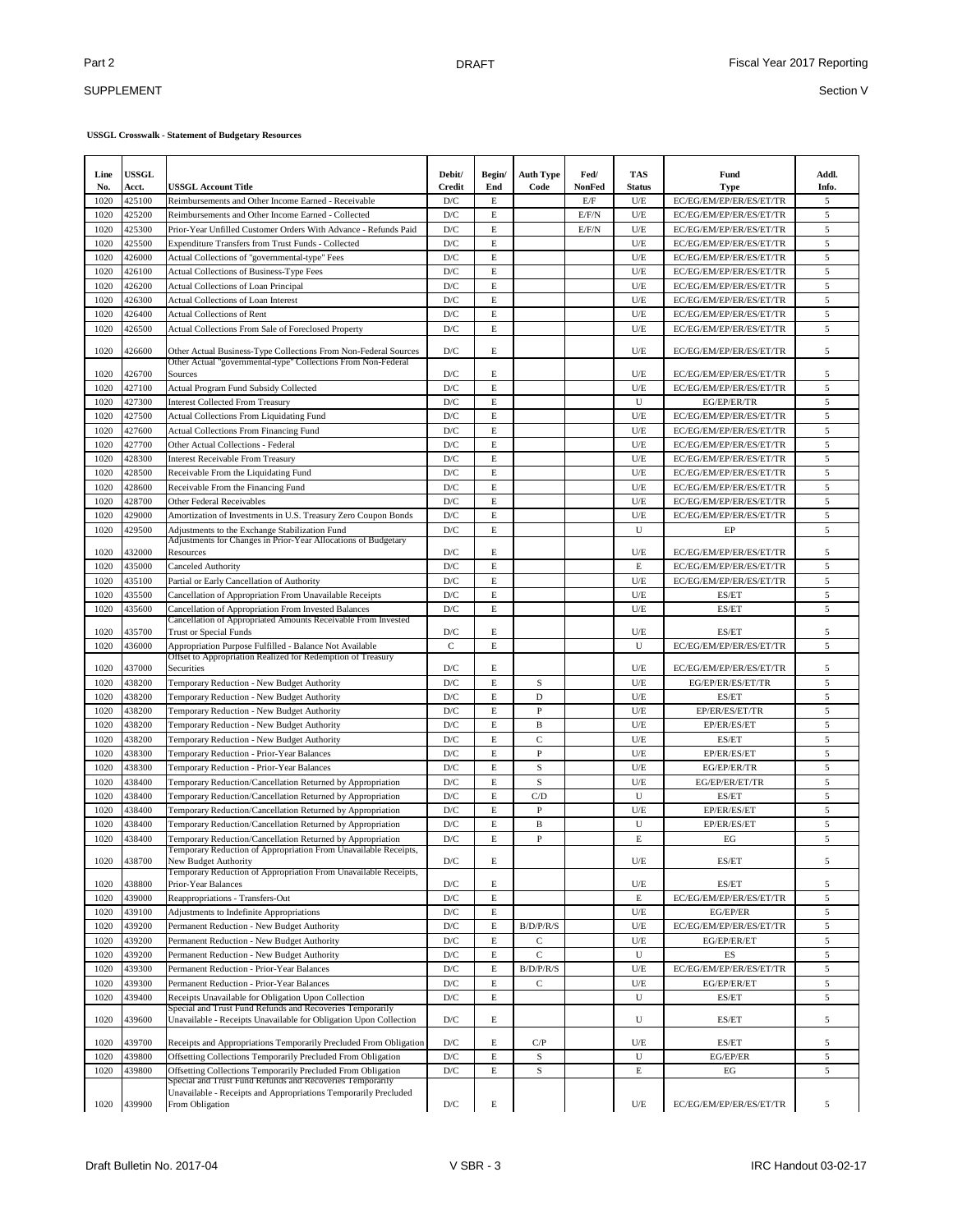### SUPPLEMENT

| Line<br>No. | <b>USSGL</b><br>Acct. | <b>USSGL Account Title</b>                                                                                                   | Debit/<br>Credit        | Begin/<br>End | <b>Auth Type</b><br>Code | Fed/<br>NonFed | <b>TAS</b><br><b>Status</b> | Fund<br><b>Type</b>     | Addl.<br>Info. |
|-------------|-----------------------|------------------------------------------------------------------------------------------------------------------------------|-------------------------|---------------|--------------------------|----------------|-----------------------------|-------------------------|----------------|
| 1020        | 480100                | Undelivered Orders - Obligations, Unpaid                                                                                     | $\mathbf{D}/\mathbf{C}$ | $\mathbf E$   |                          |                | $U\!/\!E$                   | EC/EG/EM/EP/ER/ES/ET/TR | 5              |
| 1020        | 480200                | Undelivered Orders - Obligations, Prepaid/Advanced                                                                           | D/C                     | $\mathbf E$   |                          |                | $U\!/\!E$                   | EC/EG/EM/EP/ER/ES/ET/TR | 5              |
|             |                       | Downward Adjustments of Prior-Year Unpaid Undelivered Orders -                                                               |                         |               |                          |                |                             |                         |                |
| 1020        | 487100                | Obligations, Recoveries                                                                                                      | D/C                     | E             |                          |                | U/E                         | EC/EG/EM/EP/ER/ES/ET/TR | 5              |
| 1020        | 487200                | Downward Adjustments of Prior-Year Prepaid/Advanced Undelivered<br>Orders - Obligations, Refunds Collected                   | D/C                     | E             |                          | F/N            | U/E                         | EC/EG/EM/EP/ER/ES/ET/TR | 5              |
|             |                       | Upward Adjustments of Prior-Year Undelivered Orders - Obligations,                                                           |                         |               |                          |                |                             |                         |                |
| 1020        | 488100                | Unpaid                                                                                                                       | $\mathbf{D}/\mathbf{C}$ | $\mathbf E$   |                          |                | U/E                         | EC/EG/EM/EP/ER/ES/ET/TR | 5              |
|             |                       | Upward Adjustments of Prior-Year Undelivered Orders - Obligations,                                                           |                         |               |                          |                |                             |                         |                |
| 1020        | 488200                | Prepaid/Advanced                                                                                                             | D/C                     | E             |                          |                | U/E                         | EC/EG/EM/EP/ER/ES/ET/TR | 5              |
| 1020        | 490100                | Delivered Orders - Obligations, Unpaid                                                                                       | D/C                     | $\mathbf E$   |                          |                | $U\!/\!\!E$                 | EC/EG/EM/EP/ER/ES/ET/TR | 5              |
| 1020        | 490200                | Delivered Orders - Obligations, Paid                                                                                         | $\mathbf{D}/\mathbf{C}$ | E             |                          |                | $U\!/\!\!E$                 | EC/EG/EM/EP/ER/ES/ET/TR | 5              |
| 1020        | 490800                | Authority Outlayed Not Yet Disbursed                                                                                         | $\mathbf{D}/\mathbf{C}$ | E             |                          |                | U                           | EG/ER                   | 5              |
|             |                       | Downward Adjustments of Prior-Year Unpaid Delivered Orders -                                                                 |                         |               |                          |                |                             |                         |                |
| 1020        | 497100                | Obligations, Recoveries                                                                                                      | D/C                     | E             |                          |                | U/E                         | EC/EG/EM/EP/ER/ES/ET/TR | 5              |
| 1020        | 497200                | Downward Adjustments of Prior-Year Paid Delivered Orders -                                                                   | D/C                     | $\mathbf E$   |                          | E/F/N          | U/E                         |                         | 5              |
|             |                       | Obligations, Refunds Collected<br>Upward Adjustments of Prior-Year Delivered Orders - Obligations,                           |                         |               |                          |                |                             | EC/EG/EM/EP/ER/ES/ET/TR |                |
| 1020        | 498100                | Unpaid                                                                                                                       | D/C                     | E             |                          |                | U/E                         | EC/EG/EM/EP/ER/ES/ET/TR | 5              |
|             |                       | Upward Adjustments of Prior-Year Delivered Orders - Obligations,                                                             |                         |               |                          |                |                             |                         |                |
| 1020        | 498200                | Paid                                                                                                                         | D/C                     | E             |                          |                | U/E                         | EC/EG/EM/EP/ER/ES/ET/TR | 5              |
|             |                       |                                                                                                                              |                         |               |                          |                |                             |                         |                |
| 1020.5      |                       | Unobligated balance brought forward, Oct 1, as adjusted                                                                      |                         |               |                          |                |                             |                         |                |
|             |                       |                                                                                                                              |                         |               |                          |                |                             |                         |                |
|             |                       | This line is calculated. Equals sum of lines 1000 and 1020.                                                                  |                         |               |                          |                |                             |                         |                |
|             |                       |                                                                                                                              |                         |               |                          |                |                             |                         |                |
| 1021        |                       | Recoveries of prior year unpaid obligations                                                                                  |                         |               |                          |                |                             |                         |                |
|             |                       | Downward Adjustments of Prior-Year Unpaid Undelivered Orders -                                                               |                         |               |                          |                |                             |                         |                |
| 1021        | 487100                | Obligations, Recoveries                                                                                                      | D/C                     | E             |                          |                | $U\!/\!E$                   | EC/EG/EM/EP/ER/ES/ET/TR |                |
|             |                       | Downward Adjustments of Prior-Year Unpaid Delivered Orders -                                                                 |                         |               |                          |                |                             |                         |                |
| 1021        | 497100                | Obligations, Recoveries                                                                                                      | D/C                     | E             |                          |                | U/E                         | EC/EG/EM/EP/ER/ES/ET/TR |                |
|             |                       |                                                                                                                              |                         |               |                          |                |                             |                         |                |
| 1043        |                       | Other changes in unobligated balance $(+ or -)$                                                                              |                         |               |                          |                |                             |                         |                |
|             |                       | Anticipated Transfers to the General Fund of the Treasury - Prior-                                                           |                         |               |                          |                |                             |                         |                |
| 1043        | 404800                | Year Balances                                                                                                                | C                       | E             |                          |                | U                           | EC/EG/EM/EP/ER/ES/ET/TR | $\mathfrak{2}$ |
| 1043        | 413400                | Contract Authority Withdrawn                                                                                                 | $\mathbf C$             | E             |                          |                | U                           | EC/EG/EM/EP/ER/ES/ET/TR |                |
| 1043        | 414400                | Borrowing Authority Withdrawn                                                                                                | $\mathbf C$             | $\mathbf E$   |                          |                | U                           | EC/EG/EM/EP/ER/ES/ET/TR |                |
| 1043        | 414700                | Actual Repayments of Debt, Prior-Year Balances                                                                               | $\mathbf C$             | E             |                          |                | $U/E$                       | EC/EG/EM/EP/ER/ES/ET/TR |                |
|             |                       | Actual Capital Transfers to the General Fund of the Treasury, Prior-                                                         |                         |               |                          |                |                             |                         |                |
| 1043        | 415200                | Year Balances                                                                                                                | $\mathbf C$             | E             |                          |                | U/E                         | EC/EG/EM/EP/ER/ES/ET/TR |                |
| 1043        | 415300                | Transfers of Contract Authority - Nonallocation                                                                              | D/C                     | E             |                          | F              | U                           | ET                      | $\mathbf{1}$   |
| 1043        | 415300                | Transfers of Contract Authority - Nonallocation                                                                              | D/C                     | $\bf{B}$      |                          | $\mathbf F$    | U                           | ET                      | $\mathbf{1}$   |
| 1043        | 417600                | Allocation Transfers of Prior-Year Balances                                                                                  | D/C                     | E             | P/S                      | F              | U/E                         | EC/EG/EM/EP/ER/ES/ET/TR |                |
| 1043        | 418000                | Anticipated Transfers - Prior-Year Balances                                                                                  | $\mathbf{D}/\mathbf{C}$ | $\mathbf E$   |                          |                | U                           | EC/EG/EM/EP/ER/ES/ET/TR | $\mathfrak{2}$ |
| 1043        | 419000                | Transfers - Prior-Year Balances                                                                                              | D/C                     | E             | P/S                      | $\mathbf F$    | U                           | EC/EG/EM/EP/ER/ES/ET/TR |                |
|             |                       | Balance Transfers - Extension of Availability Other Than                                                                     |                         |               |                          |                |                             |                         |                |
| 1043        | 419100                | Reappropriations                                                                                                             | D/C                     | E             | P/S                      | $\mathbf F$    | U/E                         | EC/EG/EM/EP/ER/ES/ET/TR |                |
| 1043        | 419200                | Balance Transfers - Unexpired to Expired                                                                                     | D/C                     | E             | P/S                      |                | U/E                         | EC/EG/EM/EP/ER/ES/ET/TR |                |
| 1043        | 419600                | Balance Transfers-In - Expired to Expired                                                                                    | D                       | $\mathbf E$   | P/S                      |                | E                           | EC/EG/EM/EP/ER/ES/ET/TR |                |
| 1043        | 419700                | Balance Transfers-Out - Expired to Expired                                                                                   | $\mathbf C$             | E             | P/S                      |                | $\mathbf E$                 | EC/EG/EM/EP/ER/ES/ET/TR |                |
| 1043        | 419900                | Transfer of Expired Expenditure Transfers - Receivable                                                                       | $\mathbf{D}/\mathbf{C}$ | E             |                          | F              | U/E                         | ET                      |                |
| 1043        | 429500                | Adjustments to the Exchange Stabilization Fund                                                                               | D/C                     | E             |                          |                | U                           | EP                      |                |
| 1043        | 429500                | Adjustments to the Exchange Stabilization Fund                                                                               | $\mathbf{D}/\mathbf{C}$ | $\, {\bf B}$  |                          |                | U                           | EP                      | $\mathbf{1}$   |
| 1043        | 431000                | Anticipated Recoveries of Prior-Year Obligations                                                                             | $\mathbf D$             | E             |                          |                | U                           | EC/EG/EM/EP/ER/ES/ET/TR | $\overline{c}$ |
|             |                       | Adjustments for Changes in Prior-Year Allocations of Budgetary                                                               |                         |               |                          |                |                             |                         |                |
| 1043        | 432000                | Resources                                                                                                                    | D/C                     | Е             |                          |                | U/E                         | EC/EG/EM/EP/ER/ES/ET/TR |                |
| 1043        | 435000                | Canceled Authority                                                                                                           | $\mathbf C$             | E             |                          |                | $\mathbf E$                 | EC/EG/EM/EP/ER/ES/ET/TR |                |
| 1043        | 435000                | Canceled Authority                                                                                                           | $\mathbf C$             | $\mathbf E$   |                          |                | U                           | EG/EM/ER/ES/ET/TR       |                |
| 1043        | 435100                | Partial or Early Cancellation of Authority                                                                                   | $\mathbf{D}/\mathbf{C}$ | $\mathbf E$   |                          |                | $U\!/\!E$                   | EC/EG/EM/EP/ER/ES/ET/TR |                |
| 1043        | 435500                | Cancellation of Appropriation From Unavailable Receipts                                                                      | $\mathbf C$             | $\mathbf E$   |                          |                | $U\!/\!E$                   | ES/ET                   |                |
| 1043        | 435600                | Cancellation of Appropriation From Invested Balances                                                                         | $\mathbf C$             | E             |                          |                | $U\!/\!E$                   | ES/ET                   |                |
|             |                       | Cancellation of Appropriated Amounts Receivable From Invested                                                                |                         |               |                          |                |                             |                         |                |
| 1043        | 435700                | <b>Trust or Special Funds</b>                                                                                                | C                       | Е             |                          |                | U/E                         | ES/ET                   |                |
| 1043        | 436000                | Appropriation Purpose Fulfilled - Balance Not Available                                                                      | $\mathbf C$             | E             |                          |                | U                           | EC/EG/EM/EP/ER/ES/ET/TR | $\mathbf{1}$   |
| 1043        | 436000                | Appropriation Purpose Fulfilled - Balance Not Available                                                                      | $\mathbf C$             | $\, {\bf B}$  |                          |                | U                           | EC/EG/EM/EP/ER/ES/ET/TR | $\mathbf{1}$   |
|             |                       | Special and Trust Fund Refunds and Recoveries Temporarily                                                                    |                         |               |                          |                |                             |                         |                |
| 1043        | 439600                | Unavailable - Receipts Unavailable for Obligation Upon Collection                                                            | $\mathbf C$             | E             |                          |                | U                           | ES/ET                   |                |
|             |                       | Unobligated Balances of Receipts and Appropriations Temporarily                                                              |                         |               |                          |                |                             |                         |                |
| 1043        | 439701                | Precluded From Obligation                                                                                                    | D/C                     | E             |                          |                | U                           | ES/ET                   |                |
|             |                       | Special and Trust Fund Refunds and Recoveries Temporarily<br>Unavailable - Receipts and Appropriations Temporarily Precluded |                         |               |                          |                |                             |                         |                |
| 1043        | 439900                | From Obligation                                                                                                              | $\mathbf C$             | E             |                          |                | ${\bf U}$                   | ES/ET                   |                |
|             |                       |                                                                                                                              |                         |               |                          |                |                             |                         |                |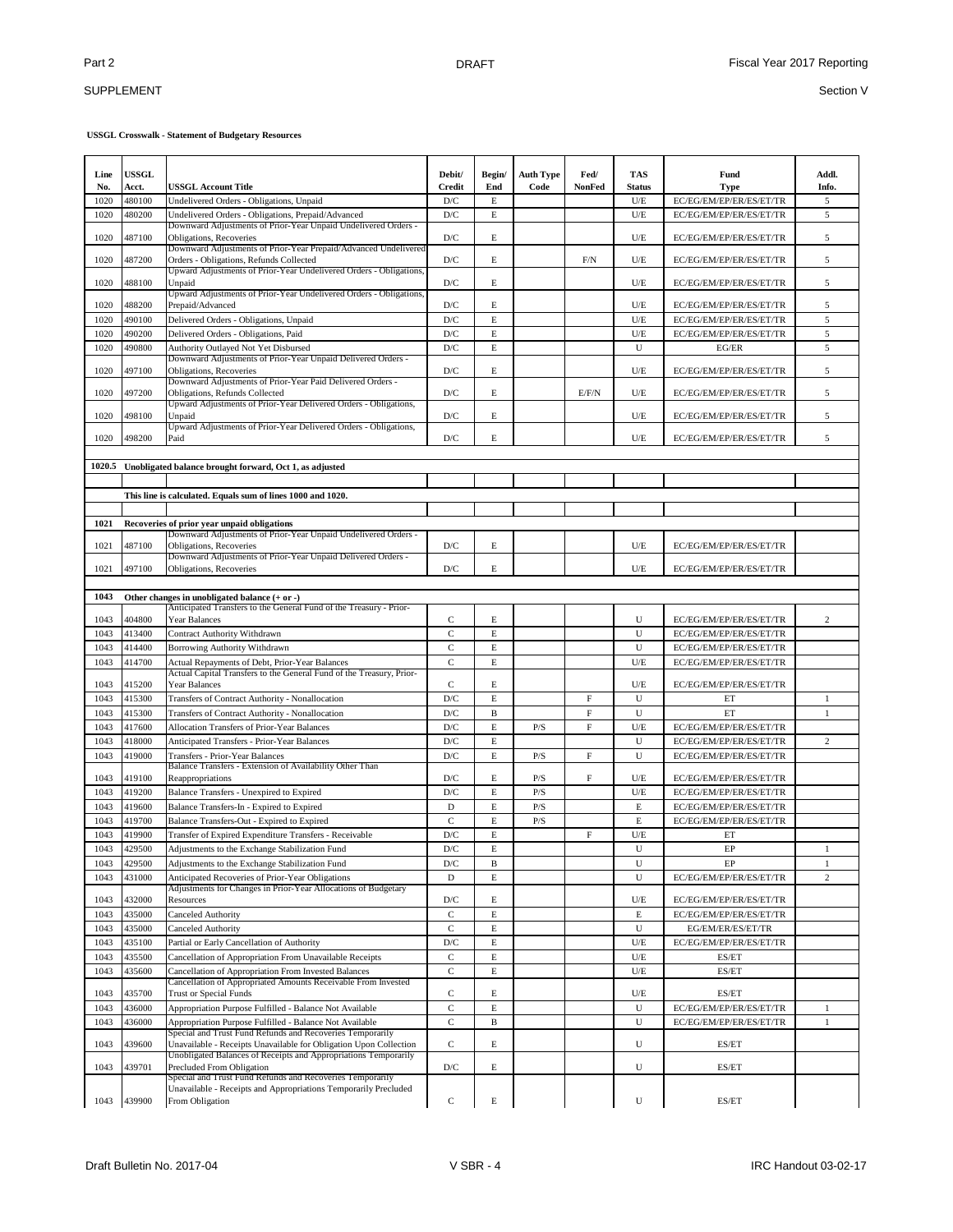## SUPPLEMENT

| Downward Adjustments of Prior-Year Prepaid/Advanced Undelivered<br>D/C<br>E<br>1043<br>487200<br>Orders - Obligations, Refunds Collected<br>F/N<br>U/E<br>EC/EG/EM/EP/ER/ES/ET/TR<br>Downward Adjustments of Prior-Year Paid Delivered Orders -<br>497200<br>D/C<br>E<br>EC/EG/EM/EP/ER/ES/ET/TR<br>1043<br>Obligations, Refunds Collected<br>E/F/N<br>U/E<br>1051<br>Unobligated balance from prior year budget authority, net<br>This line is calculated. Equals sum of SBR lines 1000, 1020, 1021, and 1043<br>1290<br>Appropriations (discretionary and mandatory)<br>Anticipated Transfers to the General Fund of the Treasury - Current-<br>$\mathbf C$<br>E<br>${\bf P}$<br>1290<br>404700<br>U<br>EC/EG/EM/EP/ER/ES/ET/TR<br>Year Authority<br>Anticipated Reductions to Appropriations by Offsetting Collections<br>$\mathbf C$<br>1290<br>405000<br>E<br>U<br>or Receipts<br>EG/ES/ET<br>$\mathbf E$<br>$\mathbf D$<br>U<br>EG/EP/ER<br>1290<br>411100<br>Debt Liquidation Appropriations<br>D/P<br>E<br>U<br>1290<br>411200<br>Liquidation of Deficiency - Appropriations<br>D<br>EG/EP/ER<br>Appropriated Receipts Derived from Unavailable Trust or Special<br>1290<br>411300<br>D<br>E<br>D/P<br>U<br>ES/ET<br><b>Fund Receipts</b><br>Appropriated Receipts Derived from Available Trust or Special Fund<br>D/C<br>E<br>U<br>1290<br>411400<br>Receipts<br>D/P<br>ES/ET<br>$\mathbf E$<br>D<br>$\mathbf{D}/\mathbf{P}$<br>U<br>EG<br>1290<br>411500<br>Loan Subsidy Appropriation<br>D<br>E<br>P<br>U<br>EC/EG/EM/EP/ER/ES/ET/TR<br>1290<br>411600<br>Debt Forgiveness Appropriation<br>E<br>411700<br>D<br>D/P<br>U<br>EG<br>1290<br>Loan Administrative Expense Appropriation<br>E<br>1290<br>411800<br>D<br>U<br>EG<br>Reestimated Loan Subsidy Appropriation<br>$\mathbf E$<br>411900<br>D/C<br>$\mathbf{P}$<br>$\mathbf E$<br>EG<br>1290<br>Other Appropriations Realized<br>$\mathbf{D}/\mathbf{C}$<br>E<br>U<br>1290<br>411900<br>D/E/F/P<br>EC/EG/EM/EP/ER/ES/ET<br>Other Appropriations Realized<br>U<br>D/C<br>E<br>EC/EG/EM/EP/ER/ES/ET/TR<br>1290<br>412000<br>Anticipated Indefinite Appropriations<br>Amounts Appropriated From Specific Invested TAFS Reclassified -<br>1290<br>412100<br>D<br>E<br>P<br>U<br>ES/ET<br>Receivable - Cancellation<br>Authority Adjusted for Interest on the Bureau of the Fiscal Service<br>E<br>1290<br>412200<br>Securities<br>D<br>U<br>EG<br>Authority Adjusted for Interest on the Bureau of the Fiscal Service<br>1290<br>412200<br>D<br>B<br>U<br>EG<br>Securities |                       |
|----------------------------------------------------------------------------------------------------------------------------------------------------------------------------------------------------------------------------------------------------------------------------------------------------------------------------------------------------------------------------------------------------------------------------------------------------------------------------------------------------------------------------------------------------------------------------------------------------------------------------------------------------------------------------------------------------------------------------------------------------------------------------------------------------------------------------------------------------------------------------------------------------------------------------------------------------------------------------------------------------------------------------------------------------------------------------------------------------------------------------------------------------------------------------------------------------------------------------------------------------------------------------------------------------------------------------------------------------------------------------------------------------------------------------------------------------------------------------------------------------------------------------------------------------------------------------------------------------------------------------------------------------------------------------------------------------------------------------------------------------------------------------------------------------------------------------------------------------------------------------------------------------------------------------------------------------------------------------------------------------------------------------------------------------------------------------------------------------------------------------------------------------------------------------------------------------------------------------------------------------------------------------------------------------------------------------------------------------------------------------------------------------------------------------------------------------------------------------------------------------------------------------------------|-----------------------|
|                                                                                                                                                                                                                                                                                                                                                                                                                                                                                                                                                                                                                                                                                                                                                                                                                                                                                                                                                                                                                                                                                                                                                                                                                                                                                                                                                                                                                                                                                                                                                                                                                                                                                                                                                                                                                                                                                                                                                                                                                                                                                                                                                                                                                                                                                                                                                                                                                                                                                                                                        |                       |
|                                                                                                                                                                                                                                                                                                                                                                                                                                                                                                                                                                                                                                                                                                                                                                                                                                                                                                                                                                                                                                                                                                                                                                                                                                                                                                                                                                                                                                                                                                                                                                                                                                                                                                                                                                                                                                                                                                                                                                                                                                                                                                                                                                                                                                                                                                                                                                                                                                                                                                                                        |                       |
|                                                                                                                                                                                                                                                                                                                                                                                                                                                                                                                                                                                                                                                                                                                                                                                                                                                                                                                                                                                                                                                                                                                                                                                                                                                                                                                                                                                                                                                                                                                                                                                                                                                                                                                                                                                                                                                                                                                                                                                                                                                                                                                                                                                                                                                                                                                                                                                                                                                                                                                                        |                       |
|                                                                                                                                                                                                                                                                                                                                                                                                                                                                                                                                                                                                                                                                                                                                                                                                                                                                                                                                                                                                                                                                                                                                                                                                                                                                                                                                                                                                                                                                                                                                                                                                                                                                                                                                                                                                                                                                                                                                                                                                                                                                                                                                                                                                                                                                                                                                                                                                                                                                                                                                        |                       |
|                                                                                                                                                                                                                                                                                                                                                                                                                                                                                                                                                                                                                                                                                                                                                                                                                                                                                                                                                                                                                                                                                                                                                                                                                                                                                                                                                                                                                                                                                                                                                                                                                                                                                                                                                                                                                                                                                                                                                                                                                                                                                                                                                                                                                                                                                                                                                                                                                                                                                                                                        |                       |
|                                                                                                                                                                                                                                                                                                                                                                                                                                                                                                                                                                                                                                                                                                                                                                                                                                                                                                                                                                                                                                                                                                                                                                                                                                                                                                                                                                                                                                                                                                                                                                                                                                                                                                                                                                                                                                                                                                                                                                                                                                                                                                                                                                                                                                                                                                                                                                                                                                                                                                                                        |                       |
|                                                                                                                                                                                                                                                                                                                                                                                                                                                                                                                                                                                                                                                                                                                                                                                                                                                                                                                                                                                                                                                                                                                                                                                                                                                                                                                                                                                                                                                                                                                                                                                                                                                                                                                                                                                                                                                                                                                                                                                                                                                                                                                                                                                                                                                                                                                                                                                                                                                                                                                                        |                       |
|                                                                                                                                                                                                                                                                                                                                                                                                                                                                                                                                                                                                                                                                                                                                                                                                                                                                                                                                                                                                                                                                                                                                                                                                                                                                                                                                                                                                                                                                                                                                                                                                                                                                                                                                                                                                                                                                                                                                                                                                                                                                                                                                                                                                                                                                                                                                                                                                                                                                                                                                        | $\mathfrak{2}$        |
|                                                                                                                                                                                                                                                                                                                                                                                                                                                                                                                                                                                                                                                                                                                                                                                                                                                                                                                                                                                                                                                                                                                                                                                                                                                                                                                                                                                                                                                                                                                                                                                                                                                                                                                                                                                                                                                                                                                                                                                                                                                                                                                                                                                                                                                                                                                                                                                                                                                                                                                                        | $\overline{c}$        |
|                                                                                                                                                                                                                                                                                                                                                                                                                                                                                                                                                                                                                                                                                                                                                                                                                                                                                                                                                                                                                                                                                                                                                                                                                                                                                                                                                                                                                                                                                                                                                                                                                                                                                                                                                                                                                                                                                                                                                                                                                                                                                                                                                                                                                                                                                                                                                                                                                                                                                                                                        |                       |
|                                                                                                                                                                                                                                                                                                                                                                                                                                                                                                                                                                                                                                                                                                                                                                                                                                                                                                                                                                                                                                                                                                                                                                                                                                                                                                                                                                                                                                                                                                                                                                                                                                                                                                                                                                                                                                                                                                                                                                                                                                                                                                                                                                                                                                                                                                                                                                                                                                                                                                                                        |                       |
|                                                                                                                                                                                                                                                                                                                                                                                                                                                                                                                                                                                                                                                                                                                                                                                                                                                                                                                                                                                                                                                                                                                                                                                                                                                                                                                                                                                                                                                                                                                                                                                                                                                                                                                                                                                                                                                                                                                                                                                                                                                                                                                                                                                                                                                                                                                                                                                                                                                                                                                                        |                       |
|                                                                                                                                                                                                                                                                                                                                                                                                                                                                                                                                                                                                                                                                                                                                                                                                                                                                                                                                                                                                                                                                                                                                                                                                                                                                                                                                                                                                                                                                                                                                                                                                                                                                                                                                                                                                                                                                                                                                                                                                                                                                                                                                                                                                                                                                                                                                                                                                                                                                                                                                        |                       |
|                                                                                                                                                                                                                                                                                                                                                                                                                                                                                                                                                                                                                                                                                                                                                                                                                                                                                                                                                                                                                                                                                                                                                                                                                                                                                                                                                                                                                                                                                                                                                                                                                                                                                                                                                                                                                                                                                                                                                                                                                                                                                                                                                                                                                                                                                                                                                                                                                                                                                                                                        |                       |
|                                                                                                                                                                                                                                                                                                                                                                                                                                                                                                                                                                                                                                                                                                                                                                                                                                                                                                                                                                                                                                                                                                                                                                                                                                                                                                                                                                                                                                                                                                                                                                                                                                                                                                                                                                                                                                                                                                                                                                                                                                                                                                                                                                                                                                                                                                                                                                                                                                                                                                                                        |                       |
|                                                                                                                                                                                                                                                                                                                                                                                                                                                                                                                                                                                                                                                                                                                                                                                                                                                                                                                                                                                                                                                                                                                                                                                                                                                                                                                                                                                                                                                                                                                                                                                                                                                                                                                                                                                                                                                                                                                                                                                                                                                                                                                                                                                                                                                                                                                                                                                                                                                                                                                                        |                       |
|                                                                                                                                                                                                                                                                                                                                                                                                                                                                                                                                                                                                                                                                                                                                                                                                                                                                                                                                                                                                                                                                                                                                                                                                                                                                                                                                                                                                                                                                                                                                                                                                                                                                                                                                                                                                                                                                                                                                                                                                                                                                                                                                                                                                                                                                                                                                                                                                                                                                                                                                        |                       |
|                                                                                                                                                                                                                                                                                                                                                                                                                                                                                                                                                                                                                                                                                                                                                                                                                                                                                                                                                                                                                                                                                                                                                                                                                                                                                                                                                                                                                                                                                                                                                                                                                                                                                                                                                                                                                                                                                                                                                                                                                                                                                                                                                                                                                                                                                                                                                                                                                                                                                                                                        |                       |
|                                                                                                                                                                                                                                                                                                                                                                                                                                                                                                                                                                                                                                                                                                                                                                                                                                                                                                                                                                                                                                                                                                                                                                                                                                                                                                                                                                                                                                                                                                                                                                                                                                                                                                                                                                                                                                                                                                                                                                                                                                                                                                                                                                                                                                                                                                                                                                                                                                                                                                                                        |                       |
|                                                                                                                                                                                                                                                                                                                                                                                                                                                                                                                                                                                                                                                                                                                                                                                                                                                                                                                                                                                                                                                                                                                                                                                                                                                                                                                                                                                                                                                                                                                                                                                                                                                                                                                                                                                                                                                                                                                                                                                                                                                                                                                                                                                                                                                                                                                                                                                                                                                                                                                                        | $\mathbf{2}$          |
|                                                                                                                                                                                                                                                                                                                                                                                                                                                                                                                                                                                                                                                                                                                                                                                                                                                                                                                                                                                                                                                                                                                                                                                                                                                                                                                                                                                                                                                                                                                                                                                                                                                                                                                                                                                                                                                                                                                                                                                                                                                                                                                                                                                                                                                                                                                                                                                                                                                                                                                                        |                       |
|                                                                                                                                                                                                                                                                                                                                                                                                                                                                                                                                                                                                                                                                                                                                                                                                                                                                                                                                                                                                                                                                                                                                                                                                                                                                                                                                                                                                                                                                                                                                                                                                                                                                                                                                                                                                                                                                                                                                                                                                                                                                                                                                                                                                                                                                                                                                                                                                                                                                                                                                        | 1                     |
|                                                                                                                                                                                                                                                                                                                                                                                                                                                                                                                                                                                                                                                                                                                                                                                                                                                                                                                                                                                                                                                                                                                                                                                                                                                                                                                                                                                                                                                                                                                                                                                                                                                                                                                                                                                                                                                                                                                                                                                                                                                                                                                                                                                                                                                                                                                                                                                                                                                                                                                                        | 1                     |
| Amounts Appropriated From Specific Invested TAFS Reclassified -<br>1290<br>412300<br>Receivable - Temporary Reduction<br>D<br>E<br>P<br>U/E<br>EG/ES/ET                                                                                                                                                                                                                                                                                                                                                                                                                                                                                                                                                                                                                                                                                                                                                                                                                                                                                                                                                                                                                                                                                                                                                                                                                                                                                                                                                                                                                                                                                                                                                                                                                                                                                                                                                                                                                                                                                                                                                                                                                                                                                                                                                                                                                                                                                                                                                                                |                       |
| Amounts Appropriated From Specific Invested TAFS Reclassified -<br>C<br>E<br>U<br>1290<br>412400<br>Payable - Temporary Reduction/Cancellation<br>ES/ET                                                                                                                                                                                                                                                                                                                                                                                                                                                                                                                                                                                                                                                                                                                                                                                                                                                                                                                                                                                                                                                                                                                                                                                                                                                                                                                                                                                                                                                                                                                                                                                                                                                                                                                                                                                                                                                                                                                                                                                                                                                                                                                                                                                                                                                                                                                                                                                |                       |
| Amounts Appropriated From Specific Invested TAFS Reclassified -<br>$\mathbf C$<br>1290<br>412400<br>E<br>U/E<br>EG<br>Payable - Temporary Reduction/Cancellation                                                                                                                                                                                                                                                                                                                                                                                                                                                                                                                                                                                                                                                                                                                                                                                                                                                                                                                                                                                                                                                                                                                                                                                                                                                                                                                                                                                                                                                                                                                                                                                                                                                                                                                                                                                                                                                                                                                                                                                                                                                                                                                                                                                                                                                                                                                                                                       |                       |
| $\mathbf D$<br>$\mathbf E$<br>U<br>412500<br>EG/EP/ER<br>1290<br>Loan Modification Adjustment Transfer Appropriation                                                                                                                                                                                                                                                                                                                                                                                                                                                                                                                                                                                                                                                                                                                                                                                                                                                                                                                                                                                                                                                                                                                                                                                                                                                                                                                                                                                                                                                                                                                                                                                                                                                                                                                                                                                                                                                                                                                                                                                                                                                                                                                                                                                                                                                                                                                                                                                                                   |                       |
| D/C<br>E<br>F<br>U/E<br>1290<br>412600<br>Amounts Appropriated From Specific Invested TAFS - Receivable<br>P<br>ES/ET                                                                                                                                                                                                                                                                                                                                                                                                                                                                                                                                                                                                                                                                                                                                                                                                                                                                                                                                                                                                                                                                                                                                                                                                                                                                                                                                                                                                                                                                                                                                                                                                                                                                                                                                                                                                                                                                                                                                                                                                                                                                                                                                                                                                                                                                                                                                                                                                                  | 1                     |
| $\mathbf F$<br>412600<br>D/C<br>$\, {\bf B}$<br>$\mathbf{P}$<br>U/E<br>ES/ET<br>1290<br>Amounts Appropriated From Specific Invested TAFS - Receivable                                                                                                                                                                                                                                                                                                                                                                                                                                                                                                                                                                                                                                                                                                                                                                                                                                                                                                                                                                                                                                                                                                                                                                                                                                                                                                                                                                                                                                                                                                                                                                                                                                                                                                                                                                                                                                                                                                                                                                                                                                                                                                                                                                                                                                                                                                                                                                                  | $\,1$                 |
| $\mathbf C$<br>E<br>F<br>1290<br>412700<br>Amounts Appropriated From Specific Invested TAFS - Payable<br>U/E<br>EG/ET                                                                                                                                                                                                                                                                                                                                                                                                                                                                                                                                                                                                                                                                                                                                                                                                                                                                                                                                                                                                                                                                                                                                                                                                                                                                                                                                                                                                                                                                                                                                                                                                                                                                                                                                                                                                                                                                                                                                                                                                                                                                                                                                                                                                                                                                                                                                                                                                                  | $\mathbf{1}$          |
| $\mathbf C$<br>$\, {\bf B}$<br>F<br>U/E<br>412700<br>Amounts Appropriated From Specific Invested TAFS - Payable<br>EG/ET<br>1290<br>$\mathbf C$<br>$\mathbf E$<br>$\boldsymbol{\mathrm{F}}$<br>U<br>412700<br>1290<br>Amounts Appropriated From Specific Invested TAFS - Payable<br>ES                                                                                                                                                                                                                                                                                                                                                                                                                                                                                                                                                                                                                                                                                                                                                                                                                                                                                                                                                                                                                                                                                                                                                                                                                                                                                                                                                                                                                                                                                                                                                                                                                                                                                                                                                                                                                                                                                                                                                                                                                                                                                                                                                                                                                                                 | $\mathbf{1}$<br>$\,1$ |
| $\mathbf C$<br>F<br>U<br>412700<br>B<br>ES<br>1290<br>Amounts Appropriated From Specific Invested TAFS - Payable                                                                                                                                                                                                                                                                                                                                                                                                                                                                                                                                                                                                                                                                                                                                                                                                                                                                                                                                                                                                                                                                                                                                                                                                                                                                                                                                                                                                                                                                                                                                                                                                                                                                                                                                                                                                                                                                                                                                                                                                                                                                                                                                                                                                                                                                                                                                                                                                                       | $\mathbf{1}$          |
| F<br>1290<br>D/C<br>E<br>P<br>EG/ES/ET<br>412800<br>Amounts Appropriated From Specific Invested TAFS - Transfers-In<br>U/E                                                                                                                                                                                                                                                                                                                                                                                                                                                                                                                                                                                                                                                                                                                                                                                                                                                                                                                                                                                                                                                                                                                                                                                                                                                                                                                                                                                                                                                                                                                                                                                                                                                                                                                                                                                                                                                                                                                                                                                                                                                                                                                                                                                                                                                                                                                                                                                                             |                       |
| 1290<br>412900<br>D/C<br>E<br>P<br>F<br>U/E<br>EG/ES/ET<br>Amounts Appropriated From Specific Invested TAFS - Transfers-Out                                                                                                                                                                                                                                                                                                                                                                                                                                                                                                                                                                                                                                                                                                                                                                                                                                                                                                                                                                                                                                                                                                                                                                                                                                                                                                                                                                                                                                                                                                                                                                                                                                                                                                                                                                                                                                                                                                                                                                                                                                                                                                                                                                                                                                                                                                                                                                                                            |                       |
| Appropriation To Liquidate Contract Authority Withdrawn<br>$\mathbf C$<br>$\mathbf E$<br>U<br>1290<br>413000<br>EC/EG/EM/EP/ER/ES/ET/TR                                                                                                                                                                                                                                                                                                                                                                                                                                                                                                                                                                                                                                                                                                                                                                                                                                                                                                                                                                                                                                                                                                                                                                                                                                                                                                                                                                                                                                                                                                                                                                                                                                                                                                                                                                                                                                                                                                                                                                                                                                                                                                                                                                                                                                                                                                                                                                                                |                       |
| $\mathbf C$<br>$\mathbf E$<br>1290<br>413500<br>Contract Authority Liquidated<br>P<br>${\bf U}$<br>EC/EG/EM/EP/ER/ES/ET/TR                                                                                                                                                                                                                                                                                                                                                                                                                                                                                                                                                                                                                                                                                                                                                                                                                                                                                                                                                                                                                                                                                                                                                                                                                                                                                                                                                                                                                                                                                                                                                                                                                                                                                                                                                                                                                                                                                                                                                                                                                                                                                                                                                                                                                                                                                                                                                                                                             |                       |
| $\mathbf C$<br>E<br>1290<br>413600<br>Contract Authority To Be Liquidated by Trust Funds<br>U<br>ET                                                                                                                                                                                                                                                                                                                                                                                                                                                                                                                                                                                                                                                                                                                                                                                                                                                                                                                                                                                                                                                                                                                                                                                                                                                                                                                                                                                                                                                                                                                                                                                                                                                                                                                                                                                                                                                                                                                                                                                                                                                                                                                                                                                                                                                                                                                                                                                                                                    | 1                     |
| 413600<br>$\mathbf C$<br>U<br>1290<br>Contract Authority To Be Liquidated by Trust Funds<br>B<br>ET                                                                                                                                                                                                                                                                                                                                                                                                                                                                                                                                                                                                                                                                                                                                                                                                                                                                                                                                                                                                                                                                                                                                                                                                                                                                                                                                                                                                                                                                                                                                                                                                                                                                                                                                                                                                                                                                                                                                                                                                                                                                                                                                                                                                                                                                                                                                                                                                                                    | $\mathbf{1}$          |
| $\mathbf D$<br>E<br>U<br>EG/EP/ER/ES/ET<br>1290<br>413800<br>Appropriation To Liquidate Contract Authority                                                                                                                                                                                                                                                                                                                                                                                                                                                                                                                                                                                                                                                                                                                                                                                                                                                                                                                                                                                                                                                                                                                                                                                                                                                                                                                                                                                                                                                                                                                                                                                                                                                                                                                                                                                                                                                                                                                                                                                                                                                                                                                                                                                                                                                                                                                                                                                                                             |                       |
| $\mathbf C$<br>$\mathbf E$<br>U<br>1290<br>414000<br>Substitution of Borrowing Authority<br>P<br>EG/EP<br>${\bf U}$                                                                                                                                                                                                                                                                                                                                                                                                                                                                                                                                                                                                                                                                                                                                                                                                                                                                                                                                                                                                                                                                                                                                                                                                                                                                                                                                                                                                                                                                                                                                                                                                                                                                                                                                                                                                                                                                                                                                                                                                                                                                                                                                                                                                                                                                                                                                                                                                                    |                       |
| E<br>$\, {\bf P}$<br>1290<br>414600<br>Actual Repayments of Debt, Current-Year Authority<br>D/C<br>EC/EG/EM/EP/ER/ES/ET/TR<br>U<br>415000<br>D<br>E<br>EC/EG/EM/EP/ER/ES/ET/TR<br>1290<br>Reappropriations - Transfers-In                                                                                                                                                                                                                                                                                                                                                                                                                                                                                                                                                                                                                                                                                                                                                                                                                                                                                                                                                                                                                                                                                                                                                                                                                                                                                                                                                                                                                                                                                                                                                                                                                                                                                                                                                                                                                                                                                                                                                                                                                                                                                                                                                                                                                                                                                                              |                       |
| Actual Capital Transfers to the General Fund of the Treasury, Current-                                                                                                                                                                                                                                                                                                                                                                                                                                                                                                                                                                                                                                                                                                                                                                                                                                                                                                                                                                                                                                                                                                                                                                                                                                                                                                                                                                                                                                                                                                                                                                                                                                                                                                                                                                                                                                                                                                                                                                                                                                                                                                                                                                                                                                                                                                                                                                                                                                                                 |                       |
| $\mathbf C$<br>$\, {\bf P}$<br>1290<br>415100<br>E<br>U<br>ES/ET<br>Year Authority<br>Appropriation To Liquidate Contract Authority - Nonallocation -                                                                                                                                                                                                                                                                                                                                                                                                                                                                                                                                                                                                                                                                                                                                                                                                                                                                                                                                                                                                                                                                                                                                                                                                                                                                                                                                                                                                                                                                                                                                                                                                                                                                                                                                                                                                                                                                                                                                                                                                                                                                                                                                                                                                                                                                                                                                                                                  |                       |
| 1290<br>415400<br>$\mathbf{D}/\mathbf{C}$<br>E<br>U<br>ET<br>Transferred<br>Appropriation To Liquidate Contract Authority - Allocation -                                                                                                                                                                                                                                                                                                                                                                                                                                                                                                                                                                                                                                                                                                                                                                                                                                                                                                                                                                                                                                                                                                                                                                                                                                                                                                                                                                                                                                                                                                                                                                                                                                                                                                                                                                                                                                                                                                                                                                                                                                                                                                                                                                                                                                                                                                                                                                                               |                       |
| 1290<br>415500<br>D/C<br>E<br>U<br>ET<br>Transferred<br>Authority Made Available From Receipt or Appropriation Balances                                                                                                                                                                                                                                                                                                                                                                                                                                                                                                                                                                                                                                                                                                                                                                                                                                                                                                                                                                                                                                                                                                                                                                                                                                                                                                                                                                                                                                                                                                                                                                                                                                                                                                                                                                                                                                                                                                                                                                                                                                                                                                                                                                                                                                                                                                                                                                                                                |                       |
| 1290<br>415700<br>E<br>P<br>U<br>EG/ES/ET<br>Previously Precluded From Obligation<br>D                                                                                                                                                                                                                                                                                                                                                                                                                                                                                                                                                                                                                                                                                                                                                                                                                                                                                                                                                                                                                                                                                                                                                                                                                                                                                                                                                                                                                                                                                                                                                                                                                                                                                                                                                                                                                                                                                                                                                                                                                                                                                                                                                                                                                                                                                                                                                                                                                                                 |                       |
| $\mathbf C$<br>$\mathbf E$<br>$\, {\bf P}$<br>U<br>1290<br>415900<br>Repayment of Repayable Advances<br>ET<br>$\mathbf E$<br>$\mathbf{P}$<br>U<br>416000<br>Anticipated Transfers - Current-Year Authority<br>D/C                                                                                                                                                                                                                                                                                                                                                                                                                                                                                                                                                                                                                                                                                                                                                                                                                                                                                                                                                                                                                                                                                                                                                                                                                                                                                                                                                                                                                                                                                                                                                                                                                                                                                                                                                                                                                                                                                                                                                                                                                                                                                                                                                                                                                                                                                                                      | $\overline{2}$        |
| EC/EG/EM/EP/ER/ES/ET/TR<br>1290<br>E<br>Allocations of Authority - Anticipated From Invested Balances<br>D/C<br>U<br>EC/EG/EM/EP/ER/ES/ET/TR<br>1290<br>416500                                                                                                                                                                                                                                                                                                                                                                                                                                                                                                                                                                                                                                                                                                                                                                                                                                                                                                                                                                                                                                                                                                                                                                                                                                                                                                                                                                                                                                                                                                                                                                                                                                                                                                                                                                                                                                                                                                                                                                                                                                                                                                                                                                                                                                                                                                                                                                         | $\overline{c}$        |
| Allocations of Realized Authority - To Be Transferred From Invested<br>F<br>416600<br>D/C<br>E<br>U<br>EG/EP/ES/ET<br>1290<br><b>Balances</b>                                                                                                                                                                                                                                                                                                                                                                                                                                                                                                                                                                                                                                                                                                                                                                                                                                                                                                                                                                                                                                                                                                                                                                                                                                                                                                                                                                                                                                                                                                                                                                                                                                                                                                                                                                                                                                                                                                                                                                                                                                                                                                                                                                                                                                                                                                                                                                                          |                       |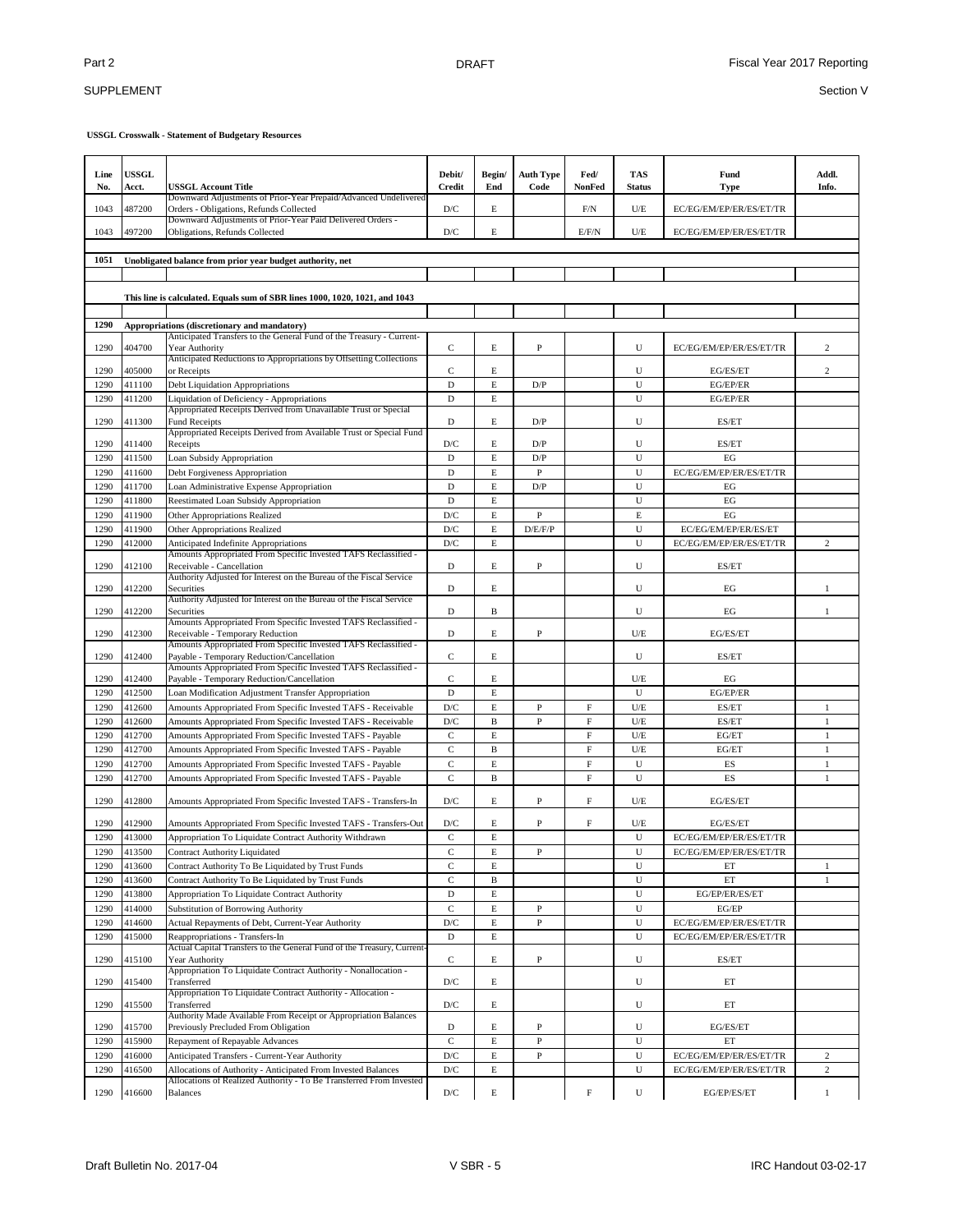### SUPPLEMENT

| Line<br>No.  | <b>USSGL</b><br>Acct. | <b>USSGL Account Title</b>                                                                                                   | Debit/<br><b>Credit</b> | Begin/<br>End | <b>Auth Type</b><br>Code | Fed/<br>NonFed | <b>TAS</b><br><b>Status</b> | Fund<br><b>Type</b>     | Addl.<br>Info.               |
|--------------|-----------------------|------------------------------------------------------------------------------------------------------------------------------|-------------------------|---------------|--------------------------|----------------|-----------------------------|-------------------------|------------------------------|
| 1290         | 416600                | Allocations of Realized Authority - To Be Transferred From Invested<br><b>Balances</b>                                       | D/C                     | B             |                          | F              | U                           | EG/EP/ES/ET             | 1                            |
| 1290         | 416700                | Allocations of Realized Authority - Transferred From Invested<br><b>Balances</b>                                             | D/C                     | E             |                          | $\mathbf F$    | U/E                         | EC/EG/EM/EP/ER/ES/ET/TR |                              |
| 1290         | 416800                | Allocations of Realized Authority Reclassified - Authority To Be<br>Transferred From Invested Balances - Temporary Reduction | $\mathbf{D}/\mathbf{C}$ | $\mathbf E$   |                          | $\mathbf F$    | U                           | EC/EG/EM/EP/ER/ES/ET/TR |                              |
| 1290         | 417000                | Transfers - Current-Year Authority                                                                                           | D/C                     | $\mathbf E$   | P                        | $\mathbf F$    | U                           | EC/EG/EM/EP/ER/ES/ET/TR |                              |
| 1290         | 417100                | Nonallocation Transfers of Invested Balances - Receivable                                                                    | D                       | $\mathbf E$   |                          | $\mathbf F$    | U/E                         | ES/ET                   | $\mathbf{1}$                 |
| 1290         | 417100                | Nonallocation Transfers of Invested Balances - Receivable                                                                    | D                       | $\, {\bf B}$  |                          | $\rm F$        | U/E                         | ES/ET                   | $\mathbf{1}$                 |
| 1290         | 417200                | Nonallocation Transfers of Invested Balances - Payable                                                                       | $\mathbf C$             | $\mathbf E$   |                          | $\rm F$        | U                           | ES/ET                   | $\mathbf{1}$                 |
| 1290         | 417200                | Nonallocation Transfers of Invested Balances - Payable                                                                       | $\mathbf C$             | $\, {\bf B}$  |                          | $\rm F$        | U                           | ES/ET                   | $\,1$                        |
| 1290         | 417300                | Nonallocation Transfers of Invested Balances - Transferred<br>Allocation Transfers of Current-Year Authority for Noninvested | D/C                     | E             |                          | $\mathbf F$    | U/E                         | ES/ET                   |                              |
| 1290         | 417500                | Accounts                                                                                                                     | D/C                     | E             | P                        | $\mathbf F$    | U                           | EC/EG/EM/EP/ER/ES/ET/TR |                              |
| 1290         | 418300                | Anticipated Balance Transfers - Unobligated Balances - Legislative<br>Change of Purpose                                      | D/C                     | Е             | P/R                      |                | U                           | EC/EG/EM/EP/ER/ES/ET/TR | $\mathbf{2}$                 |
| 1290         | 419300                | Balance Transfers - Unobligated Balances - Legislative Change of<br>Purpose                                                  | D/C                     | E             | P                        | $\mathbf F$    | U                           | EC/EG/EM/EP/ER/ES/ET/TR |                              |
| 1290         | 424000                | Appropriations Reduced by Offsetting Collections or Receipts -<br>Collected                                                  | C                       | Е             |                          |                | U                           | EG/ES/ET                | 7                            |
| 1290         | 437000                | Offset to Appropriation Realized for Redemption of Treasury<br>Securities                                                    | C                       | E             |                          |                | U                           | EC/EG/EM/EP/ER/ES/ET/TR |                              |
| 1290         | 438200                | Temporary Reduction - New Budget Authority                                                                                   | $\mathbf C$             | $\mathbf E$   | D                        |                | U                           | ES/ET                   |                              |
| 1290         | 438200                | Temporary Reduction - New Budget Authority                                                                                   | $\mathbf C$             | $\mathbf E$   | $\mathbf{P}$             |                | U                           | EP/ER/ES/ET             |                              |
| 1290         | 438300                | Temporary Reduction - Prior-Year Balances                                                                                    | $\mathbf C$             | $\mathbf E$   | $\mathbf{P}$             |                | U                           | EP/ER/ES/ET             |                              |
| 1290         | 438400                | Temporary Reduction/Cancellation Returned by Appropriation                                                                   | D/C                     | E             | P                        |                | U/E                         | EP/ER/ES/ET             | 1                            |
| 1290         | 438400                | Temporary Reduction/Cancellation Returned by Appropriation                                                                   | D/C                     | B             | $\mathbf{P}$             |                | U/E                         | EP/ER/ES/ET             | $\mathbf{1}$                 |
| 1290         | 438400                | Temporary Reduction/Cancellation Returned by Appropriation                                                                   | $\mathbf{D}/\mathbf{C}$ | E             | $\mathbf D$              |                | U                           | ES/ET                   | $\mathbf{1}$                 |
| 1290         | 438400<br>438400      | Temporary Reduction/Cancellation Returned by Appropriation                                                                   | D/C<br>D/C              | B<br>E        | $\mathbf D$<br>P         |                | U<br>E                      | ES/ET                   | $\mathbf{1}$<br>$\mathbf{1}$ |
| 1290<br>1290 | 438400                | Temporary Reduction/Cancellation Returned by Appropriation<br>Temporary Reduction/Cancellation Returned by Appropriation     | D/C                     | B             | $\mathbf{P}$             |                | E                           | EG<br>EG                | $\mathbf{1}$                 |
|              |                       | Temporary Reduction of Appropriation From Unavailable Receipts,                                                              |                         |               |                          |                |                             |                         |                              |
| 1290         | 438700                | New Budget Authority<br>Temporary Reduction of Appropriation From Unavailable Receipts,                                      | $\mathbf C$             | E             |                          |                | U                           | ES/ET                   |                              |
| 1290         | 438800                | Prior-Year Balances                                                                                                          | C                       | Е             |                          |                | U                           | ES/ET                   |                              |
| 1290         | 439000                | Reappropriations - Transfers-Out                                                                                             | $\mathbf C$             | $\mathbf E$   |                          |                | $\mathbf E$                 | EC/EG/EM/EP/ER/ES/ET/TR |                              |
| 1290         | 439100                | Adjustments to Indefinite Appropriations                                                                                     | $\mathbf{D}/\mathbf{C}$ | $\mathbf E$   |                          |                | $\mathbf E$                 | EG                      |                              |
| 1290         | 439100                | Adjustments to Indefinite Appropriations                                                                                     | $\mathbf{D}/\mathbf{C}$ | $\mathbf E$   |                          |                | U                           | EG/EP/ER                |                              |
| 1290         | 439200                | Permanent Reduction - New Budget Authority                                                                                   | $\mathbf C$             | E             | D/P/R                    |                | U                           | EC/EG/EM/EP/ER/ES/ET/TR |                              |
| 1290         | 439300                | Permanent Reduction - Prior-Year Balances                                                                                    | $\mathcal{C}$           | E             | B/D/P/R/S                |                | U/E                         | EC/EG/EM/EP/ER/ES/ET/TR |                              |
| 1290<br>1290 | 439400<br>439400      | Receipts Unavailable for Obligation Upon Collection<br>Receipts Unavailable for Obligation Upon Collection                   | D/C<br>D/C              | E<br>B        |                          |                | U<br>U                      | ES/ET<br>ES/ET          | 1<br>$\mathbf{1}$            |
| 1290         | 439500                | Authority Unavailable for Obligation Pursuant to Public Law -<br>Temporary                                                   | C                       | Е             | D/P/R                    |                | U                           | EC/EG/EM/EP/ER/ES/ET/TR | $\tau$                       |
| 1290         | 439700                | Receipts and Appropriations Temporarily Precluded From Obligation                                                            | D/C                     | E             | P                        |                | U                           | EG/ES/ET                | $\mathbf{1}$                 |
| 1290         | 439700                | Receipts and Appropriations Temporarily Precluded From Obligation                                                            | D/C                     | B             | P                        |                | U                           | EG/ES/ET                | 1                            |
|              |                       |                                                                                                                              |                         |               |                          |                |                             |                         |                              |
| 1490         |                       | Borrowing authority (discretionary and mandatory)                                                                            |                         |               |                          |                |                             |                         |                              |
| 1490         | 404200                | <b>Estimated Indefinite Borrowing Authority</b>                                                                              | D/C                     | Ε             |                          |                | U                           | EC/EG/EM/EP/ER/ES/ET/TR | 2                            |
| 1490         | 404400                | Anticipated Reductions to Borrowing Authority                                                                                | $\mathbf C$             | E             |                          |                | U                           | EC/EG/EM/EP/ER/ES/ET/TR | $\overline{c}$               |
| 1490         | 404700                | Anticipated Transfers to the General Fund of the Treasury - Current-<br>Year Authority                                       | C                       | Е             | В                        |                | U                           | $\rm EP/ER$             | $\overline{c}$               |
| 1490         | 412300                | Amounts Appropriated From Specific Invested TAFS Reclassified -<br>Receivable - Temporary Reduction                          | D                       | Е             | B                        |                | U                           | ES                      |                              |
| 1490         | 412600                | Amounts Appropriated From Specific Invested TAFS - Receivable                                                                | $\mathbf{D}/\mathbf{C}$ | E             | В                        | $\mathbf F$    | U                           | ES/ET                   | 1                            |
| 1490         | 412600                | Amounts Appropriated From Specific Invested TAFS - Receivable                                                                | D/C                     | $\, {\bf B}$  | B                        | $\rm F$        | U                           | ES/ET                   | $\,1$                        |
| 1490         | 412800                | Amounts Appropriated From Specific Invested TAFS - Transfers-In                                                              | $\mathbf{D}/\mathbf{C}$ | Е             | B                        | $\rm F$        | U                           | ES/ET                   |                              |
| 1490         | 412900                | Amounts Appropriated From Specific Invested TAFS - Transfers-Out                                                             | $\mathbf{D}/\mathbf{C}$ | E             | B                        | $\rm F$        | U                           | ES/ET                   |                              |
| 1490         | 414100                | Current-Year Borrowing Authority Realized                                                                                    | D/C                     | $\mathbf E$   |                          |                | U                           | EC/EG/EM/EP/ER/ES/ET/TR |                              |
| 1490         | 414200                | Actual Repayment of Borrowing Authority Converted to Cash                                                                    | $\mathbf C$             | Е             |                          |                | U                           | EG/EP/ER/TR             |                              |
| 1490         | 414300                | Current-Year Decreases to Indefinite Borrowing Authority Realized                                                            | D/C                     | E             |                          |                | U                           | EC/EG/EM/EP/ER/ES/ET/TR |                              |
| 1490         | 414600                | Actual Repayments of Debt, Current-Year Authority                                                                            | D/C                     | $\mathbf E$   | в                        |                | U                           | EP/ER/ET                |                              |
| 1490         | 415900                | Repayment of Repayable Advances                                                                                              | $\mathbf C$             | $\mathbf E$   | $\bf{B}$                 |                | U                           | ET                      |                              |
| 1490         | 438200                | Temporary Reduction - New Budget Authority                                                                                   | $\mathbf C$             | E             | $\bf{B}$                 |                | U                           | EP/ER/ES/ET             |                              |
| 1490         | 438400                | Temporary Reduction/Cancellation Returned by Appropriation                                                                   | $\mathbf{D}/\mathbf{C}$ | E             | B                        |                | U/E                         | EP/ER/ES/ET             | 1                            |
| 1490         | 438400                | Temporary Reduction/Cancellation Returned by Appropriation                                                                   | D/C                     | $\, {\bf B}$  | B                        |                | U/E                         | EP/ER/ES/ET             | $\mathbf{1}$                 |
| 1490         | 439200                | Permanent Reduction - New Budget Authority                                                                                   | $\mathbf C$             | E             | B                        |                | U                           | EC/EG/EM/EP/ER/ES/ET/TR |                              |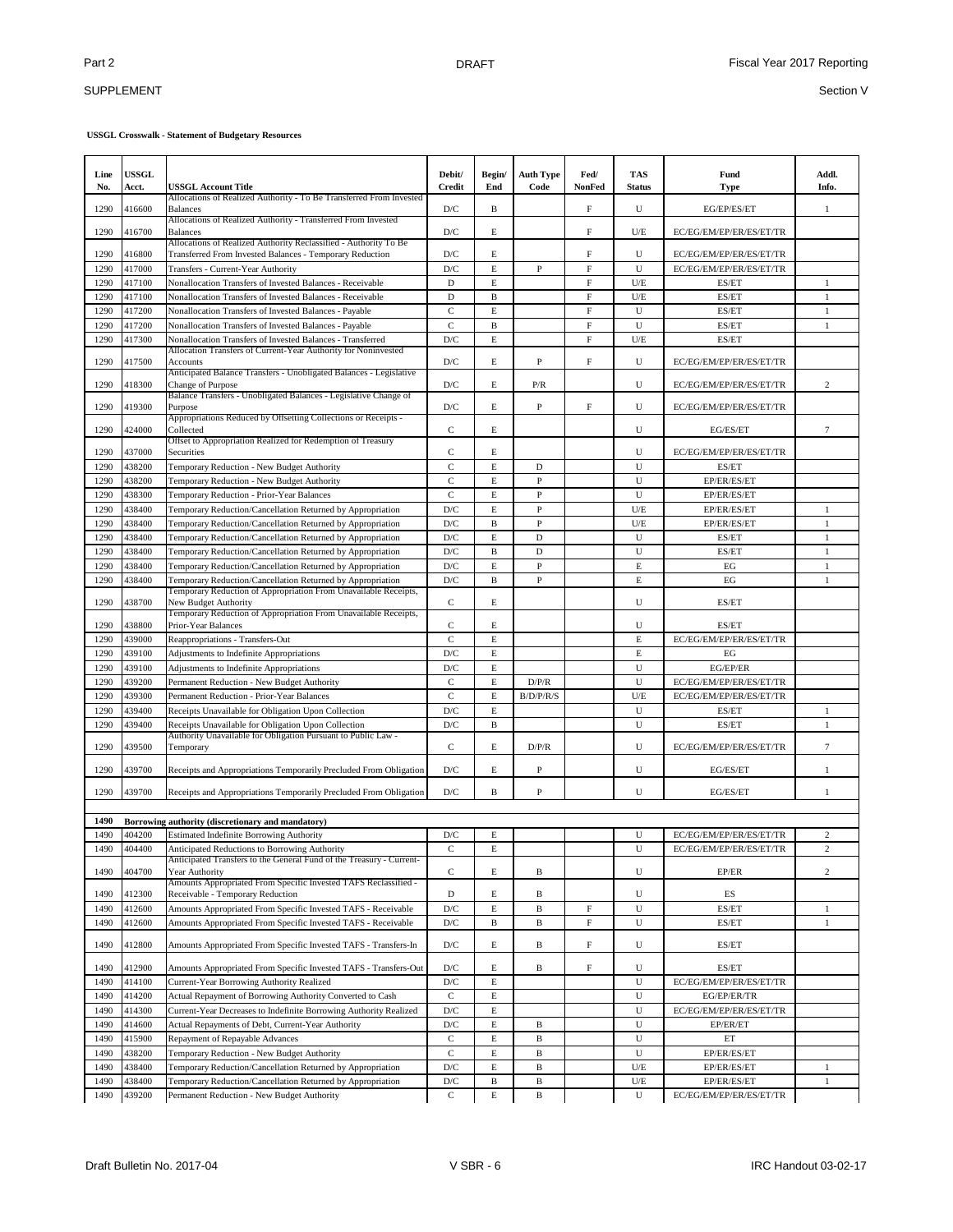## SUPPLEMENT

| Line<br>No.  | <b>USSGL</b><br>Acct. | <b>USSGL Account Title</b>                                                                      | Debit/<br><b>Credit</b> | Begin/<br>End    | <b>Auth Type</b><br>Code | Fed/<br><b>NonFed</b>     | <b>TAS</b><br><b>Status</b> | Fund<br><b>Type</b>           | Addl.<br>Info.                   |
|--------------|-----------------------|-------------------------------------------------------------------------------------------------|-------------------------|------------------|--------------------------|---------------------------|-----------------------------|-------------------------------|----------------------------------|
| 1490         | 439500                | Authority Unavailable for Obligation Pursuant to Public Law -<br>Temporary                      | C                       | E                | B                        |                           | U                           | EP                            | $7\phantom{.0}$                  |
| 1490         | 439700                | Receipts and Appropriations Temporarily Precluded From Obligation                               | D/C                     | E                | B                        |                           | U                           | EP                            | 1                                |
| 1490         | 439700                | Receipts and Appropriations Temporarily Precluded From Obligation                               | D/C                     | B                | B                        |                           | U                           | EP                            | $\mathbf{1}$                     |
|              |                       |                                                                                                 |                         |                  |                          |                           |                             |                               |                                  |
| 1690         |                       | Contract authority (discretionary and mandatory)                                                |                         |                  |                          |                           |                             |                               |                                  |
| 1690<br>1690 | 403200<br>403400      | <b>Estimated Indefinite Contract Authority</b>                                                  | D/C<br>D/C              | Ε<br>$\mathbf E$ |                          |                           | U<br>U                      | EG/EP/ER/ET<br>EG/EP/ER/ET    | $\mathfrak{2}$<br>$\overline{c}$ |
| 1690         | 413100                | Anticipated Adjustments to Contract Authority<br>Current-Year Contract Authority Realized       | D                       | E                |                          |                           | U                           | EG/EP/ER/ES/ET                |                                  |
| 1690         | 413300                | Decreases to Indefinite Contract Authority                                                      | $\mathbf{C}$            | E                |                          |                           | U                           | EG/EP/ER/ET                   |                                  |
| 1690         | 413700                |                                                                                                 | D/C                     | $\mathbf E$      |                          | F                         | U                           | ET                            | 1                                |
| 1690         | 413700                | Transfers of Contract Authority - Allocation<br>Transfers of Contract Authority - Allocation    | D/C                     | B                |                          | $\mathbf F$               | U                           | ET                            | $\mathbf{1}$                     |
| 1690         | 415300                | Transfers of Contract Authority - Nonallocation                                                 | D/C                     | $\mathbf E$      |                          | $\boldsymbol{\mathrm{F}}$ | U                           | ET                            | $\mathbf{1}$                     |
| 1690         | 415300                | Transfers of Contract Authority - Nonallocation                                                 | D/C                     | $\mathbf{B}$     |                          | F                         | U                           | ET                            | $\mathbf{1}$                     |
|              |                       | Authority Made Available From Receipt or Appropriation Balances                                 |                         |                  |                          |                           |                             |                               |                                  |
| 1690         | 415700                | Previously Precluded From Obligation                                                            | D                       | E                | C                        |                           | U                           | ET                            |                                  |
| 1690         | 416000                | Anticipated Transfers - Current-Year Authority                                                  | D/C                     | $\mathbf E$      | $\overline{C}$           |                           | U                           | EG/EP/ER/ET                   | $\overline{c}$                   |
| 1690         | 438200                | Temporary Reduction - New Budget Authority                                                      | $\mathbf C$             | E                | C                        |                           | U                           | ES/ET                         |                                  |
| 1690         | 438400                | Temporary Reduction/Cancellation Returned by Appropriation                                      | D/C                     | E                | $\overline{C}$           |                           | U                           | ES/ET                         | $\mathbf{1}$                     |
| 1690         | 438400                | Temporary Reduction/Cancellation Returned by Appropriation                                      | D/C                     | B                | $\mathsf{C}$             |                           | U                           | ES/ET                         | $\mathbf{1}$                     |
| 1690         | 439200                | Permanent Reduction - New Budget Authority                                                      | $\mathbf C$             | E                | $\mathsf{C}$             |                           | U                           | EG/EP/ER/ES/ET                |                                  |
| 1690         | 439300                | Permanent Reduction - Prior-Year Balances                                                       | $\mathbf C$             | E                | $\mathbf C$              |                           | U                           | EG/EP/ER/ET                   |                                  |
| 1690         | 439500                | Authority Unavailable for Obligation Pursuant to Public Law -<br>Temporary                      | C                       | E                | C                        |                           | U                           | EG/EP/ER/ET                   | $7\phantom{.0}$                  |
| 1690         | 439700                | Receipts and Appropriations Temporarily Precluded From Obligation                               | D/C                     | E                | $\mathbf C$              |                           | U                           | ET                            | 1                                |
| 1690         | 439700                | Receipts and Appropriations Temporarily Precluded From Obligation                               | D/C                     | B                | $\mathbf C$              |                           | U                           | ET                            | $\mathbf{1}$                     |
|              |                       |                                                                                                 |                         |                  |                          |                           |                             |                               |                                  |
| 1890         |                       | Spending authority from offsetting collections (discretionary and mandatory)                    |                         |                  |                          |                           |                             |                               |                                  |
| 1890         | 404700                | Anticipated Transfers to the General Fund of the Treasury - Current-<br>Year Authority          | C                       | E                | S                        |                           | U                           | EC/EG/EM/EP/ER/ES/ET/TR       | 2                                |
| 1890         | 406000                | Anticipated Collections From Non-Federal Sources                                                | $\mathbf D$             | E                |                          |                           | U                           | EC/EG/EM/EP/ER/ES/ET/TR       | $\overline{c}$                   |
| 1890         | 407000                | Anticipated Collections From Federal Sources                                                    | D                       | E                |                          |                           | U                           | EC/EG/EM/EP/ER/ES/ET/TR       | $\overline{c}$                   |
|              |                       | Amounts Appropriated From Specific Invested TAFS Reclassified -                                 |                         |                  |                          |                           |                             |                               |                                  |
| 1890         | 412100                | Receivable - Cancellation<br>Amounts Appropriated From Specific Invested TAFS Reclassified -    | D                       | Ε                | S                        |                           | U                           | EC/EG/EM/EP/ER/ES/ET/TR       |                                  |
| 1890         | 412300                | Receivable - Temporary Reduction                                                                | D                       | E                | S                        |                           | U                           | EC/EG/EM/EP/ER/ES/ET/TR       |                                  |
| 1890         | 413200                | Substitution of Contract Authority                                                              | D/C                     | E                | S                        |                           | U                           | ER                            |                                  |
| 1890         | 413500                | <b>Contract Authority Liquidated</b>                                                            | $\mathbf C$             | E                | S                        |                           | U                           | EC/EG/EM/EP/ER/ES/ET/TR       |                                  |
| 1890         | 414000                | <b>Substitution of Borrowing Authority</b>                                                      | $\mathbf C$             | E                | S                        |                           | U                           | EC/EG/EM/EP/ER/ES/ET/TR       |                                  |
| 1890         | 414600                | Actual Repayments of Debt, Current-Year Authority                                               | D/C                     | E                | S                        |                           | U                           | EC/EG/EM/EP/ER/ES/ET/TR       |                                  |
| 1890         | 415100                | Actual Capital Transfers to the General Fund of the Treasury, Current-<br>Year Authority        | С                       | E                | S                        |                           | U                           | EC/EG/EM/EP/ER/ES/ET/TR       |                                  |
|              |                       | Authority Made Available From Offsetting Collection Balances                                    |                         |                  |                          |                           |                             |                               |                                  |
| 1890         | 415800                | Previously Precluded From Obligation                                                            | D                       | E                |                          |                           | U                           | EC/EG/EM/EP/ER/ES/ET/TR       |                                  |
|              |                       | Authority Made Available From Offsetting Collection Balances                                    |                         |                  |                          |                           |                             |                               |                                  |
| 1890<br>1890 | 415800<br>416000      | Previously Precluded From Obligation<br>Anticipated Transfers - Current-Year Authority          | D<br>D/C                | Ε<br>$\mathbf E$ | S                        |                           | E<br>U                      | EG<br>EC/EG/EM/EP/ER/ES/ET/TR | $\overline{c}$                   |
|              | 417000                |                                                                                                 |                         |                  |                          | F                         |                             |                               |                                  |
| 1890<br>1890 | 417100                | Transfers - Current-Year Authority<br>Nonallocation Transfers of Invested Balances - Receivable | D/C<br>D                | Е<br>E           | S                        | $\mathbf F$               | U<br>U/E                    | EC/EG/EM/EP/ER/ES/ET/TR<br>EG | 1                                |
| 1890         | 417100                | Nonallocation Transfers of Invested Balances - Receivable                                       | D                       | B                |                          | $\mathbf F$               | U/E                         | EG                            | $\mathbf{1}$                     |
| 1890         | 417200                | Nonallocation Transfers of Invested Balances - Payable                                          | $\mathbf C$             | E                |                          | $\mathbf F$               | U                           | $\rm EP$                      | $\mathbf{1}$                     |
| 1890         | 417200                | Nonallocation Transfers of Invested Balances - Payable                                          | $\mathbf C$             | $\, {\bf B}$     |                          | $\mathbf F$               | U                           | EP                            | $\mathbf{1}$                     |
| 1890         | 417300                | Nonallocation Transfers of Invested Balances - Transferred                                      | D/C                     | $\mathbf E$      |                          | $\mathbf F$               | $U/E$                       | EG/EP                         |                                  |
|              |                       | Allocation Transfers of Current-Year Authority for Noninvested                                  |                         |                  |                          |                           |                             |                               |                                  |
| 1890         | 417500                | <b>Accounts</b><br>Anticipated Balance Transfers - Unobligated Balances - Legislative           | $\mathbf{D}/\mathbf{C}$ | Е                | S                        | F                         | U                           | EC/EG/EM/EP/ER/ES/ET/TR       |                                  |
| 1890         | 418300                | Change of Purpose<br>Balance Transfers - Unobligated Balances - Legislative Change of           | D/C                     | E                | S                        |                           | U                           | EC/EG/EM/EP/ER/ES/ET/TR       | $\overline{c}$                   |
| 1890         | 419300                | Purpose                                                                                         | D/C                     | E                | S                        | $\boldsymbol{\mathrm{F}}$ | U                           | EC/EG/EM/EP/ER/ES/ET/TR       |                                  |
| 1890         | 421000                | Anticipated Reimbursements and Other Income                                                     | $\mathbf D$             | E                |                          |                           | U                           | EC/EG/EM/EP/ER/ES/ET/TR       | $\overline{c}$                   |
| 1890         | 421200                | Liquidation of Deficiency - Offsetting Collections                                              | $\mathbf D$             | E                |                          | F/N                       | U/E                         | EC/EG/EM/EP/ER/ES/ET/TR       |                                  |
| 1890         | 421500                | Anticipated Expenditure Transfers from Trust Funds                                              | $\mathbf D$             | E                |                          |                           | U                           | EC/EG/EM/EP/ER/ES/ET/TR       | $\overline{c}$                   |
| 1890         | 422100                | Unfilled Customer Orders Without Advance                                                        | D/C                     | $\mathbf E$      |                          | E/F                       | $U\!/\!\!E$                 | EC/EG/EM/EP/ER/ES/ET/TR       | $\mathbf{1}$                     |
| 1890         | 422100                | Unfilled Customer Orders Without Advance                                                        | D/C                     | $\mathbf B$      |                          | E/F                       | $U\!/\!\!E$                 | EC/EG/EM/EP/ER/ES/ET/TR       | $\mathbf{1}$                     |
| 1890         | 422200                | Unfilled Customer Orders With Advance                                                           | D/C                     | E                |                          | E/F/N                     | U/E                         | EC/EG/EM/EP/ER/ES/ET/TR       | $\mathbf{1}$                     |
| 1890         | 422200                | Unfilled Customer Orders With Advance                                                           | D/C                     | B                |                          | E/F/N                     | $U/E$                       | EC/EG/EM/EP/ER/ES/ET/TR       | $\mathbf{1}$                     |
| 1890         | 422500                | Expenditure Transfers from Trust Funds - Receivable                                             | D/C                     | E                |                          |                           | U/E                         | EC/EG/EM/EP/ER/ES/ET/TR       | $\mathbf{1}$                     |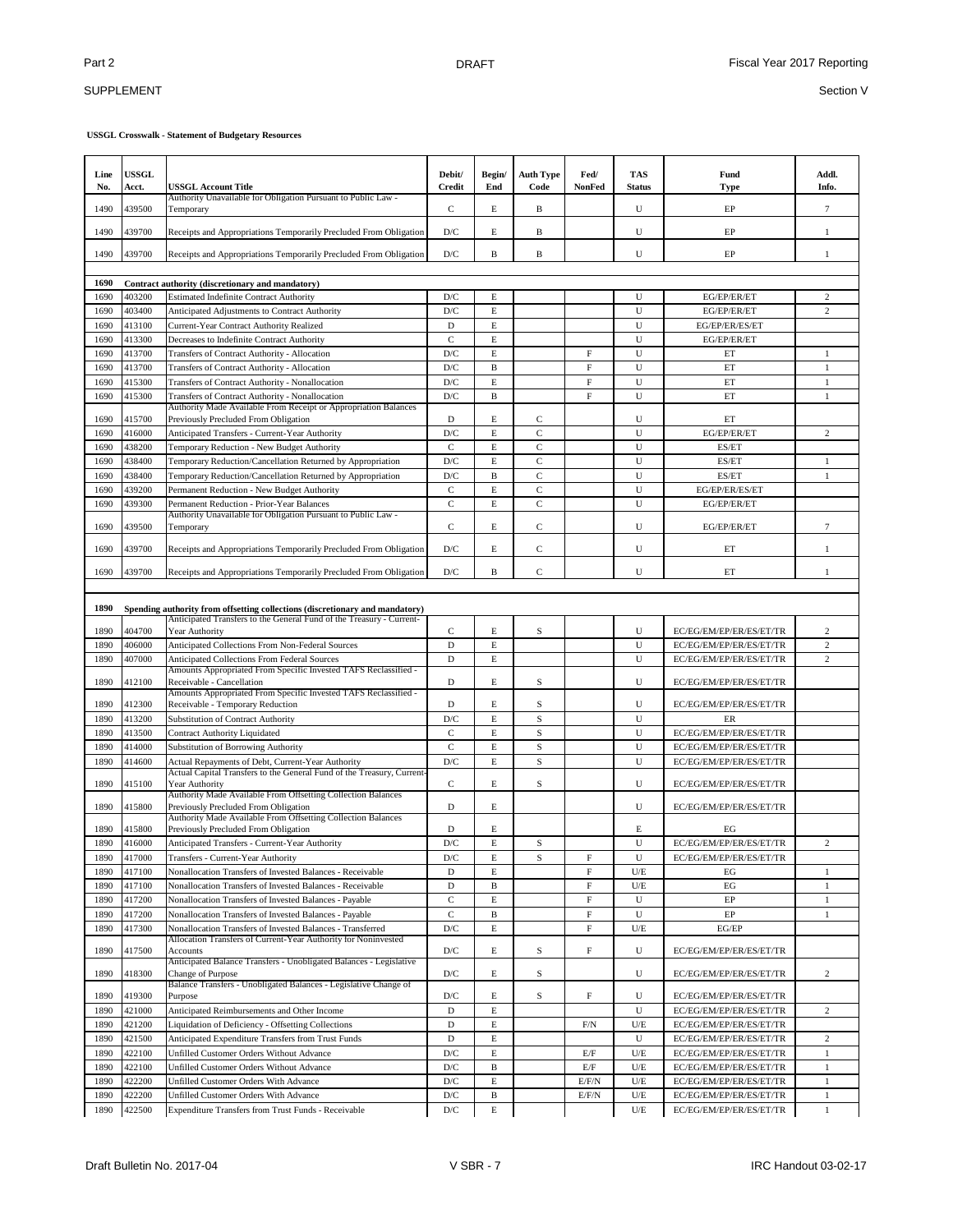### SUPPLEMENT

| Line<br>No.  | <b>USSGL</b><br>Acct. | <b>USSGL Account Title</b>                                                                                               | Debit/<br>Credit        | Begin/<br>End | <b>Auth Type</b><br>Code | Fed/<br>NonFed | <b>TAS</b><br><b>Status</b> | Fund<br><b>Type</b>                                | Addl.<br>Info. |
|--------------|-----------------------|--------------------------------------------------------------------------------------------------------------------------|-------------------------|---------------|--------------------------|----------------|-----------------------------|----------------------------------------------------|----------------|
| 1890         | 422500                | Expenditure Transfers from Trust Funds - Receivable                                                                      | D/C                     | B             |                          |                | U/E                         | EC/EG/EM/EP/ER/ES/ET/TR                            | 1              |
| 1890         | 425100                | Reimbursements and Other Income Earned - Receivable                                                                      | D/C                     | $\mathbf E$   |                          | E/F            | U/E                         | EC/EG/EM/EP/ER/ES/ET/TR                            | $\mathbf{1}$   |
| 1890         | 425100                | Reimbursements and Other Income Earned - Receivable                                                                      | D/C                     | B             |                          | E/F            | U/E                         | EC/EG/EM/EP/ER/ES/ET/TR                            | 1              |
| 1890         | 425200                | Reimbursements and Other Income Earned - Collected                                                                       | D/C                     | $\mathbf E$   |                          | E/F/N          | U/E                         | EC/EG/EM/EP/ER/ES/ET/TR                            |                |
| 1890         | 425300                | Prior-Year Unfilled Customer Orders With Advance - Refunds Paid                                                          | $\mathbf{D}/\mathbf{C}$ | $\mathbf E$   |                          | E/F/N          | U/E                         | EC/EG/EM/EP/ER/ES/ET/TR                            | $\mathbf{1}$   |
| 1890         | 425500                | Expenditure Transfers from Trust Funds - Collected                                                                       | D/C<br>D                | E<br>E        |                          |                | U/E<br>U/E                  | EC/EG/EM/EP/ER/ES/ET/TR                            |                |
| 1890<br>1890 | 426000<br>426100      | Actual Collections of "governmental-type" Fees<br>Actual Collections of Business-Type Fees                               | D/C                     | E             |                          |                | U/E                         | EC/EG/EM/EP/ER/ES/ET/TR<br>EC/EG/EM/EP/ER/ES/ET/TR |                |
| 1890         | 426200                | <b>Actual Collections of Loan Principal</b>                                                                              | D/C                     | $\mathbf E$   |                          |                | U/E                         | EC/EG/EM/EP/ER/ES/ET/TR                            |                |
| 1890         | 426300                | Actual Collections of Loan Interest                                                                                      | D/C                     | $\mathbf E$   |                          |                | U/E                         | EC/EG/EM/EP/ER/ES/ET/TR                            |                |
| 1890         | 426400                | <b>Actual Collections of Rent</b>                                                                                        | $\mathbf D$             | $\mathbf E$   |                          |                | U/E                         | EC/EG/EM/EP/ER/ES/ET/TR                            |                |
| 1890         | 426500                | Actual Collections From Sale of Foreclosed Property                                                                      | D/C                     | $\mathbf E$   |                          |                | U/E                         | EC/EG/EM/EP/ER/ES/ET/TR                            |                |
|              |                       |                                                                                                                          |                         |               |                          |                |                             |                                                    |                |
| 1890         | 426600                | Other Actual Business-Type Collections From Non-Federal Sources                                                          | D/C                     | E             |                          |                | U/E                         | EC/EG/EM/EP/ER/ES/ET/TR                            |                |
| 1890         | 426700                | Other Actual "governmental-type" Collections From Non-Federal<br>Sources                                                 | D                       | E             |                          |                | U/E                         | EC/EG/EM/EP/ER/ES/ET/TR                            |                |
| 1890         | 427100                | Actual Program Fund Subsidy Collected                                                                                    | D/C                     | $\mathbf E$   |                          |                | U/E                         | EC/EG/EM/EP/ER/ES/ET/TR                            |                |
| 1890         | 427300                | <b>Interest Collected From Treasury</b>                                                                                  | D/C                     | E             |                          |                | U                           | EG/EP/ER/TR                                        |                |
| 1890         | 427500                | Actual Collections From Liquidating Fund                                                                                 | D                       | E             |                          |                | U/E                         | EC/EG/EM/EP/ER/ES/ET/TR                            |                |
| 1890         | 427600                | Actual Collections From Financing Fund                                                                                   | D                       | E             |                          |                | U/E                         | EC/EG/EM/EP/ER/ES/ET/TR                            |                |
| 1890         | 427700                | Other Actual Collections - Federal                                                                                       | $\mathbf{D}/\mathbf{C}$ | $\mathbf E$   |                          |                | U/E                         | EC/EG/EM/EP/ER/ES/ET/TR                            |                |
| 1890         | 428300                | <b>Interest Receivable From Treasury</b>                                                                                 | D/C                     | $\mathbf E$   |                          |                | U/E                         | EG/EP/ER/TR                                        | $\mathbf{1}$   |
| 1890         | 428300                | <b>Interest Receivable From Treasury</b>                                                                                 | D/C                     | B             |                          |                | U/E                         | EG/EP/ER/TR                                        | $\mathbf{1}$   |
| 1890         | 428500                | Receivable From the Liquidating Fund                                                                                     | D                       | E             |                          |                | U/E                         | EC/EG/EM/EP/ER/ES/ET/TR                            | $\mathbf{1}$   |
| 1890         | 428500                | Receivable From the Liquidating Fund                                                                                     | D                       | $\, {\bf B}$  |                          |                | U/E                         | EC/EG/EM/EP/ER/ES/ET/TR                            | $\mathbf{1}$   |
| 1890         | 428600                | Receivable From the Financing Fund                                                                                       | D                       | E             |                          |                | U/E                         | EC/EG/EM/EP/ER/ES/ET/TR                            | $\mathbf{1}$   |
| 1890         | 428600                | Receivable From the Financing Fund                                                                                       | $\mathbf D$             | $\, {\bf B}$  |                          |                | U/E                         | EC/EG/EM/EP/ER/ES/ET/TR                            | $\mathbf{1}$   |
| 1890         | 428700                | Other Federal Receivables                                                                                                | $\mathbf D$             | E             |                          |                | U/E                         | EC/EG/EM/EP/ER/ES/ET/TR                            | $\mathbf{1}$   |
| 1890         | 428700                | <b>Other Federal Receivables</b>                                                                                         | $\mathbf D$             | $\, {\bf B}$  |                          |                | U/E                         | EC/EG/EM/EP/ER/ES/ET/TR                            | $\,1$          |
| 1890         | 429000                | Amortization of Investments in U.S. Treasury Zero Coupon Bonds                                                           | D/C                     | E             |                          |                | U                           | EC/EG/EM/EP/ER/ES/ET/TR                            |                |
| 1890         | 438200                | Temporary Reduction - New Budget Authority                                                                               | $\mathbf C$             | E             | S                        |                | U                           | EG/EP/ER/ES/TR                                     |                |
| 1890         | 438300                | Temporary Reduction - Prior-Year Balances                                                                                | $\mathbf C$             | E             | S                        |                | U                           | EG/EP/ER/TR                                        |                |
| 1890         | 438400                | Temporary Reduction/Cancellation Returned by Appropriation                                                               | D/C                     | $\mathbf E$   | S                        |                | U/E                         | EG/EP/ER/ET/TR                                     | 1              |
| 1890         | 438400                | Temporary Reduction/Cancellation Returned by Appropriation                                                               | $\mathbf{D}/\mathbf{C}$ | B             | S                        |                | U/E                         | EG/EP/ER/ET/TR                                     | $\mathbf{1}$   |
| 1890         | 438400                | Temporary Reduction/Cancellation Returned by Appropriation                                                               | $\mathbf{D}/\mathbf{C}$ | $\mathbf E$   | S                        |                | U                           | ES                                                 | $\mathbf{1}$   |
| 1890         | 438400                | Temporary Reduction/Cancellation Returned by Appropriation                                                               | $\mathbf{D}/\mathbf{C}$ | B             | S                        |                | U                           | ES                                                 | $\mathbf{1}$   |
| 1890         | 439200                | Permanent Reduction - New Budget Authority<br>Authority Unavailable for Obligation Pursuant to Public Law -              | $\mathbf C$             | $\mathbf E$   | S                        |                | U                           | EC/EG/EM/EP/ER/ES/ET/TR                            |                |
| 1890         | 439500                | Temporary                                                                                                                | $\mathbf C$             | E             | S                        |                | U                           | EC/EG/EM/EP/ER/ES/ET/TR                            | 7              |
| 1890         | 439800                | Offsetting Collections Temporarily Precluded From Obligation                                                             | $\mathbf C$             | E             | S                        |                | U                           | EG/EP/ER                                           | $\mathbf{1}$   |
| 1890         | 439800                | Offsetting Collections Temporarily Precluded From Obligation                                                             | $\mathbf C$             | B             | S                        |                | U                           | EG/EP/ER                                           | $\mathbf{1}$   |
| 1890         | 439800                | Offsetting Collections Temporarily Precluded From Obligation                                                             | $\rm{C}$                | $\mathbf E$   | S                        |                | E                           | $_{\rm EG}$                                        | $\mathbf{1}$   |
| 1890         | 439800                | Offsetting Collections Temporarily Precluded From Obligation                                                             | $\mathbf C$             | $\mathbf B$   | S                        |                | E                           | $_{\rm EG}$                                        | $\mathbf{1}$   |
|              |                       |                                                                                                                          |                         |               |                          |                |                             |                                                    |                |
| 1910         |                       | <b>Total budgetary resources</b>                                                                                         |                         |               |                          |                |                             |                                                    |                |
|              |                       | This line is calculated. Equals sum of SBR lines 1000, 1020, 1021, 1043, 1290,<br>1490, 1690, and 1890.                  |                         |               |                          |                |                             |                                                    |                |
|              |                       |                                                                                                                          |                         |               |                          |                |                             |                                                    |                |
|              |                       | <b>Status of budgetary resources:</b>                                                                                    |                         |               |                          |                |                             |                                                    |                |
|              |                       |                                                                                                                          |                         |               |                          |                |                             |                                                    |                |
| 2190         |                       | New obligations and upward adjustments (total) (Note 31)                                                                 |                         |               |                          |                |                             |                                                    |                |
| 2190         | 480100                | Undelivered Orders - Obligations, Unpaid                                                                                 | D/C                     | E             |                          |                | U/E                         | EC/EG/EM/EP/ER/ES/ET/TR                            | 1              |
| 2190         | 480100                | Undelivered Orders - Obligations, Unpaid                                                                                 | D/C                     | B             |                          |                | U/E                         | EC/EG/EM/EP/ER/ES/ET/TR                            | $\mathbf{1}$   |
| 2190         | 480200                | Undelivered Orders - Obligations, Prepaid/Advanced                                                                       | D/C                     | E             |                          |                | U/E                         | EC/EG/EM/EP/ER/ES/ET/TR                            | $\mathbf{1}$   |
| 2190         | 480200                | Undelivered Orders - Obligations, Prepaid/Advanced<br>Upward Adjustments of Prior-Year Undelivered Orders - Obligations, | D/C                     | B             |                          |                | U/E                         | EC/EG/EM/EP/ER/ES/ET/TR                            | $\mathbf{1}$   |
| 2190         | 488100                | Unpaid<br>Upward Adjustments of Prior-Year Undelivered Orders - Obligations,                                             | D/C                     | E             |                          |                | U/E                         | EC/EG/EM/EP/ER/ES/ET/TR                            |                |
| 2190         | 488200                | Prepaid/Advanced                                                                                                         | D/C                     | E             |                          |                | U/E                         | EC/EG/EM/EP/ER/ES/ET/TR                            |                |
| 2190         | 490100                | Delivered Orders - Obligations, Unpaid                                                                                   | D/C                     | $\mathbf E$   |                          |                | U/E                         | EC/EG/EM/EP/ER/ES/ET/TR                            | $\mathbf{1}$   |
| 2190         | 490100                | Delivered Orders - Obligations, Unpaid                                                                                   | D/C                     | B             |                          |                | U/E                         | EC/EG/EM/EP/ER/ES/ET/TR                            | 1              |
| 2190         | 490200                | Delivered Orders - Obligations, Paid                                                                                     | D/C                     | $\mathbf E$   |                          |                | U/E                         | EC/EG/EM/EP/ER/ES/ET/TR                            |                |
| 2190         | 490800                | Authority Outlayed Not Yet Disbursed                                                                                     | D/C                     | E             |                          |                | U                           | EG/ER                                              | 1              |
| 2190         | 490800                | Authority Outlayed Not Yet Disbursed                                                                                     | D/C                     | B             |                          |                | U                           | EG/ER                                              | $\mathbf{1}$   |
| 2190         | 498100                | Upward Adjustments of Prior-Year Delivered Orders - Obligations,<br>Unpaid                                               | D/C                     | $\mathbf E$   |                          |                | U/E                         | EC/EG/EM/EP/ER/ES/ET/TR                            |                |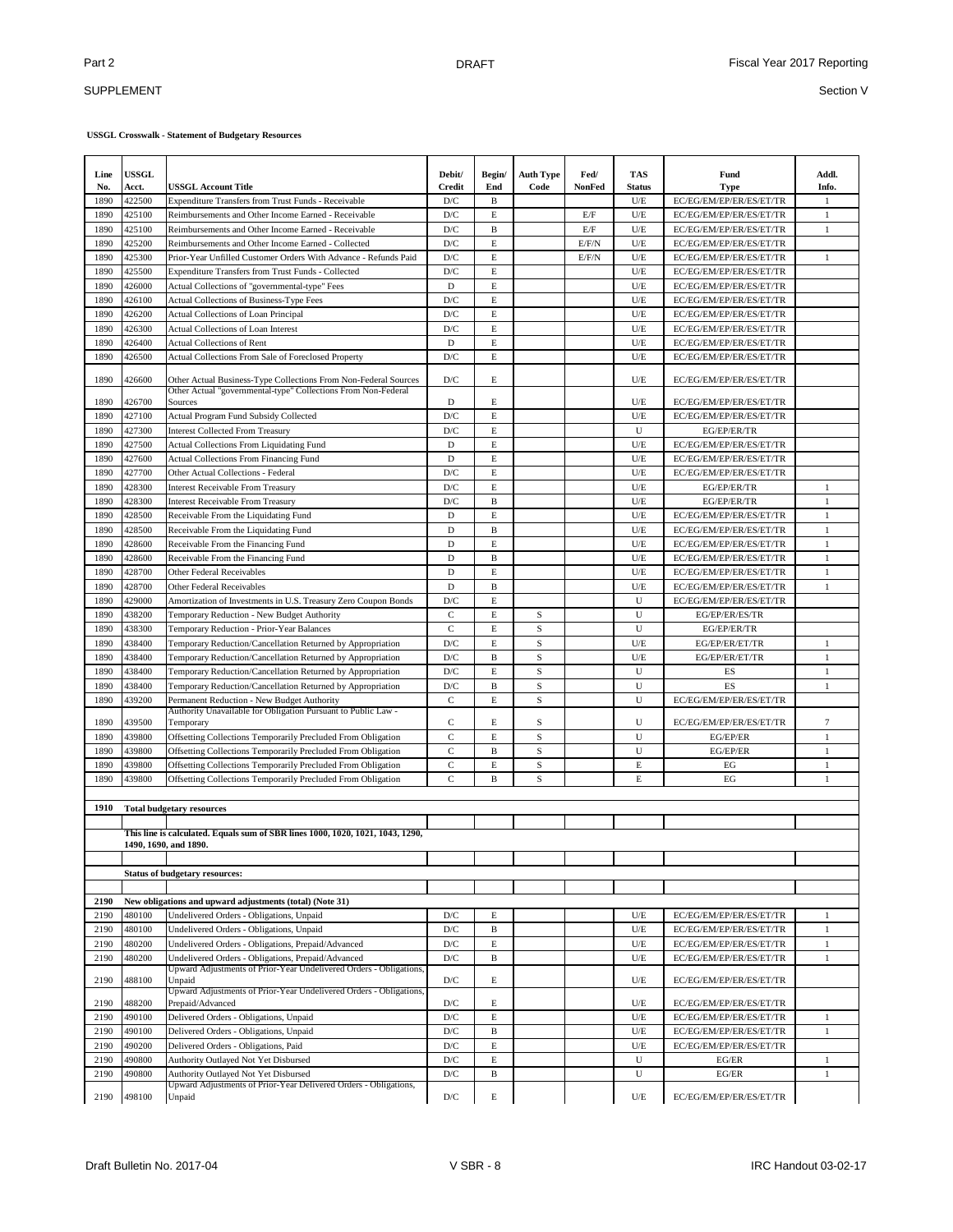## SUPPLEMENT

| Line<br>No.  | <b>USSGL</b><br>Acct.      | USSGL Account Title                                                                                                                        | Debit/<br><b>Credit</b>        | Begin/<br>End    | <b>Auth Type</b><br>Code | Fed/<br>NonFed            | <b>TAS</b><br><b>Status</b> | Fund<br><b>Type</b>                                | Addl.<br>Info. |
|--------------|----------------------------|--------------------------------------------------------------------------------------------------------------------------------------------|--------------------------------|------------------|--------------------------|---------------------------|-----------------------------|----------------------------------------------------|----------------|
| 2190         | 498200                     | Upward Adjustments of Prior-Year Delivered Orders - Obligations,<br>Paid                                                                   | D/C                            | E                |                          |                           | U/E                         | EC/EG/EM/EP/ER/ES/ET/TR                            |                |
|              |                            |                                                                                                                                            |                                |                  |                          |                           |                             |                                                    |                |
|              |                            | Unobligated balance, end of year:                                                                                                          |                                |                  |                          |                           |                             |                                                    |                |
| 2204         |                            | Apportioned, unexpired account                                                                                                             |                                |                  |                          |                           |                             |                                                    |                |
| 2204         | 451000                     | Apportionments                                                                                                                             | D/C                            | Е                |                          |                           | U                           | EC/EG/EM/EP/ER/ES/ET/TR                            |                |
|              |                            | Apportionments - Anticipated Resources - Programs Subject to                                                                               |                                |                  |                          |                           |                             |                                                    |                |
| 2204         | 459000                     | Apportionment                                                                                                                              | D/C                            | E                |                          |                           | U                           | EC/EG/EM/EP/ER/ES/ET/TR                            | $\overline{c}$ |
| 2204         | 461000                     | <b>Allotments - Realized Resources</b>                                                                                                     | $\mathbf{D}/\mathbf{C}$        | $\mathbf E$      |                          |                           | U<br>U                      | EC/EG/EM/EP/ER/ES/ET/TR                            |                |
| 2204         | 470000                     | Commitments - Programs Subject to Apportionment                                                                                            | D/C                            | E                |                          |                           |                             | EC/EG/EM/EP/ER/ES/ET/TR                            |                |
| 2304         |                            | Exempt from apportionment, unexpired accounts                                                                                              |                                |                  |                          |                           |                             |                                                    |                |
| 2304         | 462000                     | Unobligated Funds Exempt From Apportionment                                                                                                | D/C                            | E                |                          |                           | U                           | EC/EG/EM/EP/ER/ES/ET/TR                            |                |
| 2304         | 469000                     | Anticipated Resources - Programs Exempt From Apportionment                                                                                 | D/C                            | $\mathbf E$      |                          |                           | ${\bf U}$                   | EC/EG/EM/EP/ER/ES/ET/TR                            | $\,2$          |
| 2304         | 472000                     | Commitments - Programs Exempt From Apportionment                                                                                           | D/C                            | $\mathbf E$      |                          |                           | U                           | EC/EG/EM/EP/ER/ES/ET/TR                            |                |
|              |                            |                                                                                                                                            |                                |                  |                          |                           |                             |                                                    |                |
| 2404         |                            | Unapportioned, unexpired accounts                                                                                                          |                                |                  |                          |                           |                             |                                                    |                |
| 2404         | 406000                     | Anticipated Collections From Non-Federal Sources                                                                                           | C                              | E                |                          |                           | U                           | EC/EG/EM/EP/ER/ES/ET/TR                            | $\mathfrak{2}$ |
| 2404         | 407000                     | <b>Anticipated Collections From Federal Sources</b>                                                                                        | $\mathbf C$                    | $\mathbf E$      |                          |                           | U                           | EC/EG/EM/EP/ER/ES/ET/TR                            | $\overline{c}$ |
| 2404         | 421000                     | Anticipated Reimbursements and Other Income                                                                                                | $\mathbf C$                    | $\mathbf E$      |                          |                           | U                           | EC/EG/EM/EP/ER/ES/ET/TR                            | $\overline{c}$ |
| 2404         | 421500                     | Anticipated Expenditure Transfers from Trust Funds                                                                                         | $\mathbf{C}$                   | $\mathbf E$      |                          |                           | U                           | EC/EG/EM/EP/ER/ES/ET/TR                            | $\overline{c}$ |
| 2404         | 431000                     | Anticipated Recoveries of Prior-Year Obligations                                                                                           | $\mathbf C$                    | $\mathbf E$      |                          |                           | U                           | EC/EG/EM/EP/ER/ES/ET/TR                            | $\overline{c}$ |
| 2404         | 442000                     | Unapportioned Authority - Pending Rescission                                                                                               | D/C                            | E                |                          |                           | U                           | EC/EG/EM/EP/ER/ES/ET/TR                            |                |
| 2404         | 443000                     | Unapportioned Authority - OMB Deferral                                                                                                     | D/C<br>$\mathbf{D}/\mathbf{C}$ | $\mathbf E$      |                          |                           | U<br>U                      | EC/EG/EM/EP/ER/ES/ET/TR<br>EC/EG/EM/EP/ER/ES/ET/TR |                |
| 2404<br>2404 | 445000<br>463000           | <b>Unapportioned Authority</b>                                                                                                             | $\mathbf{D}/\mathbf{C}$        | E<br>$\mathbf E$ |                          |                           | U                           | EC/EG/EM/EP/ER/ES/ET/TR                            |                |
|              |                            | Funds Not Available for Commitment/Obligation<br>Funds Not Available - Adjustments to the Exchange Stabilization                           |                                |                  |                          |                           |                             |                                                    |                |
| 2404         | 463500                     | Fund                                                                                                                                       | D/C                            | E                |                          |                           | U                           | EG/EP                                              |                |
| 2412         |                            | Unexpired unobligated balance, end of year                                                                                                 |                                |                  |                          |                           |                             |                                                    |                |
|              |                            |                                                                                                                                            |                                |                  |                          |                           |                             |                                                    |                |
|              |                            | This line is calculated. Equals sum of SBR lines 2204, 2304, and 2404.                                                                     |                                |                  |                          |                           |                             |                                                    |                |
| 2413         |                            | Expired unobligated balance, end of year                                                                                                   |                                |                  |                          |                           |                             |                                                    |                |
| 2413         | 445000                     | <b>Unapportioned Authority</b>                                                                                                             | D/C                            | E                |                          |                           | E                           | EC/EG/EM/EP/ER/ES/ET/TR                            |                |
| 2413         | 465000                     | Allotments - Expired Authority                                                                                                             | D/C                            | E                |                          |                           | $\mathbf E$                 | EC/EG/EM/EP/ER/ES/ET/TR                            |                |
|              |                            |                                                                                                                                            |                                |                  |                          |                           |                             |                                                    |                |
| 2490         |                            | Unobligated balance, end of year (total)                                                                                                   |                                |                  |                          |                           |                             |                                                    |                |
|              |                            |                                                                                                                                            |                                |                  |                          |                           |                             |                                                    |                |
|              |                            | This line is calculated. Equals sum of SBR lines 2204, 2304, 2404, and 2413.<br>Also equals the sum of the amounts on lines 2412 and 2413. |                                |                  |                          |                           |                             |                                                    |                |
| 2500         |                            | <b>Total budgetary resources</b>                                                                                                           |                                |                  |                          |                           |                             |                                                    |                |
|              |                            |                                                                                                                                            |                                |                  |                          |                           |                             |                                                    |                |
|              |                            | This line is calculated. Equals sum of SBR lines 2190 and 2490.                                                                            |                                |                  |                          |                           |                             |                                                    |                |
|              |                            |                                                                                                                                            |                                |                  |                          |                           |                             |                                                    |                |
|              |                            | Change in obligated balance:                                                                                                               |                                |                  |                          |                           |                             |                                                    |                |
|              |                            |                                                                                                                                            |                                |                  |                          |                           |                             |                                                    |                |
|              | <b>Unpaid obligations:</b> |                                                                                                                                            |                                |                  |                          |                           |                             |                                                    |                |
|              |                            |                                                                                                                                            |                                |                  |                          |                           |                             |                                                    |                |
| 3000         |                            | Unpaid obligations, brought forward, Oct 1                                                                                                 |                                |                  |                          |                           |                             |                                                    |                |
| 3000         | 480100                     | Undelivered Orders - Obligations, Unpaid                                                                                                   | D/C                            | B                |                          |                           | U/E                         | EC/EG/EM/EP/ER/ES/ET/TR                            |                |
| 3000         | 490100                     | Delivered Orders - Obligations, Unpaid                                                                                                     | $\mathbf{D}/\mathbf{C}$        | B                |                          |                           | U/E                         | EC/EG/EM/EP/ER/ES/ET/TR                            |                |
|              |                            |                                                                                                                                            |                                |                  |                          |                           |                             |                                                    |                |
| 3006         |                            | Adjustment to unpaid obligations, start of year (+ or -) (Note 28)                                                                         |                                |                  |                          |                           |                             |                                                    |                |
| 3006         | 480100                     | Undelivered Orders - Obligations, Unpaid                                                                                                   | $\mathbf{D}/\mathbf{C}$        | E                |                          |                           | U/E                         | EC/EG/EM/EP/ER/ES/ET/TR                            | 6              |
| 3006         | 483100                     | Undelivered Orders - Obligations Transferred, Unpaid<br>Downward Adjustments of Prior-Year Unpaid Undelivered Orders -                     | $\mathbf{D}/\mathbf{C}$        | $\mathbf E$      |                          | $\boldsymbol{\mathrm{F}}$ | $U\!/\!\!E$                 | EC/EG/EM/EP/ER/ES/ET/TR                            | 6              |
| 3006         | 487100                     | Obligations, Recoveries<br>Upward Adjustments of Prior-Year Undelivered Orders - Obligations,                                              | D/C                            | E                |                          |                           | U/E                         | EC/EG/EM/EP/ER/ES/ET/TR                            | 6              |
| 3006         | 488100                     | Unpaid                                                                                                                                     | D/C                            | E                |                          |                           | U/E                         | EC/EG/EM/EP/ER/ES/ET/TR                            | 6              |
| 3006         | 490100                     | Delivered Orders - Obligations, Unpaid                                                                                                     | D/C                            | E                |                          |                           | U/E                         | EC/EG/EM/EP/ER/ES/ET/TR                            | 6              |
| 3006         | 493100                     | Delivered Orders - Obligations Transferred, Unpaid                                                                                         | D/C                            | $\mathbf E$      |                          | $\mathbf F$               | $U\!/\!E$                   | EC/EG/EM/EP/ER/ES/ET/TR                            | 6              |
|              |                            | Downward Adjustments of Prior-Year Unpaid Delivered Orders -                                                                               |                                |                  |                          |                           |                             |                                                    |                |
| 3006         | 497100                     | Obligations, Recoveries                                                                                                                    | $\mathbf{D}/\mathbf{C}$        | $\mathbf E$      |                          |                           | $U\!/\!\!E$                 | EC/EG/EM/EP/ER/ES/ET/TR                            | 6              |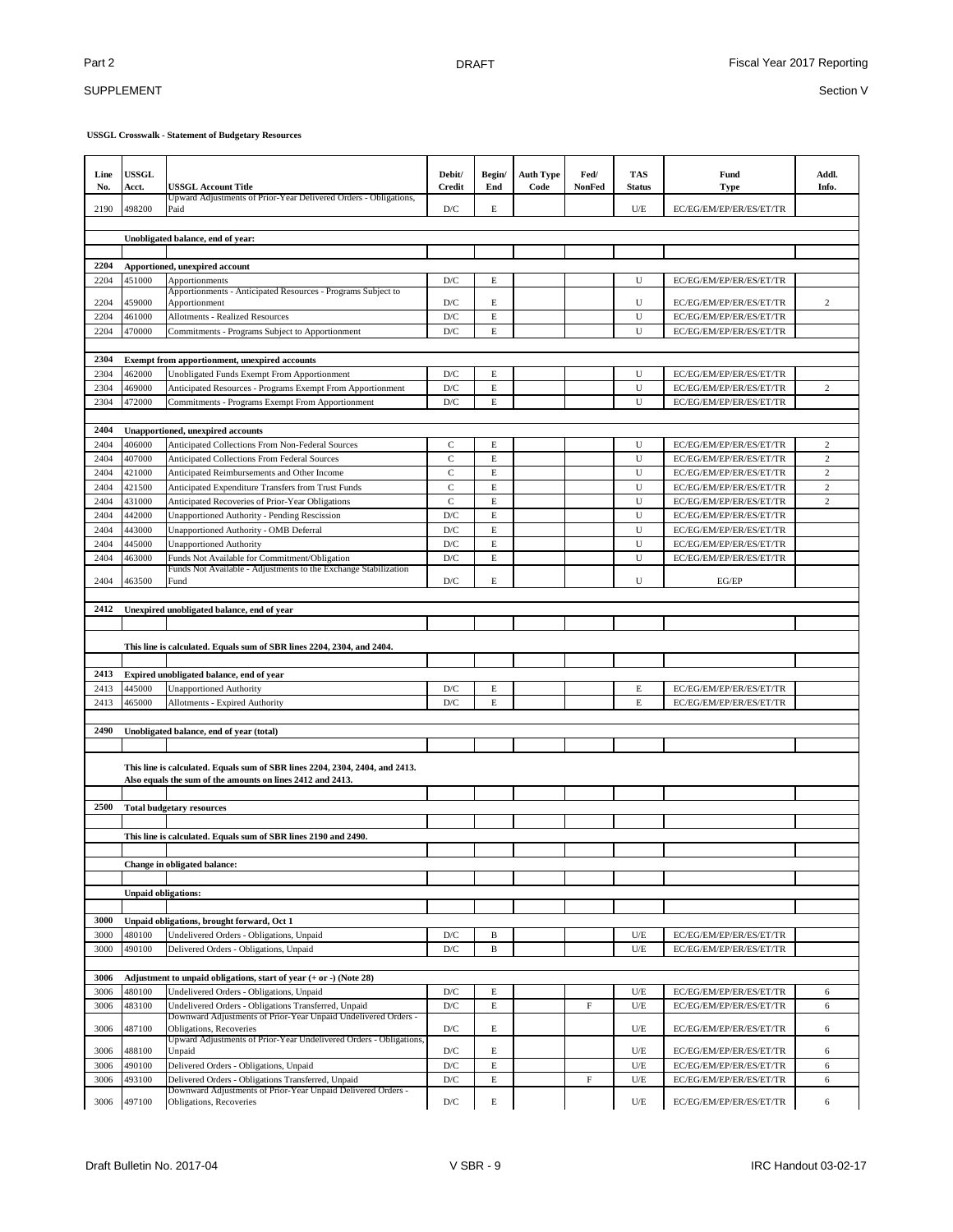### SUPPLEMENT

**USSGL Crosswalk - Statement of Budgetary Resources**

| 3006<br>498100<br>D/C<br>E<br>U/E<br>EC/EG/EM/EP/ER/ES/ET/TR<br>6<br>Unpaid<br>3012<br>New obligations and upward adjustments<br>480100<br>3012<br>Undelivered Orders - Obligations, Unpaid<br>D/C<br>E<br>U/E<br>EC/EG/EM/EP/ER/ES/ET/TR<br>1<br>$\mathbf{D}/\mathbf{C}$<br>U/E<br>3012<br>480100<br>Undelivered Orders - Obligations, Unpaid<br>B<br>EC/EG/EM/EP/ER/ES/ET/TR<br>1<br>$\mathbf E$<br>U/E<br>3012<br>480200<br>Undelivered Orders - Obligations, Prepaid/Advanced<br>D/C<br>$\mathbf{1}$<br>EC/EG/EM/EP/ER/ES/ET/TR<br>$\mathbf{D}/\mathbf{C}$<br>$\, {\bf B}$<br>$U/E$<br>3012<br>480200<br>Undelivered Orders - Obligations, Prepaid/Advanced<br>$\mathbf{1}$<br>EC/EG/EM/EP/ER/ES/ET/TR<br>Upward Adjustments of Prior-Year Undelivered Orders - Obligations,<br>3012<br>488100<br>D/C<br>Е<br>U/E<br>Unpaid<br>EC/EG/EM/EP/ER/ES/ET/TR<br>Upward Adjustments of Prior-Year Undelivered Orders - Obligations,<br>3012<br>488200<br>D/C<br>E<br>U/E<br>Prepaid/Advanced<br>EC/EG/EM/EP/ER/ES/ET/TR<br>U/E<br>3012<br>490100<br>Delivered Orders - Obligations, Unpaid<br>D/C<br>E<br>EC/EG/EM/EP/ER/ES/ET/TR<br>$\mathbf{1}$<br>$U/E$<br>3012<br>490100<br>Delivered Orders - Obligations, Unpaid<br>D/C<br>B<br>EC/EG/EM/EP/ER/ES/ET/TR<br>$\mathbf{1}$<br>E<br>$U/E$<br>3012<br>490200<br>Delivered Orders - Obligations, Paid<br>D/C<br>EC/EG/EM/EP/ER/ES/ET/TR<br>490800<br>Authority Outlayed Not Yet Disbursed<br>D/C<br>E<br>U<br>3012<br>EG/ER<br>1<br>$\, {\bf B}$<br>U<br>$\mathbf{1}$<br>490800<br>Authority Outlayed Not Yet Disbursed<br>D/C<br>EG/ER<br>3012<br>Upward Adjustments of Prior-Year Delivered Orders - Obligations,<br>3012<br>498100<br>D/C<br>E<br>U/E<br>EC/EG/EM/EP/ER/ES/ET/TR<br>Unpaid<br>Upward Adjustments of Prior-Year Delivered Orders - Obligations,<br>E<br>3012<br>498200<br>Paid<br>D/C<br>U/E<br>EC/EG/EM/EP/ER/ES/ET/TR<br>3020<br>Outlays (gross) (-)<br>U/E<br>3020<br>480200<br>Undelivered Orders - Obligations, Prepaid/Advanced<br>D/C<br>E<br>EC/EG/EM/EP/ER/ES/ET/TR<br>1<br>U/E<br>$\mathbf{1}$<br>3020<br>480200<br>Undelivered Orders - Obligations, Prepaid/Advanced<br>D/C<br>B<br>EC/EG/EM/EP/ER/ES/ET/TR<br>Upward Adjustments of Prior-Year Undelivered Orders - Obligations,<br>3020<br>488200<br>Prepaid/Advanced<br>D/C<br>E<br>U/E<br>EC/EG/EM/EP/ER/ES/ET/TR<br>3020<br>490200<br>Delivered Orders - Obligations, Paid<br>D/C<br>E<br>U/E<br>EC/EG/EM/EP/ER/ES/ET/TR<br>E<br>U<br>3020<br>490800<br>Authority Outlayed Not Yet Disbursed<br>D/C<br>EG/ER<br>$\mathbf{1}$<br>$\mathbf{D}/\mathbf{C}$<br>U<br>$\mathbf{1}$<br>3020<br>490800<br>Authority Outlayed Not Yet Disbursed<br>B<br>EG/ER<br>Upward Adjustments of Prior-Year Delivered Orders - Obligations,<br>E<br>498200<br>Paid<br>U/E<br>3020<br>D/C<br>EC/EG/EM/EP/ER/ES/ET/TR<br>3032<br>Actual transfers, unpaid obligations (net) (+ or -)<br>3032<br>483100<br>Undelivered Orders - Obligations Transferred, Unpaid<br>D/C<br>E<br>F<br>U/E<br>EC/EG/EM/EP/ER/ES/ET/TR<br>3032<br>493100<br>F<br>$U/E$<br>Delivered Orders - Obligations Transferred, Unpaid<br>D/C<br>E<br>EC/EG/EM/EP/ER/ES/ET/TR<br>3042<br>Recoveries of prior year unpaid obligations (-)<br>Downward Adjustments of Prior-Year Unpaid Undelivered Orders -<br>487100<br>D/C<br>U/E<br>3042<br>Obligations, Recoveries<br>Е<br>EC/EG/EM/EP/ER/ES/ET/TR<br>Downward Adjustments of Prior-Year Unpaid Delivered Orders -<br>E<br>497100<br>D/C<br>U/E<br>3042<br>Obligations, Recoveries<br>EC/EG/EM/EP/ER/ES/ET/TR<br>3050<br>Unpaid obligations, end of year<br>3050<br>480100<br>Undelivered Orders - Obligations, Unpaid<br>D/C<br>U/E<br>EC/EG/EM/EP/ER/ES/ET/TR<br>Е<br>3050<br>483100<br>Undelivered Orders - Obligations Transferred, Unpaid<br>D/C<br>E<br>F<br>U/E<br>EC/EG/EM/EP/ER/ES/ET/TR<br>Downward Adjustments of Prior-Year Unpaid Undelivered Orders -<br>Obligations, Recoveries<br>D/C<br>E<br>U/E<br>3050<br>487100<br>EC/EG/EM/EP/ER/ES/ET/TR<br>Upward Adjustments of Prior-Year Undelivered Orders - Obligations,<br>$\mathbf E$<br>D/C<br>U/E<br>3050<br>488100<br>EC/EG/EM/EP/ER/ES/ET/TR<br>Unpaid<br>490100<br>$\mathbf{D}/\mathbf{C}$<br>E<br>$U/E$<br>EC/EG/EM/EP/ER/ES/ET/TR<br>3050<br>Delivered Orders - Obligations, Unpaid<br>493100<br>3050<br>Delivered Orders - Obligations Transferred, Unpaid<br>D/C<br>Е<br>F<br>$U/E$<br>EC/EG/EM/EP/ER/ES/ET/TR<br>Downward Adjustments of Prior-Year Unpaid Delivered Orders -<br>497100<br>Obligations, Recoveries<br>3050<br>$\mathbf{D}/\mathbf{C}$<br>Е<br>$U/E$<br>EC/EG/EM/EP/ER/ES/ET/TR<br>Upward Adjustments of Prior-Year Delivered Orders - Obligations,<br>3050<br>498100<br>Unpaid<br>D/C<br>E<br>U/E<br>EC/EG/EM/EP/ER/ES/ET/TR<br><b>Uncollected payments:</b><br>3060<br>Uncollected pymts, Fed sources, brought forward, Oct 1 (-)<br>3060<br>422100<br>Unfilled Customer Orders Without Advance<br>$\mathbf{D}/\mathbf{C}$<br>EC/EG/EM/EP/ER/ES/ET/TR<br>B<br>E/F<br>U/E<br>422500<br>$U/E$<br>EC/EG/EM/EP/ER/ES/ET/TR<br>3060<br>Expenditure Transfers from Trust Funds - Receivable<br>D/C<br>B<br>425100<br>Reimbursements and Other Income Earned - Receivable<br>$U/E$<br>EC/EG/EM/EP/ER/ES/ET/TR<br>3060<br>D/C<br>B<br>E/F<br>428300<br>$U/E$<br>EC/EG/EM/EP/ER/ES/ET/TR<br>3060<br><b>Interest Receivable From Treasury</b><br>D/C<br>B<br>428500<br>Receivable From the Liquidating Fund<br>$U/E$<br>EC/EG/EM/EP/ER/ES/ET/TR<br>3060<br>D<br>B<br>$U/E$<br>3060<br>428600<br>Receivable From the Financing Fund<br>D<br>B<br>EC/EG/EM/EP/ER/ES/ET/TR<br>428700<br>$\mathbf D$<br>$\, {\bf B}$<br>$U/E$<br>EC/EG/EM/EP/ER/ES/ET/TR<br>3060<br>Other Federal Receivables | Line<br>No. | <b>USSGL</b><br>Acct. | <b>USSGL Account Title</b>                                       | Debit/<br><b>Credit</b> | Begin/<br>End | <b>Auth Type</b><br>Code | Fed/<br>NonFed | <b>TAS</b><br><b>Status</b> | Fund<br><b>Type</b> | Addl.<br>Info. |
|---------------------------------------------------------------------------------------------------------------------------------------------------------------------------------------------------------------------------------------------------------------------------------------------------------------------------------------------------------------------------------------------------------------------------------------------------------------------------------------------------------------------------------------------------------------------------------------------------------------------------------------------------------------------------------------------------------------------------------------------------------------------------------------------------------------------------------------------------------------------------------------------------------------------------------------------------------------------------------------------------------------------------------------------------------------------------------------------------------------------------------------------------------------------------------------------------------------------------------------------------------------------------------------------------------------------------------------------------------------------------------------------------------------------------------------------------------------------------------------------------------------------------------------------------------------------------------------------------------------------------------------------------------------------------------------------------------------------------------------------------------------------------------------------------------------------------------------------------------------------------------------------------------------------------------------------------------------------------------------------------------------------------------------------------------------------------------------------------------------------------------------------------------------------------------------------------------------------------------------------------------------------------------------------------------------------------------------------------------------------------------------------------------------------------------------------------------------------------------------------------------------------------------------------------------------------------------------------------------------------------------------------------------------------------------------------------------------------------------------------------------------------------------------------------------------------------------------------------------------------------------------------------------------------------------------------------------------------------------------------------------------------------------------------------------------------------------------------------------------------------------------------------------------------------------------------------------------------------------------------------------------------------------------------------------------------------------------------------------------------------------------------------------------------------------------------------------------------------------------------------------------------------------------------------------------------------------------------------------------------------------------------------------------------------------------------------------------------------------------------------------------------------------------------------------------------------------------------------------------------------------------------------------------------------------------------------------------------------------------------------------------------------------------------------------------------------------------------------------------------------------------------------------------------------------------------------------------------------------------------------------------------------------------------------------------------------------------------------------------------------------------------------------------------------------------------------------------------------------------------------------------------------------------------------------------------------------------------------------------------------------------------------------------------------------------------------------------------------------------------------------------------------------------------------------------------------------------------------------------------------------------------------------------------------------------------------------------------------------------------------------------------------------------------------------------------------------------------------------------------------------------------------------------------------------------------------------------------------------------------------------------------------------------------------------------------------------------------------------------------------------------------------------------------------------------------------------------------------------------------------------------------------------------------------------------------------------------------------------------------------------------------------------------------------------------------------------|-------------|-----------------------|------------------------------------------------------------------|-------------------------|---------------|--------------------------|----------------|-----------------------------|---------------------|----------------|
|                                                                                                                                                                                                                                                                                                                                                                                                                                                                                                                                                                                                                                                                                                                                                                                                                                                                                                                                                                                                                                                                                                                                                                                                                                                                                                                                                                                                                                                                                                                                                                                                                                                                                                                                                                                                                                                                                                                                                                                                                                                                                                                                                                                                                                                                                                                                                                                                                                                                                                                                                                                                                                                                                                                                                                                                                                                                                                                                                                                                                                                                                                                                                                                                                                                                                                                                                                                                                                                                                                                                                                                                                                                                                                                                                                                                                                                                                                                                                                                                                                                                                                                                                                                                                                                                                                                                                                                                                                                                                                                                                                                                                                                                                                                                                                                                                                                                                                                                                                                                                                                                                                                                                                                                                                                                                                                                                                                                                                                                                                                                                                                                                                                                                                         |             |                       | Upward Adjustments of Prior-Year Delivered Orders - Obligations, |                         |               |                          |                |                             |                     |                |
|                                                                                                                                                                                                                                                                                                                                                                                                                                                                                                                                                                                                                                                                                                                                                                                                                                                                                                                                                                                                                                                                                                                                                                                                                                                                                                                                                                                                                                                                                                                                                                                                                                                                                                                                                                                                                                                                                                                                                                                                                                                                                                                                                                                                                                                                                                                                                                                                                                                                                                                                                                                                                                                                                                                                                                                                                                                                                                                                                                                                                                                                                                                                                                                                                                                                                                                                                                                                                                                                                                                                                                                                                                                                                                                                                                                                                                                                                                                                                                                                                                                                                                                                                                                                                                                                                                                                                                                                                                                                                                                                                                                                                                                                                                                                                                                                                                                                                                                                                                                                                                                                                                                                                                                                                                                                                                                                                                                                                                                                                                                                                                                                                                                                                                         |             |                       |                                                                  |                         |               |                          |                |                             |                     |                |
|                                                                                                                                                                                                                                                                                                                                                                                                                                                                                                                                                                                                                                                                                                                                                                                                                                                                                                                                                                                                                                                                                                                                                                                                                                                                                                                                                                                                                                                                                                                                                                                                                                                                                                                                                                                                                                                                                                                                                                                                                                                                                                                                                                                                                                                                                                                                                                                                                                                                                                                                                                                                                                                                                                                                                                                                                                                                                                                                                                                                                                                                                                                                                                                                                                                                                                                                                                                                                                                                                                                                                                                                                                                                                                                                                                                                                                                                                                                                                                                                                                                                                                                                                                                                                                                                                                                                                                                                                                                                                                                                                                                                                                                                                                                                                                                                                                                                                                                                                                                                                                                                                                                                                                                                                                                                                                                                                                                                                                                                                                                                                                                                                                                                                                         |             |                       |                                                                  |                         |               |                          |                |                             |                     |                |
|                                                                                                                                                                                                                                                                                                                                                                                                                                                                                                                                                                                                                                                                                                                                                                                                                                                                                                                                                                                                                                                                                                                                                                                                                                                                                                                                                                                                                                                                                                                                                                                                                                                                                                                                                                                                                                                                                                                                                                                                                                                                                                                                                                                                                                                                                                                                                                                                                                                                                                                                                                                                                                                                                                                                                                                                                                                                                                                                                                                                                                                                                                                                                                                                                                                                                                                                                                                                                                                                                                                                                                                                                                                                                                                                                                                                                                                                                                                                                                                                                                                                                                                                                                                                                                                                                                                                                                                                                                                                                                                                                                                                                                                                                                                                                                                                                                                                                                                                                                                                                                                                                                                                                                                                                                                                                                                                                                                                                                                                                                                                                                                                                                                                                                         |             |                       |                                                                  |                         |               |                          |                |                             |                     |                |
|                                                                                                                                                                                                                                                                                                                                                                                                                                                                                                                                                                                                                                                                                                                                                                                                                                                                                                                                                                                                                                                                                                                                                                                                                                                                                                                                                                                                                                                                                                                                                                                                                                                                                                                                                                                                                                                                                                                                                                                                                                                                                                                                                                                                                                                                                                                                                                                                                                                                                                                                                                                                                                                                                                                                                                                                                                                                                                                                                                                                                                                                                                                                                                                                                                                                                                                                                                                                                                                                                                                                                                                                                                                                                                                                                                                                                                                                                                                                                                                                                                                                                                                                                                                                                                                                                                                                                                                                                                                                                                                                                                                                                                                                                                                                                                                                                                                                                                                                                                                                                                                                                                                                                                                                                                                                                                                                                                                                                                                                                                                                                                                                                                                                                                         |             |                       |                                                                  |                         |               |                          |                |                             |                     |                |
|                                                                                                                                                                                                                                                                                                                                                                                                                                                                                                                                                                                                                                                                                                                                                                                                                                                                                                                                                                                                                                                                                                                                                                                                                                                                                                                                                                                                                                                                                                                                                                                                                                                                                                                                                                                                                                                                                                                                                                                                                                                                                                                                                                                                                                                                                                                                                                                                                                                                                                                                                                                                                                                                                                                                                                                                                                                                                                                                                                                                                                                                                                                                                                                                                                                                                                                                                                                                                                                                                                                                                                                                                                                                                                                                                                                                                                                                                                                                                                                                                                                                                                                                                                                                                                                                                                                                                                                                                                                                                                                                                                                                                                                                                                                                                                                                                                                                                                                                                                                                                                                                                                                                                                                                                                                                                                                                                                                                                                                                                                                                                                                                                                                                                                         |             |                       |                                                                  |                         |               |                          |                |                             |                     |                |
|                                                                                                                                                                                                                                                                                                                                                                                                                                                                                                                                                                                                                                                                                                                                                                                                                                                                                                                                                                                                                                                                                                                                                                                                                                                                                                                                                                                                                                                                                                                                                                                                                                                                                                                                                                                                                                                                                                                                                                                                                                                                                                                                                                                                                                                                                                                                                                                                                                                                                                                                                                                                                                                                                                                                                                                                                                                                                                                                                                                                                                                                                                                                                                                                                                                                                                                                                                                                                                                                                                                                                                                                                                                                                                                                                                                                                                                                                                                                                                                                                                                                                                                                                                                                                                                                                                                                                                                                                                                                                                                                                                                                                                                                                                                                                                                                                                                                                                                                                                                                                                                                                                                                                                                                                                                                                                                                                                                                                                                                                                                                                                                                                                                                                                         |             |                       |                                                                  |                         |               |                          |                |                             |                     |                |
|                                                                                                                                                                                                                                                                                                                                                                                                                                                                                                                                                                                                                                                                                                                                                                                                                                                                                                                                                                                                                                                                                                                                                                                                                                                                                                                                                                                                                                                                                                                                                                                                                                                                                                                                                                                                                                                                                                                                                                                                                                                                                                                                                                                                                                                                                                                                                                                                                                                                                                                                                                                                                                                                                                                                                                                                                                                                                                                                                                                                                                                                                                                                                                                                                                                                                                                                                                                                                                                                                                                                                                                                                                                                                                                                                                                                                                                                                                                                                                                                                                                                                                                                                                                                                                                                                                                                                                                                                                                                                                                                                                                                                                                                                                                                                                                                                                                                                                                                                                                                                                                                                                                                                                                                                                                                                                                                                                                                                                                                                                                                                                                                                                                                                                         |             |                       |                                                                  |                         |               |                          |                |                             |                     |                |
|                                                                                                                                                                                                                                                                                                                                                                                                                                                                                                                                                                                                                                                                                                                                                                                                                                                                                                                                                                                                                                                                                                                                                                                                                                                                                                                                                                                                                                                                                                                                                                                                                                                                                                                                                                                                                                                                                                                                                                                                                                                                                                                                                                                                                                                                                                                                                                                                                                                                                                                                                                                                                                                                                                                                                                                                                                                                                                                                                                                                                                                                                                                                                                                                                                                                                                                                                                                                                                                                                                                                                                                                                                                                                                                                                                                                                                                                                                                                                                                                                                                                                                                                                                                                                                                                                                                                                                                                                                                                                                                                                                                                                                                                                                                                                                                                                                                                                                                                                                                                                                                                                                                                                                                                                                                                                                                                                                                                                                                                                                                                                                                                                                                                                                         |             |                       |                                                                  |                         |               |                          |                |                             |                     |                |
|                                                                                                                                                                                                                                                                                                                                                                                                                                                                                                                                                                                                                                                                                                                                                                                                                                                                                                                                                                                                                                                                                                                                                                                                                                                                                                                                                                                                                                                                                                                                                                                                                                                                                                                                                                                                                                                                                                                                                                                                                                                                                                                                                                                                                                                                                                                                                                                                                                                                                                                                                                                                                                                                                                                                                                                                                                                                                                                                                                                                                                                                                                                                                                                                                                                                                                                                                                                                                                                                                                                                                                                                                                                                                                                                                                                                                                                                                                                                                                                                                                                                                                                                                                                                                                                                                                                                                                                                                                                                                                                                                                                                                                                                                                                                                                                                                                                                                                                                                                                                                                                                                                                                                                                                                                                                                                                                                                                                                                                                                                                                                                                                                                                                                                         |             |                       |                                                                  |                         |               |                          |                |                             |                     |                |
|                                                                                                                                                                                                                                                                                                                                                                                                                                                                                                                                                                                                                                                                                                                                                                                                                                                                                                                                                                                                                                                                                                                                                                                                                                                                                                                                                                                                                                                                                                                                                                                                                                                                                                                                                                                                                                                                                                                                                                                                                                                                                                                                                                                                                                                                                                                                                                                                                                                                                                                                                                                                                                                                                                                                                                                                                                                                                                                                                                                                                                                                                                                                                                                                                                                                                                                                                                                                                                                                                                                                                                                                                                                                                                                                                                                                                                                                                                                                                                                                                                                                                                                                                                                                                                                                                                                                                                                                                                                                                                                                                                                                                                                                                                                                                                                                                                                                                                                                                                                                                                                                                                                                                                                                                                                                                                                                                                                                                                                                                                                                                                                                                                                                                                         |             |                       |                                                                  |                         |               |                          |                |                             |                     |                |
|                                                                                                                                                                                                                                                                                                                                                                                                                                                                                                                                                                                                                                                                                                                                                                                                                                                                                                                                                                                                                                                                                                                                                                                                                                                                                                                                                                                                                                                                                                                                                                                                                                                                                                                                                                                                                                                                                                                                                                                                                                                                                                                                                                                                                                                                                                                                                                                                                                                                                                                                                                                                                                                                                                                                                                                                                                                                                                                                                                                                                                                                                                                                                                                                                                                                                                                                                                                                                                                                                                                                                                                                                                                                                                                                                                                                                                                                                                                                                                                                                                                                                                                                                                                                                                                                                                                                                                                                                                                                                                                                                                                                                                                                                                                                                                                                                                                                                                                                                                                                                                                                                                                                                                                                                                                                                                                                                                                                                                                                                                                                                                                                                                                                                                         |             |                       |                                                                  |                         |               |                          |                |                             |                     |                |
|                                                                                                                                                                                                                                                                                                                                                                                                                                                                                                                                                                                                                                                                                                                                                                                                                                                                                                                                                                                                                                                                                                                                                                                                                                                                                                                                                                                                                                                                                                                                                                                                                                                                                                                                                                                                                                                                                                                                                                                                                                                                                                                                                                                                                                                                                                                                                                                                                                                                                                                                                                                                                                                                                                                                                                                                                                                                                                                                                                                                                                                                                                                                                                                                                                                                                                                                                                                                                                                                                                                                                                                                                                                                                                                                                                                                                                                                                                                                                                                                                                                                                                                                                                                                                                                                                                                                                                                                                                                                                                                                                                                                                                                                                                                                                                                                                                                                                                                                                                                                                                                                                                                                                                                                                                                                                                                                                                                                                                                                                                                                                                                                                                                                                                         |             |                       |                                                                  |                         |               |                          |                |                             |                     |                |
|                                                                                                                                                                                                                                                                                                                                                                                                                                                                                                                                                                                                                                                                                                                                                                                                                                                                                                                                                                                                                                                                                                                                                                                                                                                                                                                                                                                                                                                                                                                                                                                                                                                                                                                                                                                                                                                                                                                                                                                                                                                                                                                                                                                                                                                                                                                                                                                                                                                                                                                                                                                                                                                                                                                                                                                                                                                                                                                                                                                                                                                                                                                                                                                                                                                                                                                                                                                                                                                                                                                                                                                                                                                                                                                                                                                                                                                                                                                                                                                                                                                                                                                                                                                                                                                                                                                                                                                                                                                                                                                                                                                                                                                                                                                                                                                                                                                                                                                                                                                                                                                                                                                                                                                                                                                                                                                                                                                                                                                                                                                                                                                                                                                                                                         |             |                       |                                                                  |                         |               |                          |                |                             |                     |                |
|                                                                                                                                                                                                                                                                                                                                                                                                                                                                                                                                                                                                                                                                                                                                                                                                                                                                                                                                                                                                                                                                                                                                                                                                                                                                                                                                                                                                                                                                                                                                                                                                                                                                                                                                                                                                                                                                                                                                                                                                                                                                                                                                                                                                                                                                                                                                                                                                                                                                                                                                                                                                                                                                                                                                                                                                                                                                                                                                                                                                                                                                                                                                                                                                                                                                                                                                                                                                                                                                                                                                                                                                                                                                                                                                                                                                                                                                                                                                                                                                                                                                                                                                                                                                                                                                                                                                                                                                                                                                                                                                                                                                                                                                                                                                                                                                                                                                                                                                                                                                                                                                                                                                                                                                                                                                                                                                                                                                                                                                                                                                                                                                                                                                                                         |             |                       |                                                                  |                         |               |                          |                |                             |                     |                |
|                                                                                                                                                                                                                                                                                                                                                                                                                                                                                                                                                                                                                                                                                                                                                                                                                                                                                                                                                                                                                                                                                                                                                                                                                                                                                                                                                                                                                                                                                                                                                                                                                                                                                                                                                                                                                                                                                                                                                                                                                                                                                                                                                                                                                                                                                                                                                                                                                                                                                                                                                                                                                                                                                                                                                                                                                                                                                                                                                                                                                                                                                                                                                                                                                                                                                                                                                                                                                                                                                                                                                                                                                                                                                                                                                                                                                                                                                                                                                                                                                                                                                                                                                                                                                                                                                                                                                                                                                                                                                                                                                                                                                                                                                                                                                                                                                                                                                                                                                                                                                                                                                                                                                                                                                                                                                                                                                                                                                                                                                                                                                                                                                                                                                                         |             |                       |                                                                  |                         |               |                          |                |                             |                     |                |
|                                                                                                                                                                                                                                                                                                                                                                                                                                                                                                                                                                                                                                                                                                                                                                                                                                                                                                                                                                                                                                                                                                                                                                                                                                                                                                                                                                                                                                                                                                                                                                                                                                                                                                                                                                                                                                                                                                                                                                                                                                                                                                                                                                                                                                                                                                                                                                                                                                                                                                                                                                                                                                                                                                                                                                                                                                                                                                                                                                                                                                                                                                                                                                                                                                                                                                                                                                                                                                                                                                                                                                                                                                                                                                                                                                                                                                                                                                                                                                                                                                                                                                                                                                                                                                                                                                                                                                                                                                                                                                                                                                                                                                                                                                                                                                                                                                                                                                                                                                                                                                                                                                                                                                                                                                                                                                                                                                                                                                                                                                                                                                                                                                                                                                         |             |                       |                                                                  |                         |               |                          |                |                             |                     |                |
|                                                                                                                                                                                                                                                                                                                                                                                                                                                                                                                                                                                                                                                                                                                                                                                                                                                                                                                                                                                                                                                                                                                                                                                                                                                                                                                                                                                                                                                                                                                                                                                                                                                                                                                                                                                                                                                                                                                                                                                                                                                                                                                                                                                                                                                                                                                                                                                                                                                                                                                                                                                                                                                                                                                                                                                                                                                                                                                                                                                                                                                                                                                                                                                                                                                                                                                                                                                                                                                                                                                                                                                                                                                                                                                                                                                                                                                                                                                                                                                                                                                                                                                                                                                                                                                                                                                                                                                                                                                                                                                                                                                                                                                                                                                                                                                                                                                                                                                                                                                                                                                                                                                                                                                                                                                                                                                                                                                                                                                                                                                                                                                                                                                                                                         |             |                       |                                                                  |                         |               |                          |                |                             |                     |                |
|                                                                                                                                                                                                                                                                                                                                                                                                                                                                                                                                                                                                                                                                                                                                                                                                                                                                                                                                                                                                                                                                                                                                                                                                                                                                                                                                                                                                                                                                                                                                                                                                                                                                                                                                                                                                                                                                                                                                                                                                                                                                                                                                                                                                                                                                                                                                                                                                                                                                                                                                                                                                                                                                                                                                                                                                                                                                                                                                                                                                                                                                                                                                                                                                                                                                                                                                                                                                                                                                                                                                                                                                                                                                                                                                                                                                                                                                                                                                                                                                                                                                                                                                                                                                                                                                                                                                                                                                                                                                                                                                                                                                                                                                                                                                                                                                                                                                                                                                                                                                                                                                                                                                                                                                                                                                                                                                                                                                                                                                                                                                                                                                                                                                                                         |             |                       |                                                                  |                         |               |                          |                |                             |                     |                |
|                                                                                                                                                                                                                                                                                                                                                                                                                                                                                                                                                                                                                                                                                                                                                                                                                                                                                                                                                                                                                                                                                                                                                                                                                                                                                                                                                                                                                                                                                                                                                                                                                                                                                                                                                                                                                                                                                                                                                                                                                                                                                                                                                                                                                                                                                                                                                                                                                                                                                                                                                                                                                                                                                                                                                                                                                                                                                                                                                                                                                                                                                                                                                                                                                                                                                                                                                                                                                                                                                                                                                                                                                                                                                                                                                                                                                                                                                                                                                                                                                                                                                                                                                                                                                                                                                                                                                                                                                                                                                                                                                                                                                                                                                                                                                                                                                                                                                                                                                                                                                                                                                                                                                                                                                                                                                                                                                                                                                                                                                                                                                                                                                                                                                                         |             |                       |                                                                  |                         |               |                          |                |                             |                     |                |
|                                                                                                                                                                                                                                                                                                                                                                                                                                                                                                                                                                                                                                                                                                                                                                                                                                                                                                                                                                                                                                                                                                                                                                                                                                                                                                                                                                                                                                                                                                                                                                                                                                                                                                                                                                                                                                                                                                                                                                                                                                                                                                                                                                                                                                                                                                                                                                                                                                                                                                                                                                                                                                                                                                                                                                                                                                                                                                                                                                                                                                                                                                                                                                                                                                                                                                                                                                                                                                                                                                                                                                                                                                                                                                                                                                                                                                                                                                                                                                                                                                                                                                                                                                                                                                                                                                                                                                                                                                                                                                                                                                                                                                                                                                                                                                                                                                                                                                                                                                                                                                                                                                                                                                                                                                                                                                                                                                                                                                                                                                                                                                                                                                                                                                         |             |                       |                                                                  |                         |               |                          |                |                             |                     |                |
|                                                                                                                                                                                                                                                                                                                                                                                                                                                                                                                                                                                                                                                                                                                                                                                                                                                                                                                                                                                                                                                                                                                                                                                                                                                                                                                                                                                                                                                                                                                                                                                                                                                                                                                                                                                                                                                                                                                                                                                                                                                                                                                                                                                                                                                                                                                                                                                                                                                                                                                                                                                                                                                                                                                                                                                                                                                                                                                                                                                                                                                                                                                                                                                                                                                                                                                                                                                                                                                                                                                                                                                                                                                                                                                                                                                                                                                                                                                                                                                                                                                                                                                                                                                                                                                                                                                                                                                                                                                                                                                                                                                                                                                                                                                                                                                                                                                                                                                                                                                                                                                                                                                                                                                                                                                                                                                                                                                                                                                                                                                                                                                                                                                                                                         |             |                       |                                                                  |                         |               |                          |                |                             |                     |                |
|                                                                                                                                                                                                                                                                                                                                                                                                                                                                                                                                                                                                                                                                                                                                                                                                                                                                                                                                                                                                                                                                                                                                                                                                                                                                                                                                                                                                                                                                                                                                                                                                                                                                                                                                                                                                                                                                                                                                                                                                                                                                                                                                                                                                                                                                                                                                                                                                                                                                                                                                                                                                                                                                                                                                                                                                                                                                                                                                                                                                                                                                                                                                                                                                                                                                                                                                                                                                                                                                                                                                                                                                                                                                                                                                                                                                                                                                                                                                                                                                                                                                                                                                                                                                                                                                                                                                                                                                                                                                                                                                                                                                                                                                                                                                                                                                                                                                                                                                                                                                                                                                                                                                                                                                                                                                                                                                                                                                                                                                                                                                                                                                                                                                                                         |             |                       |                                                                  |                         |               |                          |                |                             |                     |                |
|                                                                                                                                                                                                                                                                                                                                                                                                                                                                                                                                                                                                                                                                                                                                                                                                                                                                                                                                                                                                                                                                                                                                                                                                                                                                                                                                                                                                                                                                                                                                                                                                                                                                                                                                                                                                                                                                                                                                                                                                                                                                                                                                                                                                                                                                                                                                                                                                                                                                                                                                                                                                                                                                                                                                                                                                                                                                                                                                                                                                                                                                                                                                                                                                                                                                                                                                                                                                                                                                                                                                                                                                                                                                                                                                                                                                                                                                                                                                                                                                                                                                                                                                                                                                                                                                                                                                                                                                                                                                                                                                                                                                                                                                                                                                                                                                                                                                                                                                                                                                                                                                                                                                                                                                                                                                                                                                                                                                                                                                                                                                                                                                                                                                                                         |             |                       |                                                                  |                         |               |                          |                |                             |                     |                |
|                                                                                                                                                                                                                                                                                                                                                                                                                                                                                                                                                                                                                                                                                                                                                                                                                                                                                                                                                                                                                                                                                                                                                                                                                                                                                                                                                                                                                                                                                                                                                                                                                                                                                                                                                                                                                                                                                                                                                                                                                                                                                                                                                                                                                                                                                                                                                                                                                                                                                                                                                                                                                                                                                                                                                                                                                                                                                                                                                                                                                                                                                                                                                                                                                                                                                                                                                                                                                                                                                                                                                                                                                                                                                                                                                                                                                                                                                                                                                                                                                                                                                                                                                                                                                                                                                                                                                                                                                                                                                                                                                                                                                                                                                                                                                                                                                                                                                                                                                                                                                                                                                                                                                                                                                                                                                                                                                                                                                                                                                                                                                                                                                                                                                                         |             |                       |                                                                  |                         |               |                          |                |                             |                     |                |
|                                                                                                                                                                                                                                                                                                                                                                                                                                                                                                                                                                                                                                                                                                                                                                                                                                                                                                                                                                                                                                                                                                                                                                                                                                                                                                                                                                                                                                                                                                                                                                                                                                                                                                                                                                                                                                                                                                                                                                                                                                                                                                                                                                                                                                                                                                                                                                                                                                                                                                                                                                                                                                                                                                                                                                                                                                                                                                                                                                                                                                                                                                                                                                                                                                                                                                                                                                                                                                                                                                                                                                                                                                                                                                                                                                                                                                                                                                                                                                                                                                                                                                                                                                                                                                                                                                                                                                                                                                                                                                                                                                                                                                                                                                                                                                                                                                                                                                                                                                                                                                                                                                                                                                                                                                                                                                                                                                                                                                                                                                                                                                                                                                                                                                         |             |                       |                                                                  |                         |               |                          |                |                             |                     |                |
|                                                                                                                                                                                                                                                                                                                                                                                                                                                                                                                                                                                                                                                                                                                                                                                                                                                                                                                                                                                                                                                                                                                                                                                                                                                                                                                                                                                                                                                                                                                                                                                                                                                                                                                                                                                                                                                                                                                                                                                                                                                                                                                                                                                                                                                                                                                                                                                                                                                                                                                                                                                                                                                                                                                                                                                                                                                                                                                                                                                                                                                                                                                                                                                                                                                                                                                                                                                                                                                                                                                                                                                                                                                                                                                                                                                                                                                                                                                                                                                                                                                                                                                                                                                                                                                                                                                                                                                                                                                                                                                                                                                                                                                                                                                                                                                                                                                                                                                                                                                                                                                                                                                                                                                                                                                                                                                                                                                                                                                                                                                                                                                                                                                                                                         |             |                       |                                                                  |                         |               |                          |                |                             |                     |                |
|                                                                                                                                                                                                                                                                                                                                                                                                                                                                                                                                                                                                                                                                                                                                                                                                                                                                                                                                                                                                                                                                                                                                                                                                                                                                                                                                                                                                                                                                                                                                                                                                                                                                                                                                                                                                                                                                                                                                                                                                                                                                                                                                                                                                                                                                                                                                                                                                                                                                                                                                                                                                                                                                                                                                                                                                                                                                                                                                                                                                                                                                                                                                                                                                                                                                                                                                                                                                                                                                                                                                                                                                                                                                                                                                                                                                                                                                                                                                                                                                                                                                                                                                                                                                                                                                                                                                                                                                                                                                                                                                                                                                                                                                                                                                                                                                                                                                                                                                                                                                                                                                                                                                                                                                                                                                                                                                                                                                                                                                                                                                                                                                                                                                                                         |             |                       |                                                                  |                         |               |                          |                |                             |                     |                |
|                                                                                                                                                                                                                                                                                                                                                                                                                                                                                                                                                                                                                                                                                                                                                                                                                                                                                                                                                                                                                                                                                                                                                                                                                                                                                                                                                                                                                                                                                                                                                                                                                                                                                                                                                                                                                                                                                                                                                                                                                                                                                                                                                                                                                                                                                                                                                                                                                                                                                                                                                                                                                                                                                                                                                                                                                                                                                                                                                                                                                                                                                                                                                                                                                                                                                                                                                                                                                                                                                                                                                                                                                                                                                                                                                                                                                                                                                                                                                                                                                                                                                                                                                                                                                                                                                                                                                                                                                                                                                                                                                                                                                                                                                                                                                                                                                                                                                                                                                                                                                                                                                                                                                                                                                                                                                                                                                                                                                                                                                                                                                                                                                                                                                                         |             |                       |                                                                  |                         |               |                          |                |                             |                     |                |
|                                                                                                                                                                                                                                                                                                                                                                                                                                                                                                                                                                                                                                                                                                                                                                                                                                                                                                                                                                                                                                                                                                                                                                                                                                                                                                                                                                                                                                                                                                                                                                                                                                                                                                                                                                                                                                                                                                                                                                                                                                                                                                                                                                                                                                                                                                                                                                                                                                                                                                                                                                                                                                                                                                                                                                                                                                                                                                                                                                                                                                                                                                                                                                                                                                                                                                                                                                                                                                                                                                                                                                                                                                                                                                                                                                                                                                                                                                                                                                                                                                                                                                                                                                                                                                                                                                                                                                                                                                                                                                                                                                                                                                                                                                                                                                                                                                                                                                                                                                                                                                                                                                                                                                                                                                                                                                                                                                                                                                                                                                                                                                                                                                                                                                         |             |                       |                                                                  |                         |               |                          |                |                             |                     |                |
|                                                                                                                                                                                                                                                                                                                                                                                                                                                                                                                                                                                                                                                                                                                                                                                                                                                                                                                                                                                                                                                                                                                                                                                                                                                                                                                                                                                                                                                                                                                                                                                                                                                                                                                                                                                                                                                                                                                                                                                                                                                                                                                                                                                                                                                                                                                                                                                                                                                                                                                                                                                                                                                                                                                                                                                                                                                                                                                                                                                                                                                                                                                                                                                                                                                                                                                                                                                                                                                                                                                                                                                                                                                                                                                                                                                                                                                                                                                                                                                                                                                                                                                                                                                                                                                                                                                                                                                                                                                                                                                                                                                                                                                                                                                                                                                                                                                                                                                                                                                                                                                                                                                                                                                                                                                                                                                                                                                                                                                                                                                                                                                                                                                                                                         |             |                       |                                                                  |                         |               |                          |                |                             |                     |                |
|                                                                                                                                                                                                                                                                                                                                                                                                                                                                                                                                                                                                                                                                                                                                                                                                                                                                                                                                                                                                                                                                                                                                                                                                                                                                                                                                                                                                                                                                                                                                                                                                                                                                                                                                                                                                                                                                                                                                                                                                                                                                                                                                                                                                                                                                                                                                                                                                                                                                                                                                                                                                                                                                                                                                                                                                                                                                                                                                                                                                                                                                                                                                                                                                                                                                                                                                                                                                                                                                                                                                                                                                                                                                                                                                                                                                                                                                                                                                                                                                                                                                                                                                                                                                                                                                                                                                                                                                                                                                                                                                                                                                                                                                                                                                                                                                                                                                                                                                                                                                                                                                                                                                                                                                                                                                                                                                                                                                                                                                                                                                                                                                                                                                                                         |             |                       |                                                                  |                         |               |                          |                |                             |                     |                |
|                                                                                                                                                                                                                                                                                                                                                                                                                                                                                                                                                                                                                                                                                                                                                                                                                                                                                                                                                                                                                                                                                                                                                                                                                                                                                                                                                                                                                                                                                                                                                                                                                                                                                                                                                                                                                                                                                                                                                                                                                                                                                                                                                                                                                                                                                                                                                                                                                                                                                                                                                                                                                                                                                                                                                                                                                                                                                                                                                                                                                                                                                                                                                                                                                                                                                                                                                                                                                                                                                                                                                                                                                                                                                                                                                                                                                                                                                                                                                                                                                                                                                                                                                                                                                                                                                                                                                                                                                                                                                                                                                                                                                                                                                                                                                                                                                                                                                                                                                                                                                                                                                                                                                                                                                                                                                                                                                                                                                                                                                                                                                                                                                                                                                                         |             |                       |                                                                  |                         |               |                          |                |                             |                     |                |
|                                                                                                                                                                                                                                                                                                                                                                                                                                                                                                                                                                                                                                                                                                                                                                                                                                                                                                                                                                                                                                                                                                                                                                                                                                                                                                                                                                                                                                                                                                                                                                                                                                                                                                                                                                                                                                                                                                                                                                                                                                                                                                                                                                                                                                                                                                                                                                                                                                                                                                                                                                                                                                                                                                                                                                                                                                                                                                                                                                                                                                                                                                                                                                                                                                                                                                                                                                                                                                                                                                                                                                                                                                                                                                                                                                                                                                                                                                                                                                                                                                                                                                                                                                                                                                                                                                                                                                                                                                                                                                                                                                                                                                                                                                                                                                                                                                                                                                                                                                                                                                                                                                                                                                                                                                                                                                                                                                                                                                                                                                                                                                                                                                                                                                         |             |                       |                                                                  |                         |               |                          |                |                             |                     |                |
|                                                                                                                                                                                                                                                                                                                                                                                                                                                                                                                                                                                                                                                                                                                                                                                                                                                                                                                                                                                                                                                                                                                                                                                                                                                                                                                                                                                                                                                                                                                                                                                                                                                                                                                                                                                                                                                                                                                                                                                                                                                                                                                                                                                                                                                                                                                                                                                                                                                                                                                                                                                                                                                                                                                                                                                                                                                                                                                                                                                                                                                                                                                                                                                                                                                                                                                                                                                                                                                                                                                                                                                                                                                                                                                                                                                                                                                                                                                                                                                                                                                                                                                                                                                                                                                                                                                                                                                                                                                                                                                                                                                                                                                                                                                                                                                                                                                                                                                                                                                                                                                                                                                                                                                                                                                                                                                                                                                                                                                                                                                                                                                                                                                                                                         |             |                       |                                                                  |                         |               |                          |                |                             |                     |                |
|                                                                                                                                                                                                                                                                                                                                                                                                                                                                                                                                                                                                                                                                                                                                                                                                                                                                                                                                                                                                                                                                                                                                                                                                                                                                                                                                                                                                                                                                                                                                                                                                                                                                                                                                                                                                                                                                                                                                                                                                                                                                                                                                                                                                                                                                                                                                                                                                                                                                                                                                                                                                                                                                                                                                                                                                                                                                                                                                                                                                                                                                                                                                                                                                                                                                                                                                                                                                                                                                                                                                                                                                                                                                                                                                                                                                                                                                                                                                                                                                                                                                                                                                                                                                                                                                                                                                                                                                                                                                                                                                                                                                                                                                                                                                                                                                                                                                                                                                                                                                                                                                                                                                                                                                                                                                                                                                                                                                                                                                                                                                                                                                                                                                                                         |             |                       |                                                                  |                         |               |                          |                |                             |                     |                |
|                                                                                                                                                                                                                                                                                                                                                                                                                                                                                                                                                                                                                                                                                                                                                                                                                                                                                                                                                                                                                                                                                                                                                                                                                                                                                                                                                                                                                                                                                                                                                                                                                                                                                                                                                                                                                                                                                                                                                                                                                                                                                                                                                                                                                                                                                                                                                                                                                                                                                                                                                                                                                                                                                                                                                                                                                                                                                                                                                                                                                                                                                                                                                                                                                                                                                                                                                                                                                                                                                                                                                                                                                                                                                                                                                                                                                                                                                                                                                                                                                                                                                                                                                                                                                                                                                                                                                                                                                                                                                                                                                                                                                                                                                                                                                                                                                                                                                                                                                                                                                                                                                                                                                                                                                                                                                                                                                                                                                                                                                                                                                                                                                                                                                                         |             |                       |                                                                  |                         |               |                          |                |                             |                     |                |
|                                                                                                                                                                                                                                                                                                                                                                                                                                                                                                                                                                                                                                                                                                                                                                                                                                                                                                                                                                                                                                                                                                                                                                                                                                                                                                                                                                                                                                                                                                                                                                                                                                                                                                                                                                                                                                                                                                                                                                                                                                                                                                                                                                                                                                                                                                                                                                                                                                                                                                                                                                                                                                                                                                                                                                                                                                                                                                                                                                                                                                                                                                                                                                                                                                                                                                                                                                                                                                                                                                                                                                                                                                                                                                                                                                                                                                                                                                                                                                                                                                                                                                                                                                                                                                                                                                                                                                                                                                                                                                                                                                                                                                                                                                                                                                                                                                                                                                                                                                                                                                                                                                                                                                                                                                                                                                                                                                                                                                                                                                                                                                                                                                                                                                         |             |                       |                                                                  |                         |               |                          |                |                             |                     |                |
|                                                                                                                                                                                                                                                                                                                                                                                                                                                                                                                                                                                                                                                                                                                                                                                                                                                                                                                                                                                                                                                                                                                                                                                                                                                                                                                                                                                                                                                                                                                                                                                                                                                                                                                                                                                                                                                                                                                                                                                                                                                                                                                                                                                                                                                                                                                                                                                                                                                                                                                                                                                                                                                                                                                                                                                                                                                                                                                                                                                                                                                                                                                                                                                                                                                                                                                                                                                                                                                                                                                                                                                                                                                                                                                                                                                                                                                                                                                                                                                                                                                                                                                                                                                                                                                                                                                                                                                                                                                                                                                                                                                                                                                                                                                                                                                                                                                                                                                                                                                                                                                                                                                                                                                                                                                                                                                                                                                                                                                                                                                                                                                                                                                                                                         |             |                       |                                                                  |                         |               |                          |                |                             |                     |                |
|                                                                                                                                                                                                                                                                                                                                                                                                                                                                                                                                                                                                                                                                                                                                                                                                                                                                                                                                                                                                                                                                                                                                                                                                                                                                                                                                                                                                                                                                                                                                                                                                                                                                                                                                                                                                                                                                                                                                                                                                                                                                                                                                                                                                                                                                                                                                                                                                                                                                                                                                                                                                                                                                                                                                                                                                                                                                                                                                                                                                                                                                                                                                                                                                                                                                                                                                                                                                                                                                                                                                                                                                                                                                                                                                                                                                                                                                                                                                                                                                                                                                                                                                                                                                                                                                                                                                                                                                                                                                                                                                                                                                                                                                                                                                                                                                                                                                                                                                                                                                                                                                                                                                                                                                                                                                                                                                                                                                                                                                                                                                                                                                                                                                                                         |             |                       |                                                                  |                         |               |                          |                |                             |                     |                |
|                                                                                                                                                                                                                                                                                                                                                                                                                                                                                                                                                                                                                                                                                                                                                                                                                                                                                                                                                                                                                                                                                                                                                                                                                                                                                                                                                                                                                                                                                                                                                                                                                                                                                                                                                                                                                                                                                                                                                                                                                                                                                                                                                                                                                                                                                                                                                                                                                                                                                                                                                                                                                                                                                                                                                                                                                                                                                                                                                                                                                                                                                                                                                                                                                                                                                                                                                                                                                                                                                                                                                                                                                                                                                                                                                                                                                                                                                                                                                                                                                                                                                                                                                                                                                                                                                                                                                                                                                                                                                                                                                                                                                                                                                                                                                                                                                                                                                                                                                                                                                                                                                                                                                                                                                                                                                                                                                                                                                                                                                                                                                                                                                                                                                                         |             |                       |                                                                  |                         |               |                          |                |                             |                     |                |
|                                                                                                                                                                                                                                                                                                                                                                                                                                                                                                                                                                                                                                                                                                                                                                                                                                                                                                                                                                                                                                                                                                                                                                                                                                                                                                                                                                                                                                                                                                                                                                                                                                                                                                                                                                                                                                                                                                                                                                                                                                                                                                                                                                                                                                                                                                                                                                                                                                                                                                                                                                                                                                                                                                                                                                                                                                                                                                                                                                                                                                                                                                                                                                                                                                                                                                                                                                                                                                                                                                                                                                                                                                                                                                                                                                                                                                                                                                                                                                                                                                                                                                                                                                                                                                                                                                                                                                                                                                                                                                                                                                                                                                                                                                                                                                                                                                                                                                                                                                                                                                                                                                                                                                                                                                                                                                                                                                                                                                                                                                                                                                                                                                                                                                         |             |                       |                                                                  |                         |               |                          |                |                             |                     |                |
|                                                                                                                                                                                                                                                                                                                                                                                                                                                                                                                                                                                                                                                                                                                                                                                                                                                                                                                                                                                                                                                                                                                                                                                                                                                                                                                                                                                                                                                                                                                                                                                                                                                                                                                                                                                                                                                                                                                                                                                                                                                                                                                                                                                                                                                                                                                                                                                                                                                                                                                                                                                                                                                                                                                                                                                                                                                                                                                                                                                                                                                                                                                                                                                                                                                                                                                                                                                                                                                                                                                                                                                                                                                                                                                                                                                                                                                                                                                                                                                                                                                                                                                                                                                                                                                                                                                                                                                                                                                                                                                                                                                                                                                                                                                                                                                                                                                                                                                                                                                                                                                                                                                                                                                                                                                                                                                                                                                                                                                                                                                                                                                                                                                                                                         |             |                       |                                                                  |                         |               |                          |                |                             |                     |                |
|                                                                                                                                                                                                                                                                                                                                                                                                                                                                                                                                                                                                                                                                                                                                                                                                                                                                                                                                                                                                                                                                                                                                                                                                                                                                                                                                                                                                                                                                                                                                                                                                                                                                                                                                                                                                                                                                                                                                                                                                                                                                                                                                                                                                                                                                                                                                                                                                                                                                                                                                                                                                                                                                                                                                                                                                                                                                                                                                                                                                                                                                                                                                                                                                                                                                                                                                                                                                                                                                                                                                                                                                                                                                                                                                                                                                                                                                                                                                                                                                                                                                                                                                                                                                                                                                                                                                                                                                                                                                                                                                                                                                                                                                                                                                                                                                                                                                                                                                                                                                                                                                                                                                                                                                                                                                                                                                                                                                                                                                                                                                                                                                                                                                                                         |             |                       |                                                                  |                         |               |                          |                |                             |                     |                |
|                                                                                                                                                                                                                                                                                                                                                                                                                                                                                                                                                                                                                                                                                                                                                                                                                                                                                                                                                                                                                                                                                                                                                                                                                                                                                                                                                                                                                                                                                                                                                                                                                                                                                                                                                                                                                                                                                                                                                                                                                                                                                                                                                                                                                                                                                                                                                                                                                                                                                                                                                                                                                                                                                                                                                                                                                                                                                                                                                                                                                                                                                                                                                                                                                                                                                                                                                                                                                                                                                                                                                                                                                                                                                                                                                                                                                                                                                                                                                                                                                                                                                                                                                                                                                                                                                                                                                                                                                                                                                                                                                                                                                                                                                                                                                                                                                                                                                                                                                                                                                                                                                                                                                                                                                                                                                                                                                                                                                                                                                                                                                                                                                                                                                                         |             |                       |                                                                  |                         |               |                          |                |                             |                     |                |
|                                                                                                                                                                                                                                                                                                                                                                                                                                                                                                                                                                                                                                                                                                                                                                                                                                                                                                                                                                                                                                                                                                                                                                                                                                                                                                                                                                                                                                                                                                                                                                                                                                                                                                                                                                                                                                                                                                                                                                                                                                                                                                                                                                                                                                                                                                                                                                                                                                                                                                                                                                                                                                                                                                                                                                                                                                                                                                                                                                                                                                                                                                                                                                                                                                                                                                                                                                                                                                                                                                                                                                                                                                                                                                                                                                                                                                                                                                                                                                                                                                                                                                                                                                                                                                                                                                                                                                                                                                                                                                                                                                                                                                                                                                                                                                                                                                                                                                                                                                                                                                                                                                                                                                                                                                                                                                                                                                                                                                                                                                                                                                                                                                                                                                         |             |                       |                                                                  |                         |               |                          |                |                             |                     |                |
|                                                                                                                                                                                                                                                                                                                                                                                                                                                                                                                                                                                                                                                                                                                                                                                                                                                                                                                                                                                                                                                                                                                                                                                                                                                                                                                                                                                                                                                                                                                                                                                                                                                                                                                                                                                                                                                                                                                                                                                                                                                                                                                                                                                                                                                                                                                                                                                                                                                                                                                                                                                                                                                                                                                                                                                                                                                                                                                                                                                                                                                                                                                                                                                                                                                                                                                                                                                                                                                                                                                                                                                                                                                                                                                                                                                                                                                                                                                                                                                                                                                                                                                                                                                                                                                                                                                                                                                                                                                                                                                                                                                                                                                                                                                                                                                                                                                                                                                                                                                                                                                                                                                                                                                                                                                                                                                                                                                                                                                                                                                                                                                                                                                                                                         |             |                       |                                                                  |                         |               |                          |                |                             |                     |                |
|                                                                                                                                                                                                                                                                                                                                                                                                                                                                                                                                                                                                                                                                                                                                                                                                                                                                                                                                                                                                                                                                                                                                                                                                                                                                                                                                                                                                                                                                                                                                                                                                                                                                                                                                                                                                                                                                                                                                                                                                                                                                                                                                                                                                                                                                                                                                                                                                                                                                                                                                                                                                                                                                                                                                                                                                                                                                                                                                                                                                                                                                                                                                                                                                                                                                                                                                                                                                                                                                                                                                                                                                                                                                                                                                                                                                                                                                                                                                                                                                                                                                                                                                                                                                                                                                                                                                                                                                                                                                                                                                                                                                                                                                                                                                                                                                                                                                                                                                                                                                                                                                                                                                                                                                                                                                                                                                                                                                                                                                                                                                                                                                                                                                                                         |             |                       |                                                                  |                         |               |                          |                |                             |                     |                |
|                                                                                                                                                                                                                                                                                                                                                                                                                                                                                                                                                                                                                                                                                                                                                                                                                                                                                                                                                                                                                                                                                                                                                                                                                                                                                                                                                                                                                                                                                                                                                                                                                                                                                                                                                                                                                                                                                                                                                                                                                                                                                                                                                                                                                                                                                                                                                                                                                                                                                                                                                                                                                                                                                                                                                                                                                                                                                                                                                                                                                                                                                                                                                                                                                                                                                                                                                                                                                                                                                                                                                                                                                                                                                                                                                                                                                                                                                                                                                                                                                                                                                                                                                                                                                                                                                                                                                                                                                                                                                                                                                                                                                                                                                                                                                                                                                                                                                                                                                                                                                                                                                                                                                                                                                                                                                                                                                                                                                                                                                                                                                                                                                                                                                                         |             |                       |                                                                  |                         |               |                          |                |                             |                     |                |
|                                                                                                                                                                                                                                                                                                                                                                                                                                                                                                                                                                                                                                                                                                                                                                                                                                                                                                                                                                                                                                                                                                                                                                                                                                                                                                                                                                                                                                                                                                                                                                                                                                                                                                                                                                                                                                                                                                                                                                                                                                                                                                                                                                                                                                                                                                                                                                                                                                                                                                                                                                                                                                                                                                                                                                                                                                                                                                                                                                                                                                                                                                                                                                                                                                                                                                                                                                                                                                                                                                                                                                                                                                                                                                                                                                                                                                                                                                                                                                                                                                                                                                                                                                                                                                                                                                                                                                                                                                                                                                                                                                                                                                                                                                                                                                                                                                                                                                                                                                                                                                                                                                                                                                                                                                                                                                                                                                                                                                                                                                                                                                                                                                                                                                         |             |                       |                                                                  |                         |               |                          |                |                             |                     |                |
|                                                                                                                                                                                                                                                                                                                                                                                                                                                                                                                                                                                                                                                                                                                                                                                                                                                                                                                                                                                                                                                                                                                                                                                                                                                                                                                                                                                                                                                                                                                                                                                                                                                                                                                                                                                                                                                                                                                                                                                                                                                                                                                                                                                                                                                                                                                                                                                                                                                                                                                                                                                                                                                                                                                                                                                                                                                                                                                                                                                                                                                                                                                                                                                                                                                                                                                                                                                                                                                                                                                                                                                                                                                                                                                                                                                                                                                                                                                                                                                                                                                                                                                                                                                                                                                                                                                                                                                                                                                                                                                                                                                                                                                                                                                                                                                                                                                                                                                                                                                                                                                                                                                                                                                                                                                                                                                                                                                                                                                                                                                                                                                                                                                                                                         |             |                       |                                                                  |                         |               |                          |                |                             |                     |                |
|                                                                                                                                                                                                                                                                                                                                                                                                                                                                                                                                                                                                                                                                                                                                                                                                                                                                                                                                                                                                                                                                                                                                                                                                                                                                                                                                                                                                                                                                                                                                                                                                                                                                                                                                                                                                                                                                                                                                                                                                                                                                                                                                                                                                                                                                                                                                                                                                                                                                                                                                                                                                                                                                                                                                                                                                                                                                                                                                                                                                                                                                                                                                                                                                                                                                                                                                                                                                                                                                                                                                                                                                                                                                                                                                                                                                                                                                                                                                                                                                                                                                                                                                                                                                                                                                                                                                                                                                                                                                                                                                                                                                                                                                                                                                                                                                                                                                                                                                                                                                                                                                                                                                                                                                                                                                                                                                                                                                                                                                                                                                                                                                                                                                                                         |             |                       |                                                                  |                         |               |                          |                |                             |                     |                |
|                                                                                                                                                                                                                                                                                                                                                                                                                                                                                                                                                                                                                                                                                                                                                                                                                                                                                                                                                                                                                                                                                                                                                                                                                                                                                                                                                                                                                                                                                                                                                                                                                                                                                                                                                                                                                                                                                                                                                                                                                                                                                                                                                                                                                                                                                                                                                                                                                                                                                                                                                                                                                                                                                                                                                                                                                                                                                                                                                                                                                                                                                                                                                                                                                                                                                                                                                                                                                                                                                                                                                                                                                                                                                                                                                                                                                                                                                                                                                                                                                                                                                                                                                                                                                                                                                                                                                                                                                                                                                                                                                                                                                                                                                                                                                                                                                                                                                                                                                                                                                                                                                                                                                                                                                                                                                                                                                                                                                                                                                                                                                                                                                                                                                                         |             |                       |                                                                  |                         |               |                          |                |                             |                     |                |
|                                                                                                                                                                                                                                                                                                                                                                                                                                                                                                                                                                                                                                                                                                                                                                                                                                                                                                                                                                                                                                                                                                                                                                                                                                                                                                                                                                                                                                                                                                                                                                                                                                                                                                                                                                                                                                                                                                                                                                                                                                                                                                                                                                                                                                                                                                                                                                                                                                                                                                                                                                                                                                                                                                                                                                                                                                                                                                                                                                                                                                                                                                                                                                                                                                                                                                                                                                                                                                                                                                                                                                                                                                                                                                                                                                                                                                                                                                                                                                                                                                                                                                                                                                                                                                                                                                                                                                                                                                                                                                                                                                                                                                                                                                                                                                                                                                                                                                                                                                                                                                                                                                                                                                                                                                                                                                                                                                                                                                                                                                                                                                                                                                                                                                         |             |                       |                                                                  |                         |               |                          |                |                             |                     |                |
|                                                                                                                                                                                                                                                                                                                                                                                                                                                                                                                                                                                                                                                                                                                                                                                                                                                                                                                                                                                                                                                                                                                                                                                                                                                                                                                                                                                                                                                                                                                                                                                                                                                                                                                                                                                                                                                                                                                                                                                                                                                                                                                                                                                                                                                                                                                                                                                                                                                                                                                                                                                                                                                                                                                                                                                                                                                                                                                                                                                                                                                                                                                                                                                                                                                                                                                                                                                                                                                                                                                                                                                                                                                                                                                                                                                                                                                                                                                                                                                                                                                                                                                                                                                                                                                                                                                                                                                                                                                                                                                                                                                                                                                                                                                                                                                                                                                                                                                                                                                                                                                                                                                                                                                                                                                                                                                                                                                                                                                                                                                                                                                                                                                                                                         |             |                       |                                                                  |                         |               |                          |                |                             |                     |                |

**3066 Adjustment to uncollected pymts, Fed sources, start of year (+ or -) (Note 28)**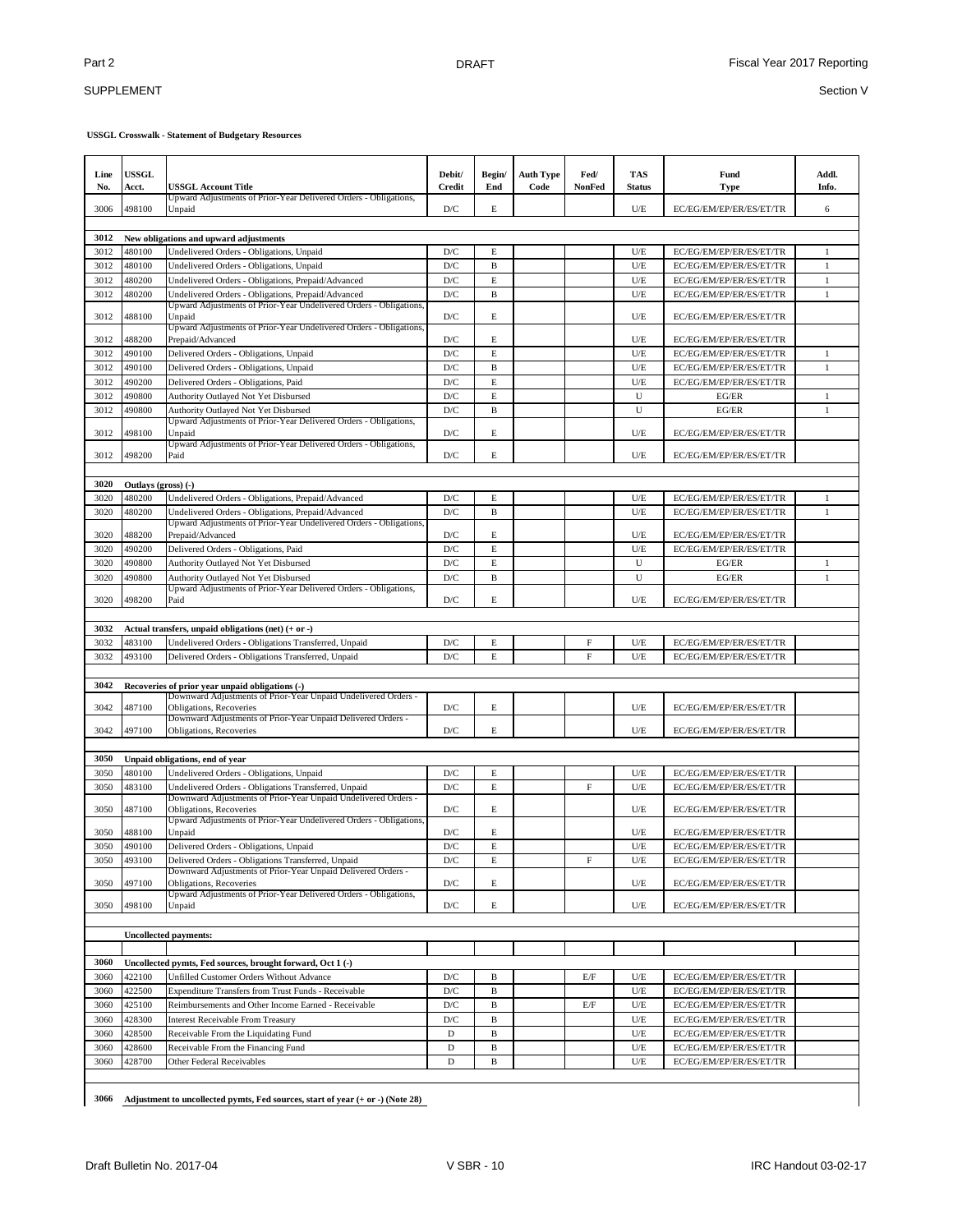### SUPPLEMENT

| Line<br>No.  | USSGL<br>Acct.   | USSGL Account Title                                                                                          | Debit/<br>Credit               | Begin/<br>End | <b>Auth Type</b><br>Code | Fed/<br>NonFed | <b>TAS</b><br><b>Status</b> | Fund<br><b>Type</b>                                | Addl.<br>Info. |
|--------------|------------------|--------------------------------------------------------------------------------------------------------------|--------------------------------|---------------|--------------------------|----------------|-----------------------------|----------------------------------------------------|----------------|
| 3066         | 419900           | Transfer of Expired Expenditure Transfers - Receivable                                                       | D/C                            | E             |                          | F              | U/E                         | ET                                                 | 8              |
| 3066         | 422100           | Unfilled Customer Orders Without Advance                                                                     | D/C                            | E             |                          | E/F            | U/E                         | EC/EG/EM/EP/ER/ES/ET/TR                            | 8              |
| 3066         | 422500           | Expenditure Transfers from Trust Funds - Receivable                                                          | D/C                            | E             |                          |                | U/E                         | EC/EG/EM/EP/ER/ES/ET/TR                            | $\,$ 8 $\,$    |
| 3066         | 423000           | Unfilled Customer Orders Without Advance - Transferred                                                       | $\mathbf{D}/\mathbf{C}$        | $\mathbf E$   |                          | E/F            | U/E                         | EC/EG/EM/EP/ER/ES/ET/TR                            | $\,$ 8 $\,$    |
| 3066         | 423200           | Appropriation Trust Fund Expenditure Transfers - Receivable -<br>Transferred                                 | D/C                            | E             |                          | $\mathbf F$    | U/E                         | EC/EG/EM/EP/ER/ES/ET/TR                            | 8              |
| 3066         | 423300           | Reimbursements and Other Income Earned - Receivable - Transferred                                            | D/C                            | E             |                          | E/F            | U/E                         | EC/EG/EM/EP/ER/ES/ET/TR                            | 8              |
| 3066         | 423400           | Other Federal Receivables - Transferred                                                                      | D/C                            | $\mathbf E$   |                          | $\mathbf{F}$   | U/E                         | EC/EG/EM/EP/ER/ES/ET/TR                            | $\,$ 8 $\,$    |
| 3066         | 425100           | Reimbursements and Other Income Earned - Receivable                                                          | D/C                            | $\mathbf E$   |                          | $\rm E/F$      | U/E                         | EC/EG/EM/EP/ER/ES/ET/TR                            | $\,$ 8 $\,$    |
| 3066         | 428300           | <b>Interest Receivable From Treasury</b>                                                                     | D/C                            | $\mathbf E$   |                          |                | U/E                         | EC/EG/EM/EP/ER/ES/ET/TR                            | $\,$ 8 $\,$    |
| 3066         | 428500           | Receivable From the Liquidating Fund                                                                         | D/C                            | E             |                          |                | U/E                         | EC/EG/EM/EP/ER/ES/ET/TR                            | 8              |
| 3066         | 428600           | Receivable From the Financing Fund                                                                           | D/C                            | E             |                          |                | U/E                         | EC/EG/EM/EP/ER/ES/ET/TR                            | 8              |
| 3066         | 428700           | Other Federal Receivables                                                                                    | D/C                            | E             |                          |                | U/E                         | EC/EG/EM/EP/ER/ES/ET/TR                            | 8              |
|              |                  |                                                                                                              |                                |               |                          |                |                             |                                                    |                |
| 3072         |                  | Change in uncollected pymts, Fed sources (+ or-)                                                             |                                |               |                          |                |                             |                                                    |                |
| 3072         | 422100           | Unfilled Customer Orders Without Advance                                                                     | D/C                            | E             |                          | E/F            | U/E                         | EC/EG/EM/EP/ER/ES/ET/TR                            | 1              |
| 3072         | 422100           | Unfilled Customer Orders Without Advance                                                                     | $\mathbf{D}/\mathbf{C}$        | $\, {\bf B}$  |                          | $\rm E/F$      | U/E                         | EC/EG/EM/EP/ER/ES/ET/TR                            | $\mathbf{1}$   |
| 3072         | 422500           | <b>Expenditure Transfers from Trust Funds - Receivable</b>                                                   | D/C                            | E             |                          |                | U/E                         | EC/EG/EM/EP/ER/ES/ET/TR                            | $\mathbf{1}$   |
| 3072         | 422500           | <b>Expenditure Transfers from Trust Funds - Receivable</b>                                                   | D/C                            | B             |                          |                | U/E                         | EC/EG/EM/EP/ER/ES/ET/TR                            | $\mathbf{1}$   |
| 3072         | 425100           | Reimbursements and Other Income Earned - Receivable                                                          | D/C                            | $\mathbf E$   |                          | E/F            | U/E                         | EC/EG/EM/EP/ER/ES/ET/TR                            | $1\,$          |
| 3072         | 425100           | Reimbursements and Other Income Earned - Receivable                                                          | D/C                            | $\, {\bf B}$  |                          | $\rm E/F$      | U/E                         | EC/EG/EM/EP/ER/ES/ET/TR                            | $\mathbf{1}$   |
| 3072         | 428300           | <b>Interest Receivable From Treasury</b>                                                                     | D/C                            | E             |                          |                | U/E                         | EC/EG/EM/EP/ER/ES/ET/TR                            | $\mathbf{1}$   |
| 3072         | 428300           | <b>Interest Receivable From Treasury</b>                                                                     | $\mathbf{D}/\mathbf{C}$        | $\, {\bf B}$  |                          |                | U/E                         | EC/EG/EM/EP/ER/ES/ET/TR                            | $\mathbf{1}$   |
| 3072         | 428500           | Receivable From the Liquidating Fund                                                                         | D                              | E             |                          |                | U/E                         | EC/EG/EM/EP/ER/ES/ET/TR                            | 1              |
| 3072         | 428500           | Receivable From the Liquidating Fund                                                                         | D                              | B             |                          |                | U/E                         | EC/EG/EM/EP/ER/ES/ET/TR                            | $\mathbf{1}$   |
| 3072         | 428600           | Receivable From the Financing Fund                                                                           | D                              | $\mathbf E$   |                          |                | U/E                         | EC/EG/EM/EP/ER/ES/ET/TR                            | $\mathbf{1}$   |
| 3072         | 428600           | Receivable From the Financing Fund                                                                           | D                              | B             |                          |                | U/E                         | EC/EG/EM/EP/ER/ES/ET/TR                            | 1              |
| 3072         | 428700           | Other Federal Receivables                                                                                    | D                              | E             |                          |                | U/E                         | EC/EG/EM/EP/ER/ES/ET/TR                            | $\mathbf{1}$   |
| 3072         | 428700           | Other Federal Receivables                                                                                    | D                              | B             |                          |                | $U/E$                       | EC/EG/EM/EP/ER/ES/ET/TR                            | $\mathbf{1}$   |
|              |                  |                                                                                                              |                                |               |                          |                |                             |                                                    |                |
| 3082         |                  | Actual transfers, uncollected pymts, Fed sources (net) (+ or -)                                              |                                |               |                          |                |                             |                                                    |                |
| 3082         | 419900           | Transfer of Expired Expenditure Transfers - Receivable                                                       | D/C                            | E             |                          | $\rm F$        | U/E                         | ET                                                 |                |
| 3082         | 423000           | Unfilled Customer Orders Without Advance - Transferred                                                       | D/C                            | $\mathbf E$   |                          | E/F            | U/E                         | EC/EG/EM/EP/ER/ES/ET/TR                            |                |
|              |                  | Appropriation Trust Fund Expenditure Transfers - Receivable -                                                |                                |               |                          |                |                             |                                                    |                |
| 3082         | 423200           | Transferred                                                                                                  | D/C                            | E             |                          | F              | U/E                         | EC/EG/EM/EP/ER/ES/ET/TR                            |                |
| 3082         | 423300           | Reimbursements and Other Income Earned - Receivable - Transferred                                            | D/C                            | E             |                          | E/F            | U/E                         | EC/EG/EM/EP/ER/ES/ET/TR                            |                |
| 3082         | 423400           | Other Federal Receivables - Transferred                                                                      | D/C                            | E             |                          | $\mathbf F$    | U/E                         | EC/EG/EM/EP/ER/ES/ET/TR                            |                |
|              |                  |                                                                                                              |                                |               |                          |                |                             |                                                    |                |
| 3090         |                  | Uncollected pymts, Fed sources, end of year (-)                                                              |                                |               |                          |                |                             |                                                    |                |
| 3090         | 419900           | Transfer of Expired Expenditure Transfers - Receivable                                                       | D/C                            | E             |                          | F              | U/E                         | ET                                                 |                |
| 3090         | 422100           | Unfilled Customer Orders Without Advance                                                                     | D/C                            | E             |                          | E/F            | $U/E$                       | EC/EG/EM/EP/ER/ES/ET/TR                            |                |
| 3090         | 422500           | <b>Expenditure Transfers from Trust Funds - Receivable</b>                                                   | D/C                            | E             |                          |                | $U/E$                       | EC/EG/EM/EP/ER/ES/ET/TR                            |                |
| 3090         | 423000           | Unfilled Customer Orders Without Advance - Transferred                                                       | D/C                            | $\mathbf E$   |                          | E/F            | U/E                         | EC/EG/EM/EP/ER/ES/ET/TR                            |                |
|              |                  | Appropriation Trust Fund Expenditure Transfers - Receivable -                                                |                                |               |                          |                |                             |                                                    |                |
| 3090         | 423200           | Transferred                                                                                                  | D/C                            | E             |                          | F              | U/E                         | EC/EG/EM/EP/ER/ES/ET/TR                            |                |
| 3090         | 423300           |                                                                                                              | D/C                            | E             |                          | E/F            | U/E                         |                                                    |                |
| 3090         | 423400           | Reimbursements and Other Income Earned - Receivable - Transferred<br>Other Federal Receivables - Transferred | D/C                            |               |                          | F              | U/E                         | EC/EG/EM/EP/ER/ES/ET/TR<br>EC/EG/EM/EP/ER/ES/ET/TR |                |
| 3090         | 425100           | Reimbursements and Other Income Earned - Receivable                                                          | D/C                            | Е<br>E        |                          | $\rm E/F$      | U/E                         | EC/EG/EM/EP/ER/ES/ET/TR                            |                |
|              |                  |                                                                                                              |                                |               |                          |                | $U/E$                       | EC/EG/EM/EP/ER/ES/ET/TR                            |                |
| 3090<br>3090 | 428300<br>428500 | <b>Interest Receivable From Treasury</b><br>Receivable From the Liquidating Fund                             | D/C                            | E             |                          |                | $U\!/\!\to$                 |                                                    |                |
| 3090         | 428600           | Receivable From the Financing Fund                                                                           | $\mathbf{D}/\mathbf{C}$<br>D/C | E<br>E        |                          |                | $U/E$                       | EC/EG/EM/EP/ER/ES/ET/TR<br>EC/EG/EM/EP/ER/ES/ET/TR |                |
|              |                  |                                                                                                              |                                |               |                          |                |                             |                                                    |                |
| 3090         | 428700           | Other Federal Receivables                                                                                    | $\mathbf{D}/\mathbf{C}$        | E             |                          |                | $U/E$                       | EC/EG/EM/EP/ER/ES/ET/TR                            |                |
|              |                  |                                                                                                              |                                |               |                          |                |                             |                                                    |                |
|              |                  | Memorandum (non-add) entries                                                                                 |                                |               |                          |                |                             |                                                    |                |
|              |                  |                                                                                                              |                                |               |                          |                |                             |                                                    |                |
| 3100         |                  | Obligated balance, start of year (+ or -)                                                                    |                                |               |                          |                |                             |                                                    |                |
|              |                  |                                                                                                              |                                |               |                          |                |                             |                                                    |                |
|              |                  | This line is calculated. Equals sum of SBR lines 3000, 3006, 3060, and 3066                                  |                                |               |                          |                |                             |                                                    |                |
|              |                  |                                                                                                              |                                |               |                          |                |                             |                                                    |                |
| 3200         |                  | Obligated balance, end of year (+ or -)                                                                      |                                |               |                          |                |                             |                                                    |                |
|              |                  |                                                                                                              |                                |               |                          |                |                             |                                                    |                |
|              |                  | This line is calculated. Equals sum of detailed SBR lines 3000, 3006, 3012,                                  |                                |               |                          |                |                             |                                                    |                |
|              |                  | 3020, 3032, 3042, 3060, 3066, 3072 and 3082. Line 3200 also equals the sum                                   |                                |               |                          |                |                             |                                                    |                |
|              |                  | of SBR lines 3050 and 3090.                                                                                  |                                |               |                          |                |                             |                                                    |                |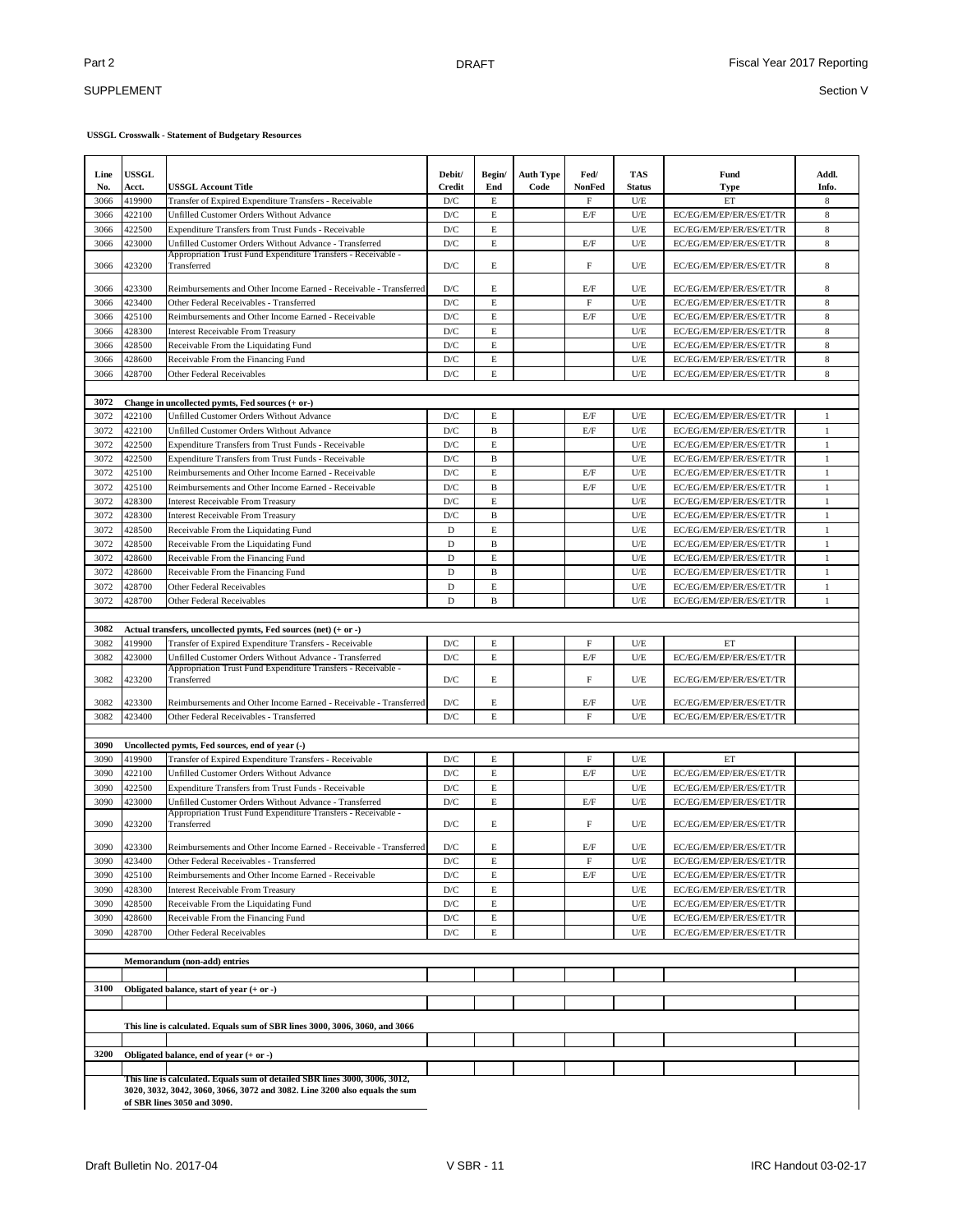# SUPPLEMENT

**USSGL Crosswalk - Statement of Budgetary Resources**

| Line<br>No.  | USSGL<br>Acct.    | <b>USSGL Account Title</b>                                                                                                                        | Debit/<br><b>Credit</b>        | Begin/<br>End | <b>Auth Type</b><br>Code | Fed/<br>NonFed | <b>TAS</b><br><b>Status</b> | Fund<br><b>Type</b>                                | Addl.<br>Info. |
|--------------|-------------------|---------------------------------------------------------------------------------------------------------------------------------------------------|--------------------------------|---------------|--------------------------|----------------|-----------------------------|----------------------------------------------------|----------------|
|              |                   | Budget authority and outlays, net:                                                                                                                |                                |               |                          |                |                             |                                                    |                |
|              |                   |                                                                                                                                                   |                                |               |                          |                |                             |                                                    |                |
| 4175         |                   | Budget authority, gross (discretionary and mandatory)                                                                                             |                                |               |                          |                |                             |                                                    |                |
|              |                   |                                                                                                                                                   |                                |               |                          |                |                             |                                                    |                |
|              |                   | This line is calculated. Equals sum of SBR lines 1290, 1490, 1690 and 1890.                                                                       |                                |               |                          |                |                             |                                                    |                |
|              |                   |                                                                                                                                                   |                                |               |                          |                |                             |                                                    |                |
| 4176         |                   | Actual offsetting collections (discretionary and mandatory) (-)                                                                                   |                                |               |                          |                |                             |                                                    |                |
| 4176         | 421200            | Liquidation of Deficiency - Offsetting Collections                                                                                                | D                              | E             |                          | E/F/N          | U/E                         | EC/EG/EM/EP/ER/ES/ET/TR                            |                |
| 4176         | 422200            | Unfilled Customer Orders With Advance                                                                                                             | D/C                            | E             |                          | E/F/N          | U/E                         | EC/EG/EM/EP/ER/ES/ET/TR                            | 1              |
| 4176         | 422200            | Unfilled Customer Orders With Advance                                                                                                             | $\mathbf{D}/\mathbf{C}$        | B             |                          | E/F/N          | U/E                         | EC/EG/EM/EP/ER/ES/ET/TR                            | $\mathbf{1}$   |
| 4176<br>4176 | 425200<br>425300  | Reimbursements and Other Income Earned - Collected<br>Prior-Year Unfilled Customer Orders With Advance - Refunds Paid                             | $\mathbf{D}/\mathbf{C}$<br>D/C | E<br>E        |                          | E/F/N<br>E/F/N | U/E<br>U/E                  | EC/EG/EM/EP/ER/ES/ET/TR<br>EC/EG/EM/EP/ER/ES/ET/TR |                |
| 4176         | 425500            | Expenditure Transfers from Trust Funds - Collected                                                                                                | $\mathbf{D}/\mathbf{C}$        | E             |                          |                | U/E                         | EC/EG/EM/EP/ER/ES/ET/TR                            |                |
| 4176         | 426000            | Actual Collections of "governmental-type" Fees                                                                                                    | $\mathbf D$                    | $\mathbf E$   |                          |                | U/E                         | EC/EG/EM/EP/ER/ES/ET/TR                            |                |
| 4176         | 426100            | Actual Collections of Business-Type Fees                                                                                                          | $\mathbf{D}/\mathbf{C}$        | $\mathbf E$   |                          |                | U/E                         | EC/EG/EM/EP/ER/ES/ET/TR                            |                |
| 4176         | 426200            | Actual Collections of Loan Principal                                                                                                              | $\mathbf{D}/\mathbf{C}$        | $\mathbf E$   |                          |                | U/E                         | EC/EG/EM/EP/ER/ES/ET/TR                            |                |
| 4176         | 426300            | <b>Actual Collections of Loan Interest</b>                                                                                                        | D/C                            | $\mathbf E$   |                          |                | U/E                         | EC/EG/EM/EP/ER/ES/ET/TR                            |                |
| 4176         | 426400            | <b>Actual Collections of Rent</b>                                                                                                                 | $\mathbf D$                    | $\mathbf E$   |                          |                | U/E                         | EC/EG/EM/EP/ER/ES/ET/TR                            |                |
| 4176         | 426500            | Actual Collections From Sale of Foreclosed Property                                                                                               | D/C                            | E             |                          |                | U/E                         | EC/EG/EM/EP/ER/ES/ET/TR                            |                |
| 4176         | 426600            | Other Actual Business-Type Collections From Non-Federal Sources<br>Other Actual "governmental-type" Collections From Non-Federal                  | D/C                            | E             |                          |                | U/E                         | EC/EG/EM/EP/ER/ES/ET/TR                            |                |
| 4176         | 426700            | Sources                                                                                                                                           | D                              | E             |                          |                | U/E                         | EC/EG/EM/EP/ER/ES/ET/TR                            |                |
| 4176         | 427100            | Actual Program Fund Subsidy Collected                                                                                                             | D/C                            | E             |                          |                | U/E                         | EC/EG/EM/EP/ER/ES/ET/TR                            |                |
| 4176         | 427300            | <b>Interest Collected From Treasury</b>                                                                                                           | D/C                            | E             |                          |                | U                           | EG/EP/ER/TR                                        |                |
| 4176         | 427500            | <b>Actual Collections From Liquidating Fund</b>                                                                                                   | D                              | E             |                          |                | U/E                         | EC/EG/EM/EP/ER/ES/ET/TR                            |                |
| 4176         | 427600            | <b>Actual Collections From Financing Fund</b>                                                                                                     | D                              | $\mathbf E$   |                          |                | U/E                         | EC/EG/EM/EP/ER/ES/ET/TR                            |                |
| 4176         | 427700            | Other Actual Collections - Federal                                                                                                                | $\mathbf{D}/\mathbf{C}$        | $\mathbf E$   |                          |                | U/E                         | EC/EG/EM/EP/ER/ES/ET/TR                            |                |
| 4176         | 429000            | Amortization of Investments in U.S. Treasury Zero Coupon Bonds                                                                                    | $\mathbf{D}/\mathbf{C}$        | E             |                          |                | U                           | EP/ER/TR                                           |                |
| 4176         | 487200            | Downward Adjustments of Prior-Year Prepaid/Advanced Undelivered<br>Orders - Obligations, Refunds Collected                                        | D/C                            | E             |                          | F/N            | U/E                         | EC/EG/EM/EP/ER/ES/ET/TR                            |                |
| 4176         | 497200            | Downward Adjustments of Prior-Year Paid Delivered Orders -<br>Obligations, Refunds Collected                                                      | D/C                            | E             |                          | E/F/N          | U/E                         | EC/EG/EM/EP/ER/ES/ET/TR                            |                |
|              |                   |                                                                                                                                                   |                                |               |                          |                |                             |                                                    |                |
|              |                   | Change in uncollected pymts, Fed sources (discretionary and mandatory) (+                                                                         |                                |               |                          |                |                             |                                                    |                |
| 4177<br>4177 | $or -)$<br>422100 | Unfilled Customer Orders Without Advance                                                                                                          | D/C                            | E             |                          | E/F            | U/E                         | EC/EG/EM/EP/ER/ES/ET/TR                            | 1              |
| 4177         | 422100            | Unfilled Customer Orders Without Advance                                                                                                          | D/C                            | B             |                          | E/F            | U/E                         | EC/EG/EM/EP/ER/ES/ET/TR                            | $\mathbf{1}$   |
| 4177         | 422500            | Expenditure Transfers from Trust Funds - Receivable                                                                                               | D/C                            | E             |                          |                | U/E                         | EC/EG/EM/EP/ER/ES/ET/TR                            | 1              |
| 4177         | 422500            | Expenditure Transfers from Trust Funds - Receivable                                                                                               | $\mathbf{D}/\mathbf{C}$        | B             |                          |                | U/E                         | EC/EG/EM/EP/ER/ES/ET/TR                            | 1              |
| 4177         | 425100            | Reimbursements and Other Income Earned - Receivable                                                                                               | D/C                            | E             |                          | E/F            | U/E                         | EC/EG/EM/EP/ER/ES/ET/TR                            | 1              |
| 4177         | 425100            | Reimbursements and Other Income Earned - Receivable                                                                                               | $\mathbf{D}/\mathbf{C}$        | B             |                          | E/F            | U/E                         | EC/EG/EM/EP/ER/ES/ET/TR                            | $\mathbf{1}$   |
| 4177         | 428300            | <b>Interest Receivable From Treasury</b>                                                                                                          | D/C                            | E             |                          |                | U/E                         | EC/EG/EM/EP/ER/ES/ET/TR                            | 1              |
| 4177         | 428300            | <b>Interest Receivable From Treasury</b>                                                                                                          | D/C                            | $\, {\bf B}$  |                          |                | U/E                         | EC/EG/EM/EP/ER/ES/ET/TR                            | $1\,$          |
| 4177         | 428500            | Receivable From the Liquidating Fund                                                                                                              | D                              | E             |                          |                | U/E                         | EC/EG/EM/EP/ER/ES/ET/TR                            | 1              |
| 4177         | 428500            | Receivable From the Liquidating Fund                                                                                                              | D                              | $\, {\bf B}$  |                          |                | U/E                         | EC/EG/EM/EP/ER/ES/ET/TR                            | $\mathbf{1}$   |
| 4177         | 428600            | Receivable From the Financing Fund                                                                                                                | D                              | E             |                          |                | U/E                         | EC/EG/EM/EP/ER/ES/ET/TR                            | $\mathbf{1}$   |
| 4177         | 428600            | Receivable From the Financing Fund                                                                                                                | D                              | B             |                          |                | U/E                         | EC/EG/EM/EP/ER/ES/ET/TR                            | $\mathbf{1}$   |
| 4177         | 428700            | Other Federal Receivables                                                                                                                         | D                              | E             |                          |                | U/E                         | EC/EG/EM/EP/ER/ES/ET/TR                            | $\mathbf{1}$   |
| 4177         | 428700            | Other Federal Receivables                                                                                                                         | D                              | B             |                          |                | U/E                         | EC/EG/EM/EP/ER/ES/ET/TR                            | $\mathbf{1}$   |
| 4178         |                   | Recoveries of prior year paid obligations (discretionary and mandatory)                                                                           |                                |               |                          |                |                             |                                                    |                |
|              |                   | Downward Adjustments of Prior-Year Prepaid/Advanced Undelivered                                                                                   |                                |               |                          |                |                             |                                                    |                |
| 4178         | 487200            | Orders - Obligations, Refunds Collected                                                                                                           | $\mathbf{D}/\mathbf{C}$        | E             |                          | F/N            | U/E                         | EC/EG/EM/EP/ER/ES/ET/TR                            |                |
| 4178         | 497200            | Downward Adjustments of Prior-Year Paid Delivered Orders -<br>Obligations, Refunds Collected                                                      | D/C                            | E             |                          | E/F/N          | U/E                         | EC/EG/EM/EP/ER/ES/ET/TR                            |                |
|              |                   |                                                                                                                                                   |                                |               |                          |                |                             |                                                    |                |
| 4179         |                   | Anticipated offsetting collections (discretionary and mandatory) (+ or -)<br>Anticipated Transfers to the General Fund of the Treasury - Current- |                                |               |                          |                |                             |                                                    |                |
| 4179         | 404700            | Year Authority                                                                                                                                    | С                              | E             | S                        |                | U                           | EC/EG/EM/EP/ER/ES/ET/TR                            | $\sqrt{2}$     |
| 4179         | 406000            | Anticipated Collections From Non-Federal Sources                                                                                                  | $\mathbf D$                    | E             |                          |                | U                           | EC/EG/EM/EP/ER/ES/ET/TR                            | $\sqrt{2}$     |
| 4179         | 407000            | Anticipated Collections From Federal Sources                                                                                                      | D                              | $\mathbf E$   |                          |                | U                           | EC/EG/EM/EP/ER/ES/ET/TR                            | $\mathbf{2}$   |
| 4179         | 416000            | Anticipated Transfers - Current-Year Authority                                                                                                    | D/C                            | $\mathbf E$   | $\mathbf S$              |                | U                           | EC/EG/EM/EP/ER/ES/ET/TR                            | $\overline{c}$ |
| 4179         | 421000            | Anticipated Reimbursements and Other Income                                                                                                       | D                              | E             |                          |                | U                           | EC/EG/EM/EP/ER/ES/ET/TR                            | $\mathbf{2}$   |
| 4179         | 421500            | Anticipated Expenditure Transfers from Trust Funds                                                                                                | $\mathbf D$                    | $\mathbf E$   |                          |                | U                           | EC/EG/EM/EP/ER/ES/ET/TR                            | $\mathfrak{2}$ |

Draft Bulletin No. 2017-04 V SBR - 12 IRC Handout 03-02-17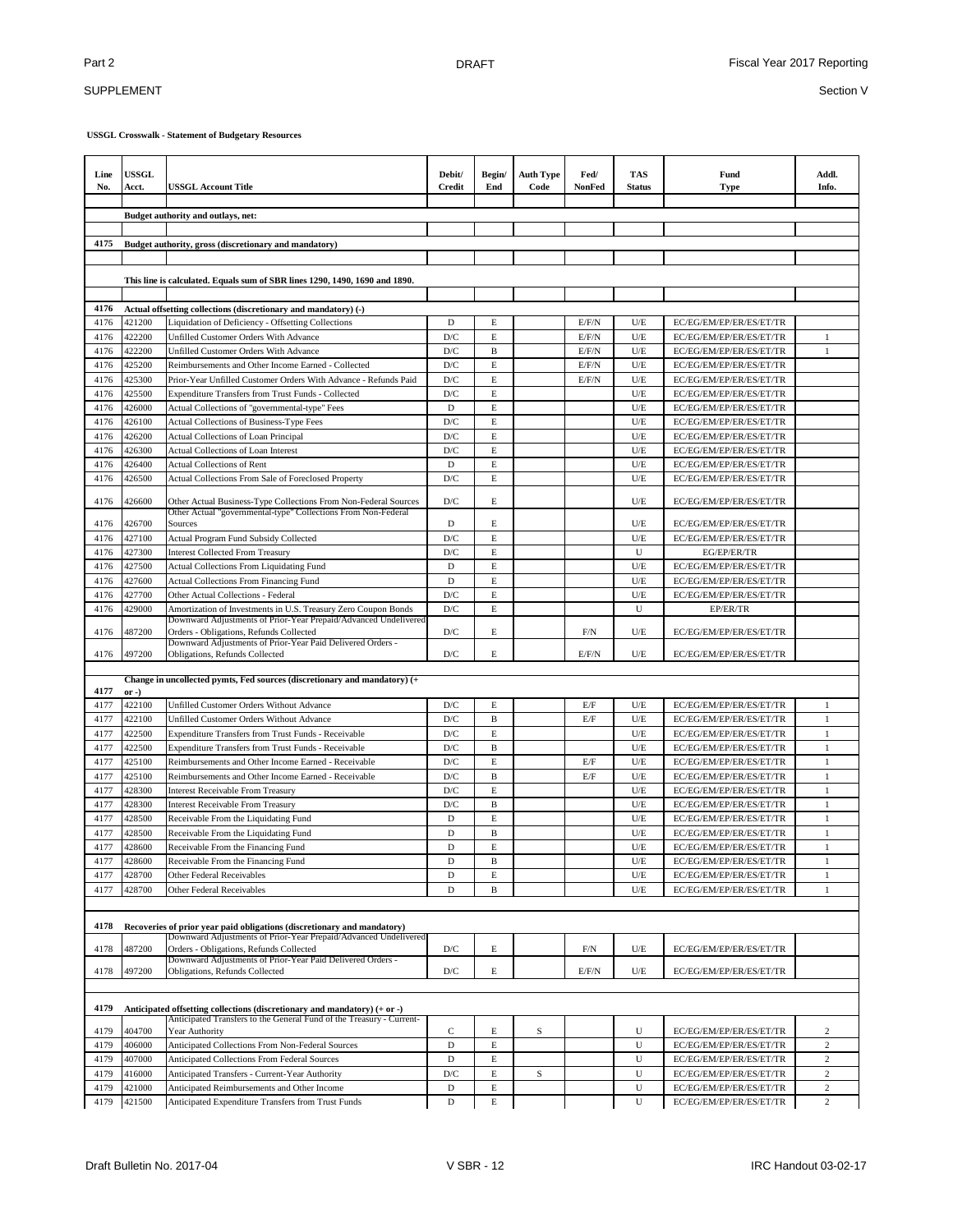## SUPPLEMENT

| Line<br>No. | <b>USSGL</b><br>Acct.                                           | <b>USSGL Account Title</b>                                                                                                        | Debit/<br><b>Credit</b> | Begin/<br>End | <b>Auth Type</b><br>Code | Fed/<br>NonFed | <b>TAS</b><br><b>Status</b> | Fund<br><b>Type</b>     | Addl.<br>Info. |
|-------------|-----------------------------------------------------------------|-----------------------------------------------------------------------------------------------------------------------------------|-------------------------|---------------|--------------------------|----------------|-----------------------------|-------------------------|----------------|
| 4180        | Budget authority, net (total) (discretionary and mandatory)     |                                                                                                                                   |                         |               |                          |                |                             |                         |                |
|             |                                                                 |                                                                                                                                   |                         |               |                          |                |                             |                         |                |
|             | 4179.                                                           | This line is calculated. Equals sum of SBR lines 4175, 4176, 4177, 4178 and                                                       |                         |               |                          |                |                             |                         |                |
|             |                                                                 |                                                                                                                                   |                         |               |                          |                |                             |                         |                |
| 4185        |                                                                 | Outlays, gross (discretionary and mandatory)                                                                                      |                         |               |                          |                |                             |                         |                |
| 4185        | 480200                                                          | Undelivered Orders - Obligations, Prepaid/Advanced                                                                                | D/C                     | E             |                          |                | U/E                         | EC/EG/EM/EP/ER/ES/ET/TR | $\mathbf{1}$   |
| 4185        | 480200                                                          | Undelivered Orders - Obligations, Prepaid/Advanced<br>Upward Adjustments of Prior-Year Undelivered Orders - Obligations           | $\mathbf{D}/\mathbf{C}$ | $\, {\bf B}$  |                          |                | U/E                         | EC/EG/EM/EP/ER/ES/ET/TR | $\mathbf{1}$   |
| 4185        | 488200                                                          | Prepaid/Advanced                                                                                                                  | $\mathbf{D}/\mathbf{C}$ | E             |                          |                | U/E                         | EC/EG/EM/EP/ER/ES/ET/TR |                |
| 4185        | 490200                                                          | Delivered Orders - Obligations, Paid                                                                                              | D/C                     | $\mathbf E$   |                          |                | U/E                         | EC/EG/EM/EP/ER/ES/ET/TR |                |
| 4185        | 490800                                                          | Authority Outlayed Not Yet Disbursed                                                                                              | $\mathbf{D}/\mathbf{C}$ | E             |                          |                | U                           | EG/ER                   | 1              |
| 4185        | 490800                                                          | Authority Outlayed Not Yet Disbursed                                                                                              | $\mathbf{D}/\mathbf{C}$ | $\, {\bf B}$  |                          |                | ${\bf U}$                   | EG/ER                   | $\,1\,$        |
| 4185        | 498200                                                          | Upward Adjustments of Prior-Year Delivered Orders - Obligations,<br>Paid                                                          | $\mathbf{D}/\mathbf{C}$ | $\mathbf E$   |                          |                | U/E                         | EC/EG/EM/EP/ER/ES/ET/TR |                |
|             |                                                                 |                                                                                                                                   |                         |               |                          |                |                             |                         |                |
| 4187        | Actual offsetting collections (discretionary and mandatory) (-) |                                                                                                                                   |                         |               |                          |                |                             |                         |                |
| 4187        | 421200                                                          | Liquidation of Deficiency - Offsetting Collections                                                                                | D                       | E             |                          | E/F/N          | U/E                         | EC/EG/EM/EP/ER/ES/ET/TR |                |
| 4187        | 422200                                                          | Unfilled Customer Orders With Advance                                                                                             | D/C                     | $\mathbf E$   |                          | E/F/N          | U/E                         | EC/EG/EM/EP/ER/ES/ET/TR | $\mathbf{1}$   |
| 4187        | 422200                                                          | Unfilled Customer Orders With Advance                                                                                             | D/C                     | $\mathbf B$   |                          | E/F/N          | U/E                         | EC/EG/EM/EP/ER/ES/ET/TR | $\mathbf{1}$   |
| 4187        | 425200                                                          | Reimbursements and Other Income Earned - Collected                                                                                | $\mathbf{D}/\mathbf{C}$ | $\mathbf E$   |                          | E/F/N          | $U\!/\!\to$                 | EC/EG/EM/EP/ER/ES/ET/TR |                |
| 4187        | 425300                                                          | Prior-Year Unfilled Customer Orders With Advance - Refunds Paid                                                                   | D/C                     | $\mathbf E$   |                          | E/F/N          | U/E                         | EC/EG/EM/EP/ER/ES/ET/TR |                |
| 4187        | 425500                                                          | Expenditure Transfers from Trust Funds - Collected                                                                                | D/C                     | $\mathbf E$   |                          |                | U/E                         | EC/EG/EM/EP/ER/ES/ET/TR |                |
| 4187        | 426000                                                          | Actual Collections of "governmental-type" Fees                                                                                    | $\mathbf D$             | E             |                          |                | U/E                         | EC/EG/EM/EP/ER/ES/ET/TR |                |
| 4187        | 426100                                                          | Actual Collections of Business-Type Fees                                                                                          | $\mathbf{D}/\mathbf{C}$ | $\mathbf E$   |                          |                | U/E                         | EC/EG/EM/EP/ER/ES/ET/TR |                |
| 4187        | 426200                                                          | <b>Actual Collections of Loan Principal</b>                                                                                       | $\mathbf{D}/\mathbf{C}$ | $\mathbf E$   |                          |                | U/E                         | EC/EG/EM/EP/ER/ES/ET/TR |                |
| 4187        | 426300                                                          | <b>Actual Collections of Loan Interest</b>                                                                                        | $\mathbf{D}/\mathbf{C}$ | E             |                          |                | U/E                         | EC/EG/EM/EP/ER/ES/ET/TR |                |
| 4187        | 426400                                                          | <b>Actual Collections of Rent</b>                                                                                                 | D                       | E             |                          |                | U/E                         | EC/EG/EM/EP/ER/ES/ET/TR |                |
| 4187        | 426500                                                          | Actual Collections From Sale of Foreclosed Property                                                                               | D/C                     | $\mathbf E$   |                          |                | U/E                         | EC/EG/EM/EP/ER/ES/ET/TR |                |
| 4187        | 426600                                                          | Other Actual Business-Type Collections From Non-Federal Sources<br>Other Actual "governmental-type" Collections From Non-Federal  | D/C                     | E             |                          |                | U/E                         | EC/EG/EM/EP/ER/ES/ET/TR |                |
| 4187        | 426700                                                          | Sources                                                                                                                           | D                       | E             |                          |                | U/E                         | EC/EG/EM/EP/ER/ES/ET/TR |                |
| 4187        | 427100                                                          | Actual Program Fund Subsidy Collected                                                                                             | D/C                     | $\mathbf E$   |                          |                | U/E                         | EC/EG/EM/EP/ER/ES/ET/TR |                |
| 4187        | 427300                                                          | <b>Interest Collected From Treasury</b>                                                                                           | $\mathbf{D}/\mathbf{C}$ | $\mathbf E$   |                          |                | U                           | EG/EP/ER/TR             |                |
| 4187        | 427500                                                          | Actual Collections From Liquidating Fund                                                                                          | D                       | $\mathbf E$   |                          |                | U/E                         | EC/EG/EM/EP/ER/ES/ET/TR |                |
| 4187        | 427600                                                          | <b>Actual Collections From Financing Fund</b>                                                                                     | $\mathbf D$             | $\mathbf E$   |                          |                | U/E                         | EC/EG/EM/EP/ER/ES/ET/TR |                |
| 4187        | 427700                                                          | Other Actual Collections - Federal                                                                                                | D/C                     | $\mathbf E$   |                          |                | U/E                         | EC/EG/EM/EP/ER/ES/ET/TR |                |
| 4187        | 429000                                                          | Amortization of Investments in U.S. Treasury Zero Coupon Bonds<br>Downward Adjustments of Prior-Year Prepaid/Advanced Undelivered | $\mathbf{D}/\mathbf{C}$ | $\mathbf E$   |                          |                | ${\bf U}$                   | EP/ER/TR                |                |
| 4187        | 487200                                                          | Orders - Obligations, Refunds Collected<br>Downward Adjustments of Prior-Year Paid Delivered Orders -                             | $\mathbf{D}/\mathbf{C}$ | E             |                          | $\rm{F/N}$     | U/E                         | EC/EG/EM/EP/ER/ES/ET/TR |                |
| 4187        | 497200                                                          | Obligations, Refunds Collected                                                                                                    | D/C                     | $\mathbf E$   |                          | E/F/N          | U/E                         | EC/EG/EM/EP/ER/ES/ET/TR |                |
|             |                                                                 |                                                                                                                                   |                         |               |                          |                |                             |                         |                |
| 4190        |                                                                 | Outlays, net (total) (discretionary and mandatory)                                                                                |                         |               |                          |                |                             |                         |                |
|             |                                                                 |                                                                                                                                   |                         |               |                          |                |                             |                         |                |
|             |                                                                 | This line is calculated. Equals sum of SBR lines 4185 and 4187.                                                                   |                         |               |                          |                |                             |                         |                |
|             |                                                                 |                                                                                                                                   |                         |               |                          |                |                             |                         |                |
| 4200        |                                                                 | Distributed offsetting receipts (-)                                                                                               |                         |               |                          |                |                             |                         |                |
|             |                                                                 |                                                                                                                                   |                         |               |                          |                |                             |                         |                |
|             |                                                                 | (Not supported by USSGL)                                                                                                          |                         |               |                          |                |                             |                         |                |
|             |                                                                 |                                                                                                                                   |                         |               |                          |                |                             |                         |                |
| 4210        |                                                                 | Agency outlays, net (discretionary and mandatory)                                                                                 |                         |               |                          |                |                             |                         |                |
|             | (Not supported by USSGL)                                        |                                                                                                                                   |                         |               |                          |                |                             |                         |                |
|             |                                                                 |                                                                                                                                   |                         |               |                          |                |                             |                         |                |
|             |                                                                 |                                                                                                                                   |                         |               |                          |                |                             |                         |                |